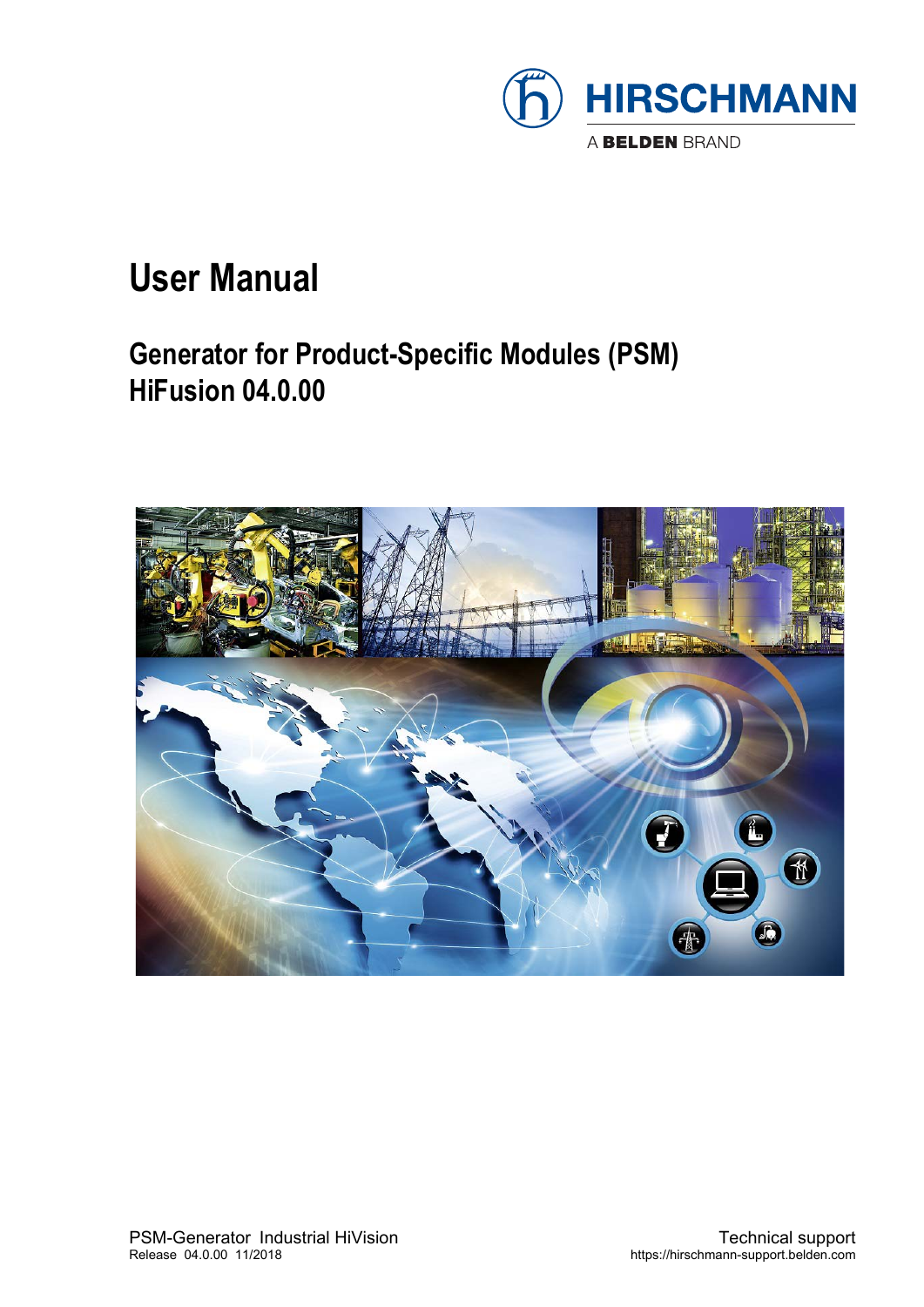The naming of copyrighted trademarks in this manual, even when not specially indicated, should not be taken to mean that these names may be considered as free in the sense of the trademark and tradename protection law and hence that they may be freely used by anyone.

#### © 2018 Hirschmann Automation and Control GmbH

Manuals and software are protected by copyright. All rights reserved. The copying, reproduction, translation, conversion into any electronic medium or machine scannable form is not permitted, either in whole or in part. An exception is the preparation of a backup copy of the software for your own use.

The performance features described here are binding only if they have been expressly agreed when the contract was made. This document was produced by Hirschmann Automation and Control GmbH according to the best of the company's knowledge. Hirschmann reserves the right to change the contents of this document without prior notice. Hirschmann can give no guarantee in respect of the correctness or accuracy of the information in this document.

Hirschmann can accept no responsibility for damages, resulting from the use of the network components or the associated operating software. In addition, we refer to the conditions of use specified in the license contract.

You can get the latest version of this manual on the Internet at the Hirschmann product site (www.hirschmann.com).

Hirschmann Automation and Control GmbH Stuttgarter Str. 45-51 72654 Neckartenzlingen **Germany**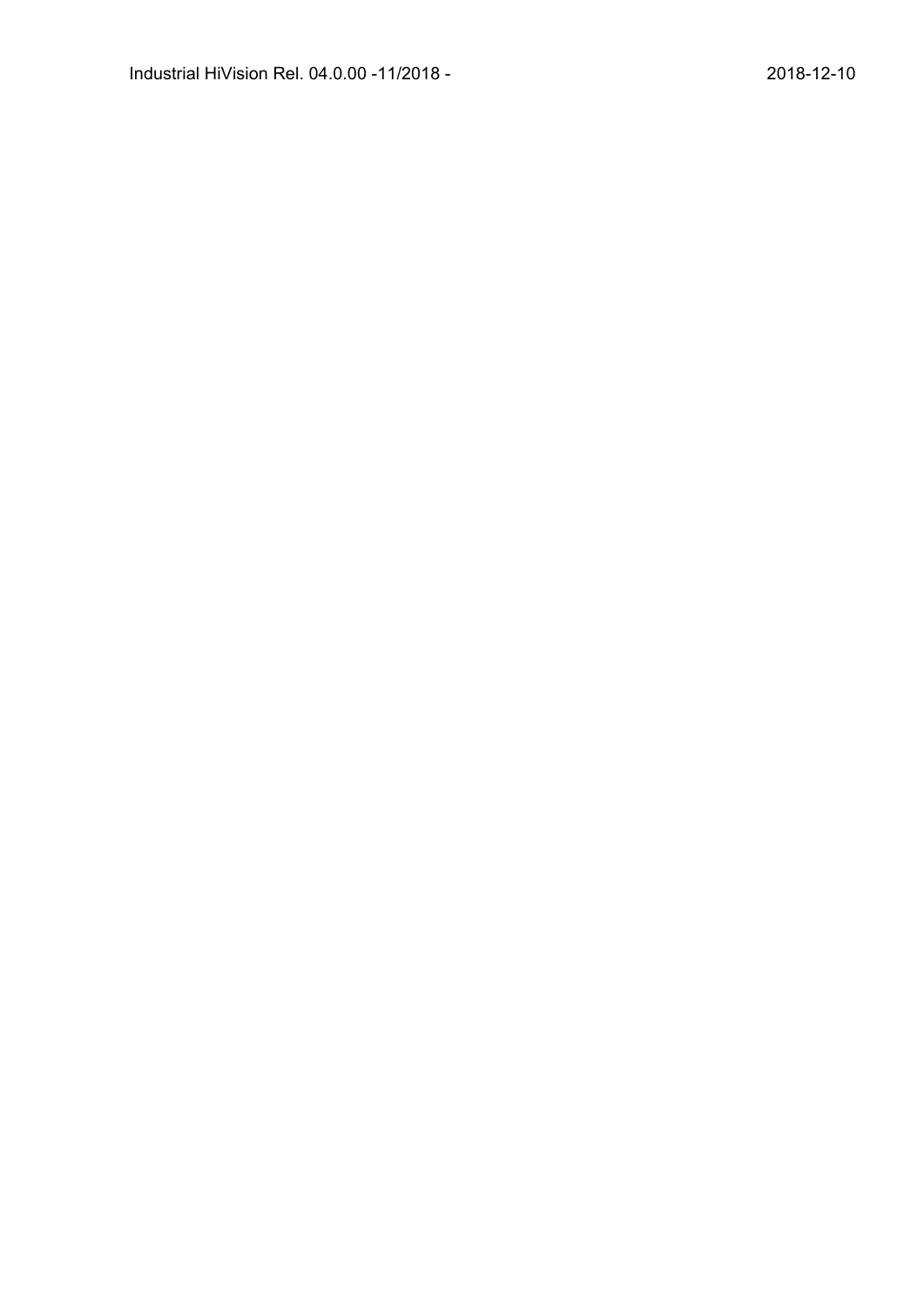### Contents

| 1            | <b>Introduction</b>                 | 7               |
|--------------|-------------------------------------|-----------------|
| $\mathbf{2}$ | <b>Installation</b>                 | 9               |
| 2.1          | <b>System Requirements</b>          | 10              |
| 2.2          | <b>Installation under Windows</b>   | 11              |
| 2.3          | <b>Installation under Linux</b>     | 12 <sub>2</sub> |
| 2.4          | <b>Deinstallation under Windows</b> | 13              |
| 2.5          | <b>Deinstallation under Linux</b>   | 14              |
| 2.6          | Maintenance                         | 15              |
| 3            | <b>Starting the application</b>     | 17              |
| 3.1          | <b>Starting under Windows</b>       | 18              |
| 3.2          | <b>Starting under Linux</b>         | 19              |
| 4            | Interface of the program            | 21              |
| 4.1          | Menu bar                            | 22              |
|              | 4.1.1 File                          | 23              |
|              | 4.1.2 PSM                           | 24              |
|              | 4.1.3 Language                      | 25              |
|              | 4.1.4 Tools                         | 26              |
|              | 4.1.5 Help                          | 26              |
| 4.2          | Tabs                                | 27              |
|              | 4.2.1 PSM                           | 28              |
|              | <b>MIBs</b><br>4.2.2                | 29              |
|              | 4.2.3<br><b>Device</b>              | 30              |
|              | 4.2.4<br>Properties                 | 32              |
|              | 4.2.5<br><b>Traps</b>               | 35              |
|              | 4.2.6<br><b>Translations</b>        | 36              |
|              | MultiConfig™<br>4.2.7               | 36              |

#### [5](#page-36-0) Creating a PSM [37](#page-36-0)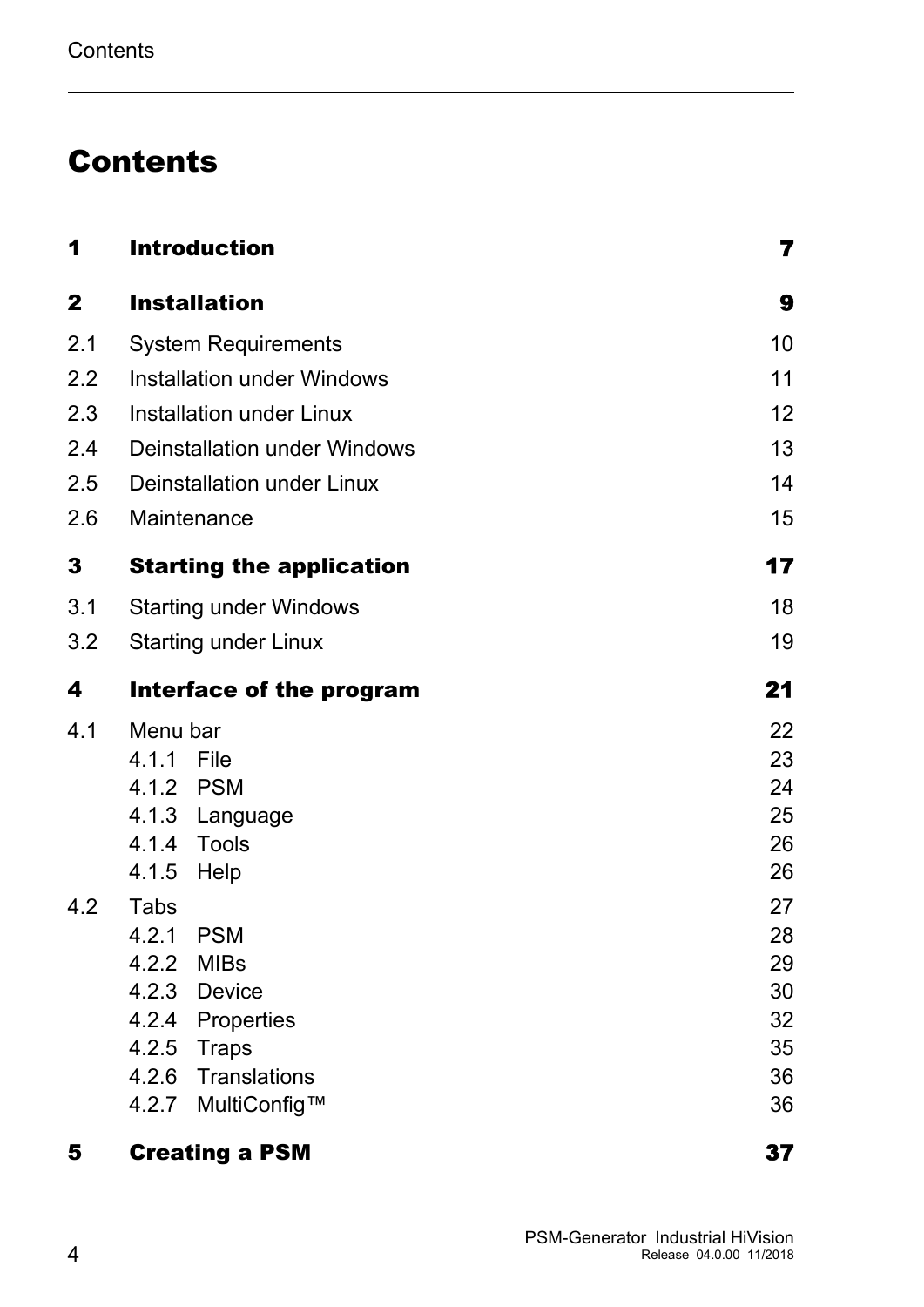| C    | <b>Further support</b>                                               | 69       |
|------|----------------------------------------------------------------------|----------|
| В    | <b>Readers' Comments</b>                                             | 66       |
|      | 5.10.3 Import a dialog from another PSM                              | 64       |
|      | 5.10.2 Change the dialog icon                                        | 63       |
|      | 5.10.1 Create or remove a MultiConfig™ dialog                        | 62       |
| 5.10 | Make MultiConfig™ dialogs for PSMs                                   | 62       |
| 5.9  | Change an existing PSM                                               | 61       |
| 5.8  | Generating a PSM                                                     | 60       |
|      | 5.7.1 Checking the PSM<br>5.7.2 Testing the PSM                      | 57<br>58 |
| 5.7  | Check and test the PSM                                               | 57       |
| 5.6  | Create translations (optional)                                       | 56       |
|      | 5.5.2 Save                                                           | 55       |
|      | 5.5.1 Save as                                                        | 54       |
| 5.5  | Save a PSM project                                                   | 54       |
|      | 5.4.4 Reconfigure MIB variables                                      | 51       |
|      | 5.4.3 Add a MIB variable to a property                               | 50       |
|      | 5.4.1 Create or remove a property<br>5.4.2 Available Features        | 47<br>49 |
| 5.4  | Define properties                                                    | 47       |
|      | 5.3.3 Deleting the SysOID                                            | 46       |
|      | 5.3.2 Changing the SysOID and image                                  | 45       |
|      | 5.3.1 Add a SysOID and image to the PSM                              | 44       |
| 5.3  | SysOID and image                                                     | 44       |
| 5.2  | Define basic parameters                                              | 43       |
|      | 5.1.4 Perform the device request                                     | 42       |
|      | 5.1.2 SNMP access parameter management<br>5.1.3 Enter the IP address | 40<br>41 |
|      | 5.1.1 Start the New PSM wizard                                       | 38       |
| 5.1  | New PSM wizard                                                       | 38       |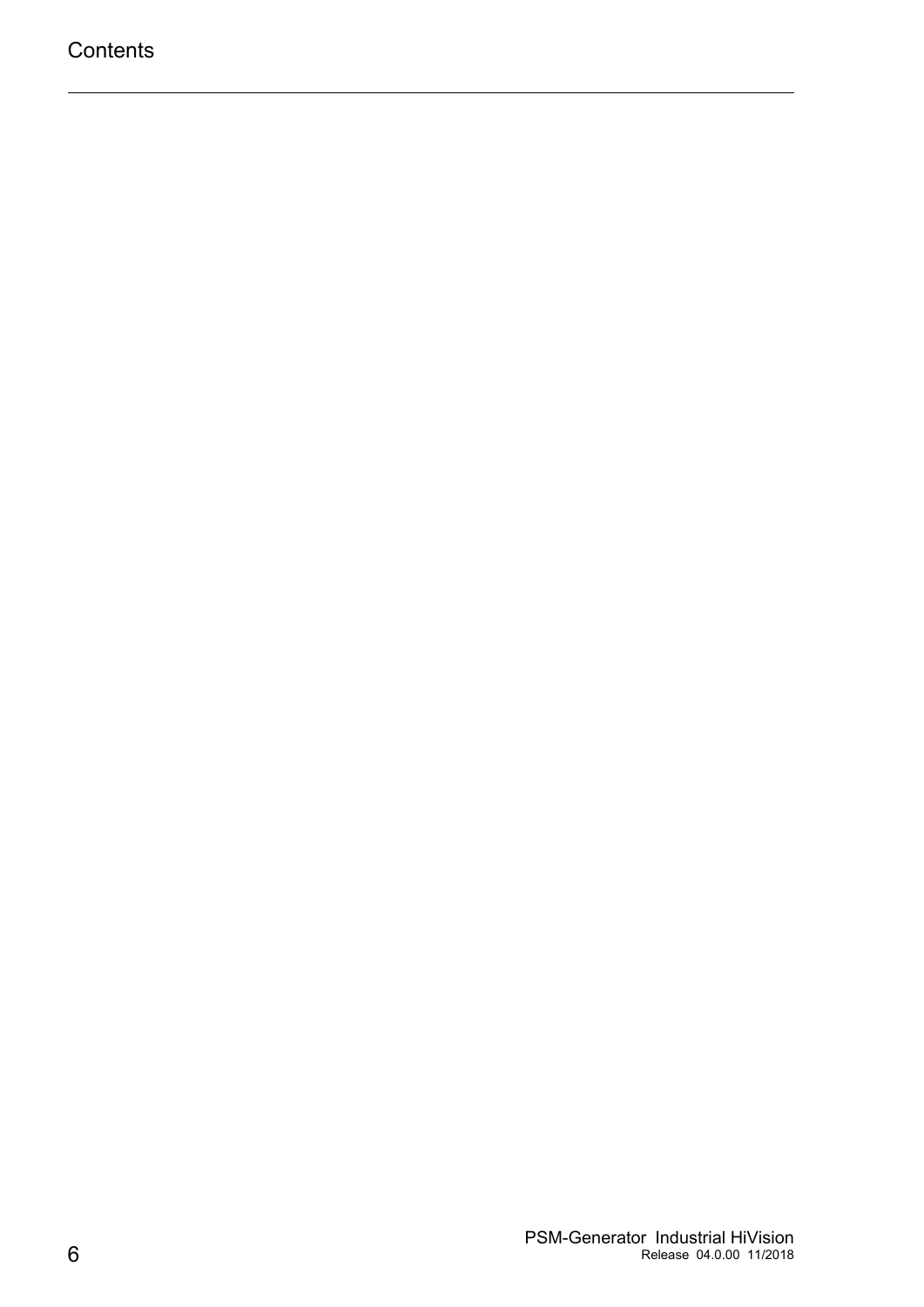## <span id="page-6-0"></span>1 Introduction

Manufacturers have defined various useful MIB variables for their devices that are missing in a standard SNMP Get request. Therefore, Hirschmann Automation and Control GmbH's Network Management System also allows you to integrate manufacturer-specific MIB variables from third-party devices into the Management-Software, Industrial HiVision. For this you create product-specific modules (PSM).When creating a PSM, you name the device, define a range of variables, and assign an image to the device. The execution of the process is largely automated. If you integrate the finished PSM in Industrial HiVision, the properties defined by you are available in Industrial HiVision.Network Management System works as an independent application, regardless of whether Industrial HiVision is installed. The program works without a license. The only prerequisite for incorporating non-Hirschmann Automation and Control GmbH MIB variables, is that the devices support version 1 or version 3 of the Simple Network Management Protocol (SNMP).

In this user manual, you find the following release notes:

- $\blacktriangleright$  A guide to working with the software
- $\triangleright$  A description of the program user interface and its functions
- Step-by-step instructions for creating a PSM

The user manual teaches you the following skills:

- Creating your own PSMs
- ▶ Adapting existing PSMs
- **Testing PSMs**

**Note:** For readability purposes, this documentation uses the classic Windows view for screen shots.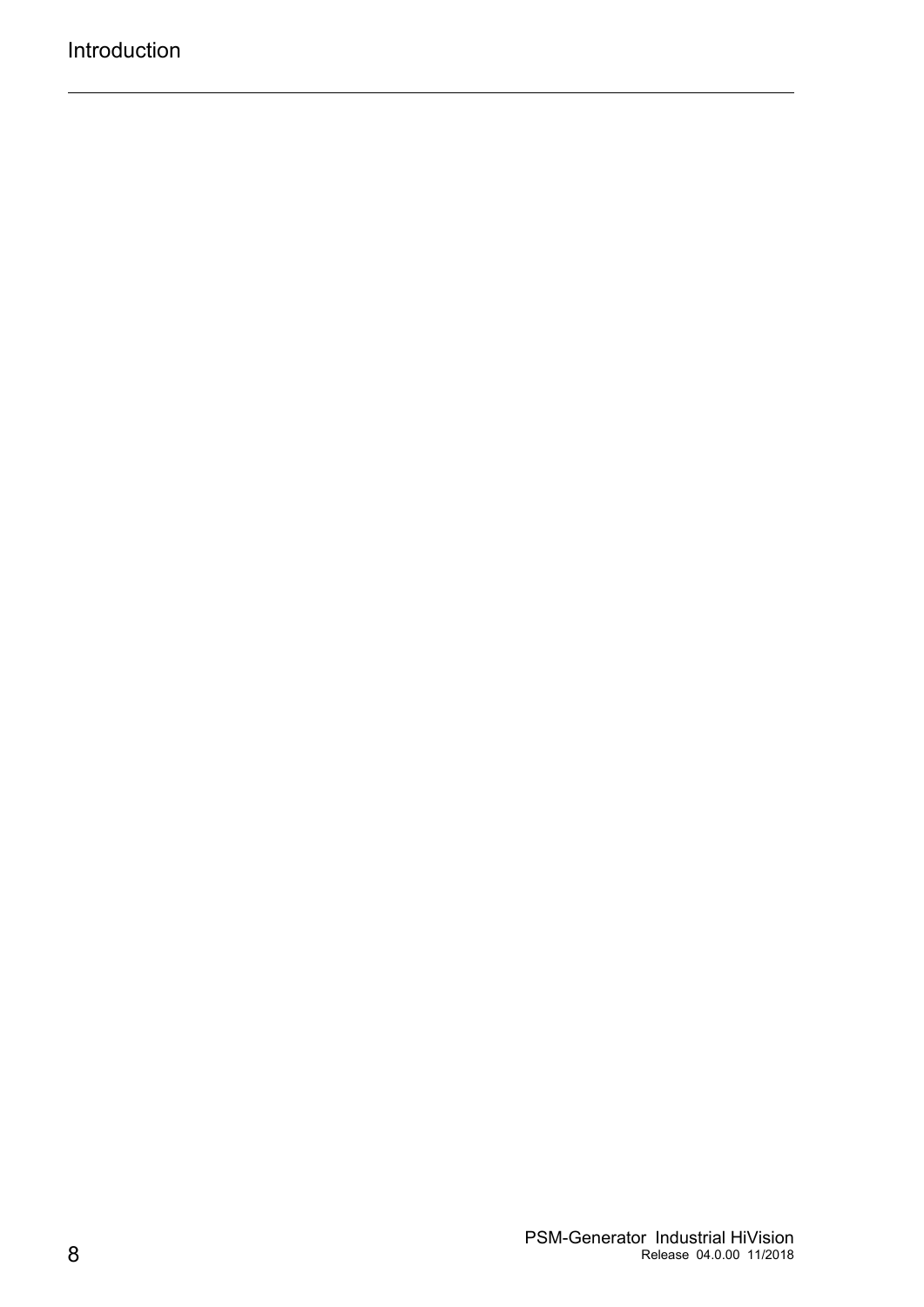## <span id="page-8-0"></span>2 Installation

This chapter describes

- [System Requirements](#page-9-0)
- **[Installation under Windows](#page-10-0)**
- **[Installation under Linux](#page-11-0)**
- $\blacktriangleright$  [Maintenance](#page-14-0)
- **[Deinstallation under Windows](#page-12-0)**
- **[Deinstallation under Linux](#page-13-0)**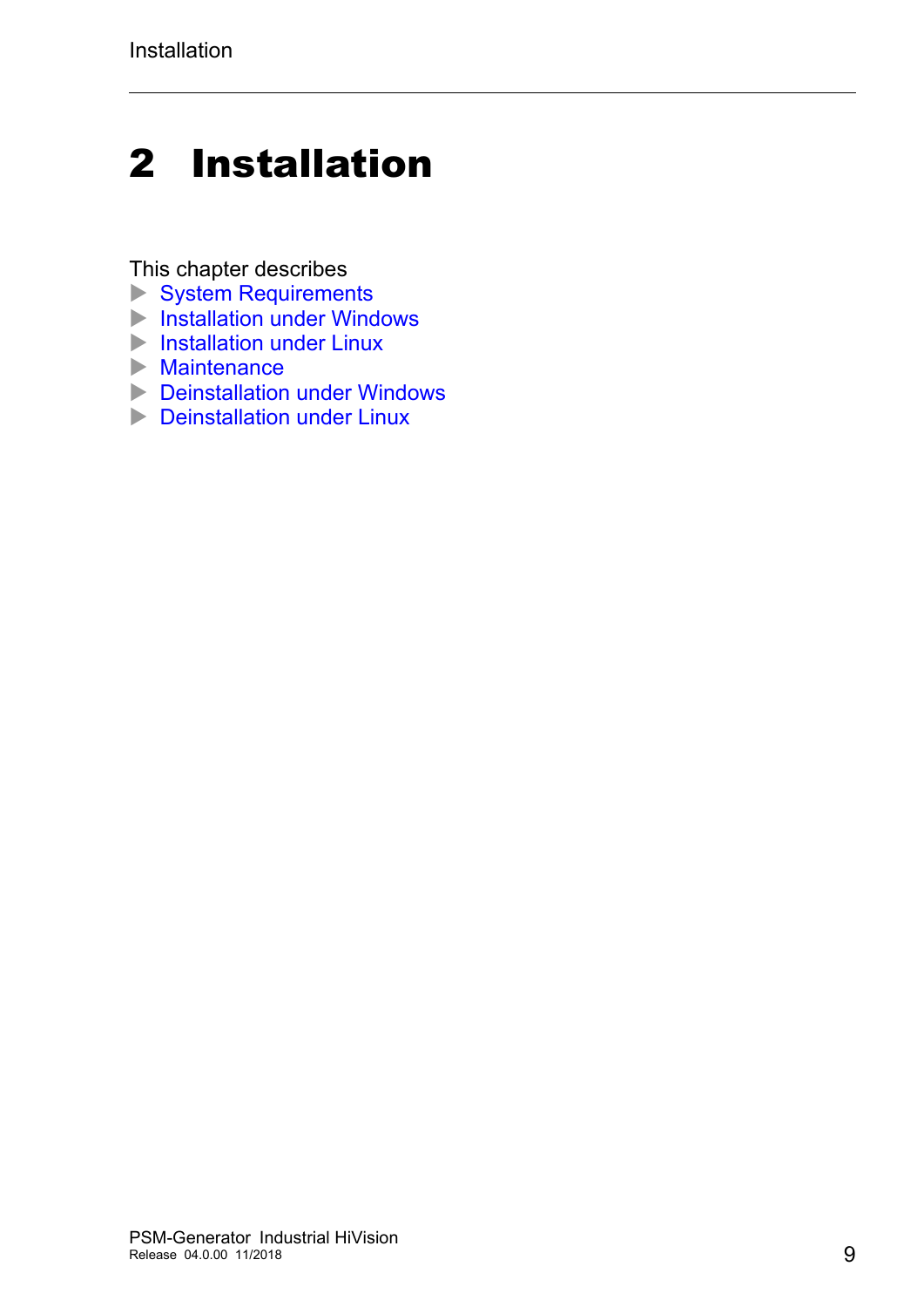# <span id="page-9-0"></span>2.1 System Requirements

Network Management System has the following requirements with regard to the hardware and the operating system of your computer.

#### **■ Hardware**

- ▶ x86-compatible processor, 1 GHz or higher
- At least 1 GB of RAM, 2 GB recommended
- $\triangleright$  Disk space 2 GB free
- Monitor resolution of 1024 x 768 pixels

#### **Operating system**

- ▶ Windows 7
- **Windows 8.1** 64 Bit
- ▶ Windows Server 2008 R2
- ▶ Windows Server 2012
- $\blacktriangleright$  PC Linux 64 Bit: Kernel 2.6, glibc 2.4 (released for Debian 7.6) 64 Bit: Kernel 2.6, glibc 2.4 (released for Red Hat 7.0)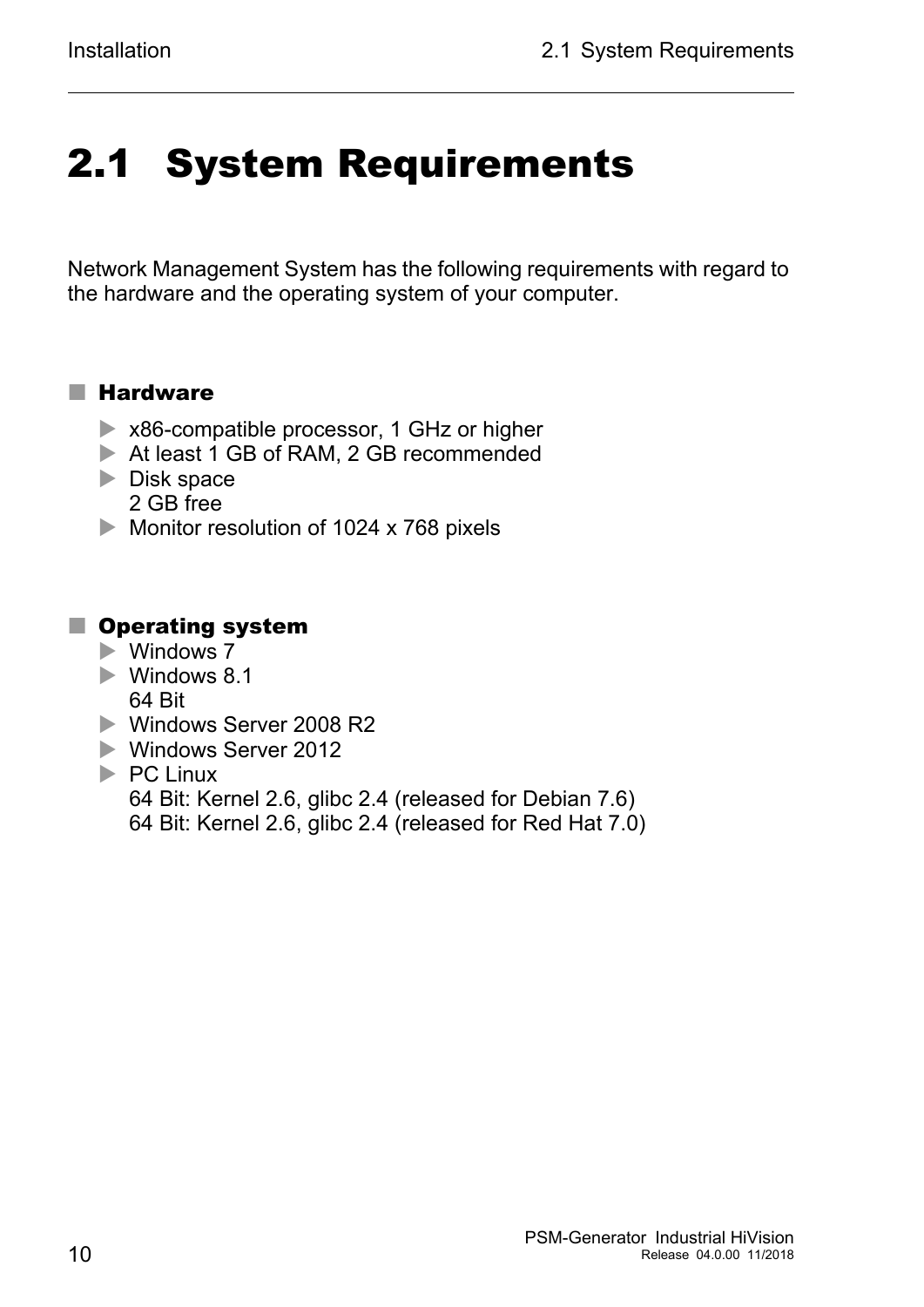## <span id="page-10-0"></span>2.2 Installation under Windows

- $\Box$  Log in with administration rights.
- $\Box$  Insert the installation CD/DVD.
- $\Box$  Select "Installation".
- $\Box$  Follow the instructions in the installation wizard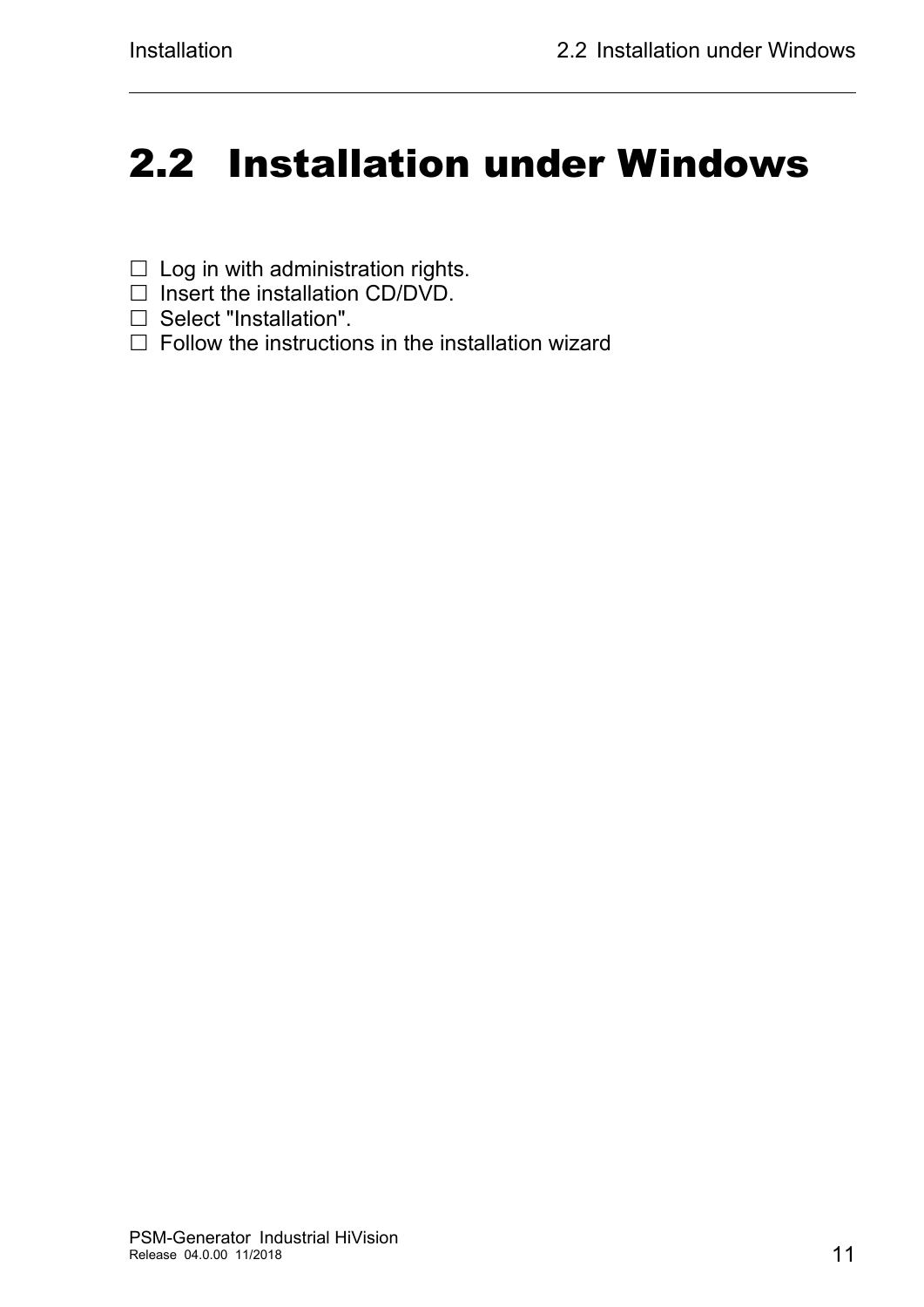## <span id="page-11-0"></span>2.3 Installation under Linux

#### **Prerequisite:**

- Network Management System is a 32-bit application. Before you install Network Management System under x64 Linux, you need the ia32 libs package.
	- $\Box$  Install the ia32-libs package.
- $\Box$  Logon with the su command so that you have root access rights.
- $\Box$  To install Network Management System, insert the installation CD/DVD.
- $\Box$  Mount the CD/DVD (some Linux systems mount the CD/DVD automatically) in the directory assigned to it, e.g. directory /mnt/cdrom. If you have mounted the CD/DVD in another directory, you replace this part of the path with the directory that applies for you.
- $\Box$  Start the installation script with the command sh /mnt/cdrom/Tools/hifusion/linux/install.sh
- $\Box$  Answer the questions of the installation script and follow its instructions. If you do not answer a question of the installation script, the installation script selects the default answer.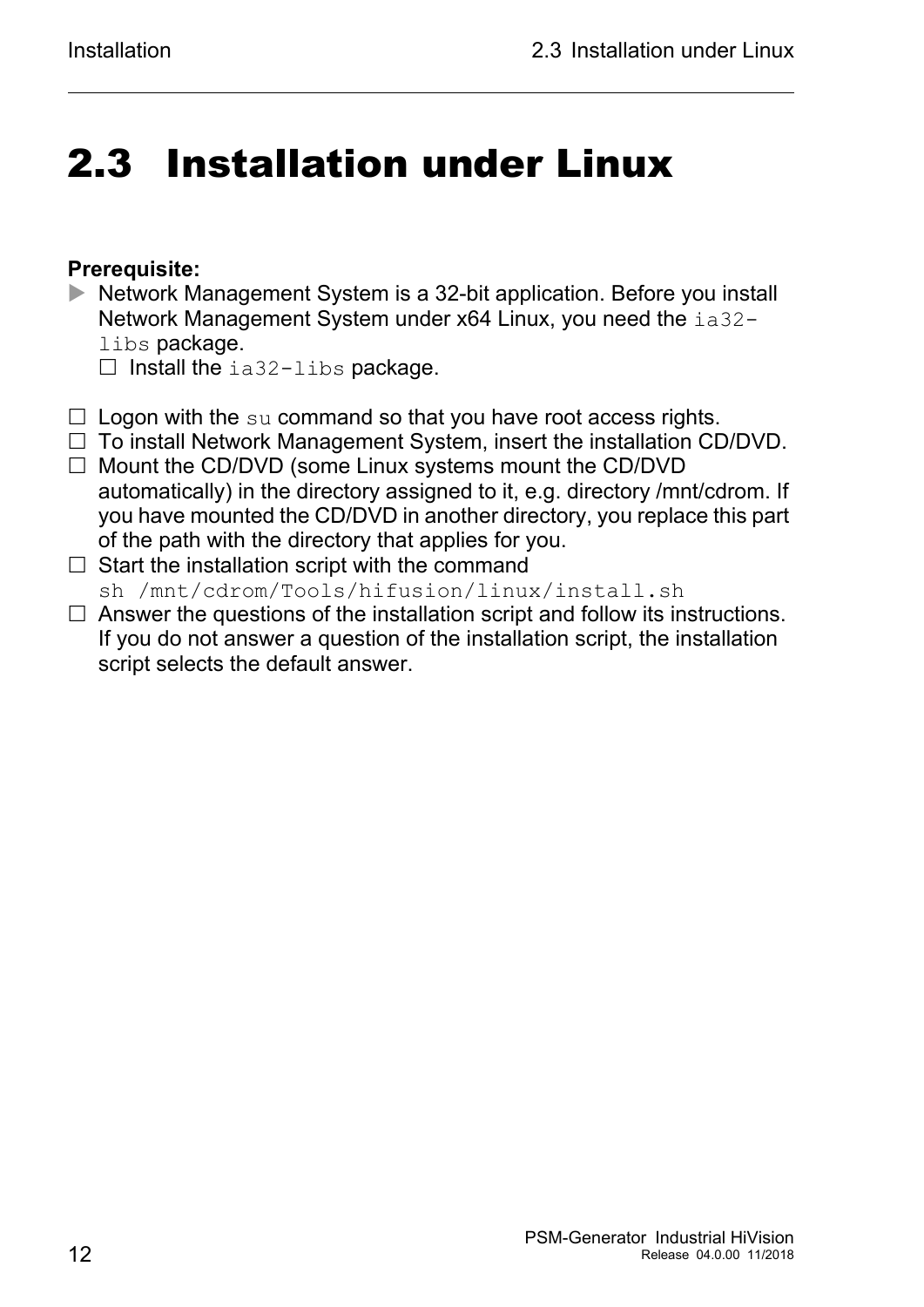## <span id="page-12-0"></span>2.4 Deinstallation under Windows

- $\Box$  Quit the Network Management System program before you start the deinstallation.
- $\Box$  To deinstall Network Management System, select Start:Control Panel:Software.
- $\Box$  Select the Network Management System program.
- $\Box$  Click "Change/Remove" and follow the instructions of the deinstallation routine.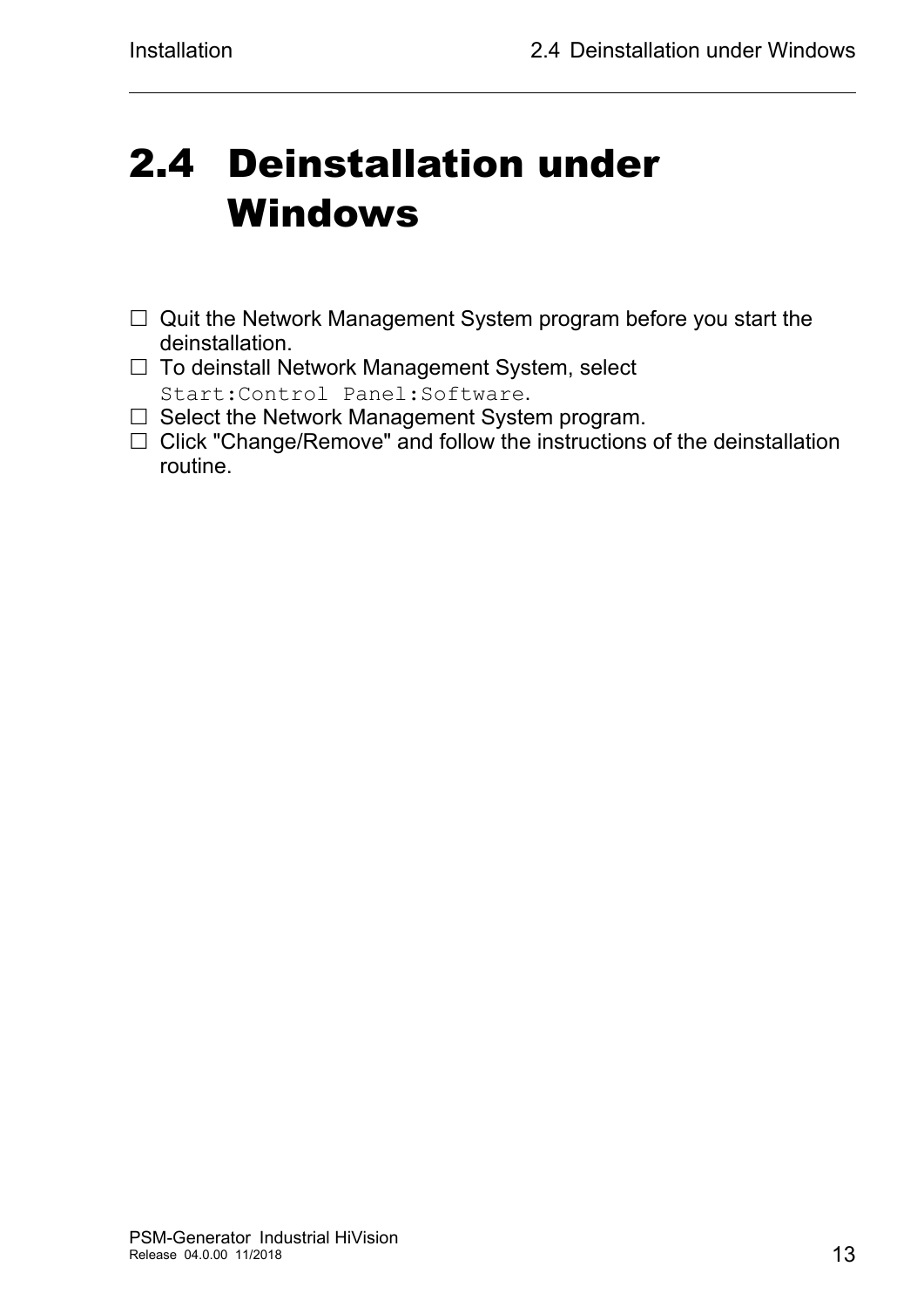## <span id="page-13-0"></span>2.5 Deinstallation under Linux

- □ Quit the Network Management System program before you start the deinstallation.
- $\square$  Logon with the su command so that you have root access rights.
- $\square$  Delete the /opt/hifusion4.0 direcuh the command rm  $-rf$  /opt/ hifusion4.0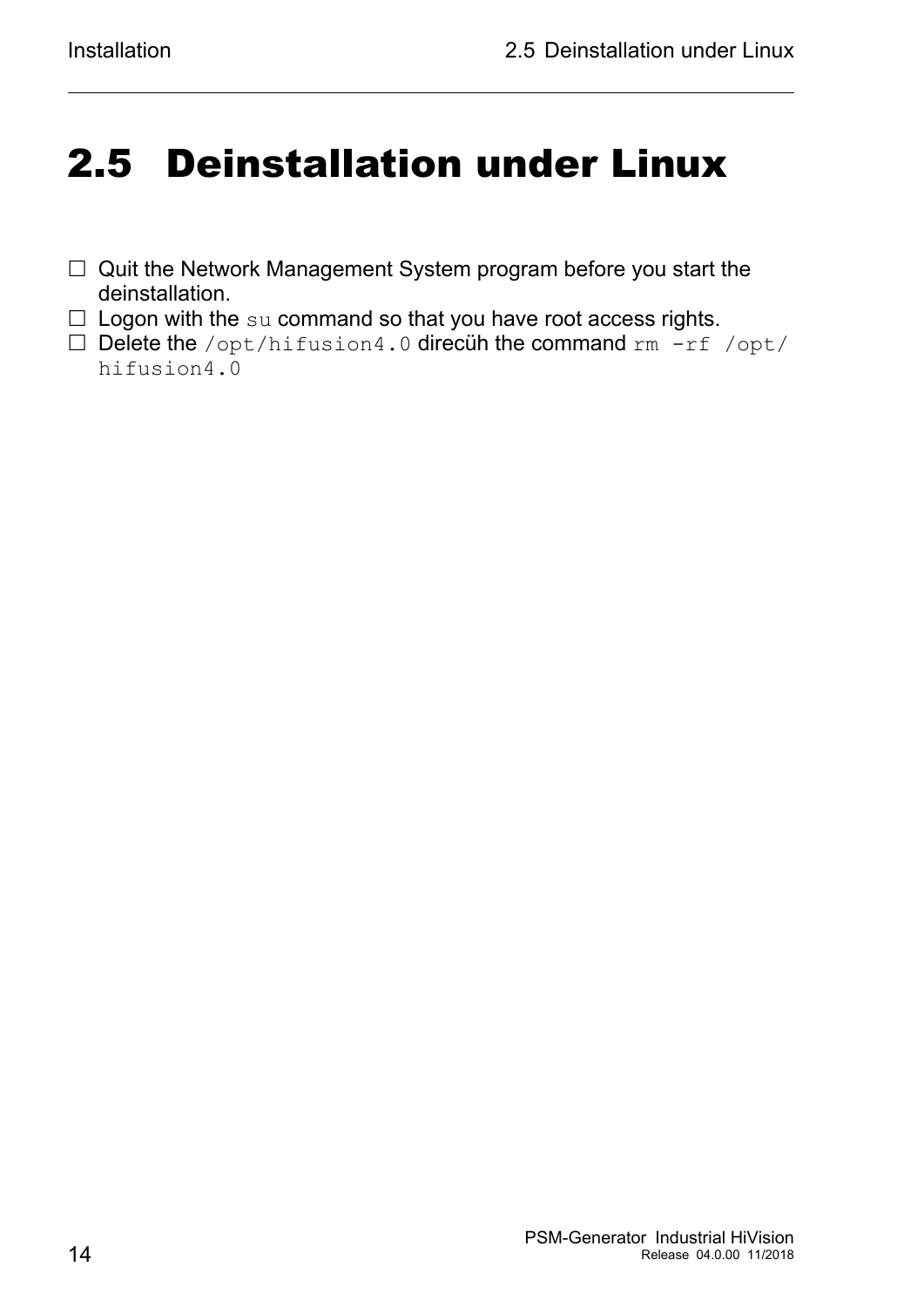## <span id="page-14-0"></span>2.6 Maintenance

Hirschmann is continually working on improving and developing their software. Check regularly whether there is an updated version of the [software that provides you with additional benefits. You find information and](http://www.hirschmann.com)  [software downloads on the Hirschmann product pages on the Internet \(](http://www.hirschmann.com)http:/ /www.hirschmann.com).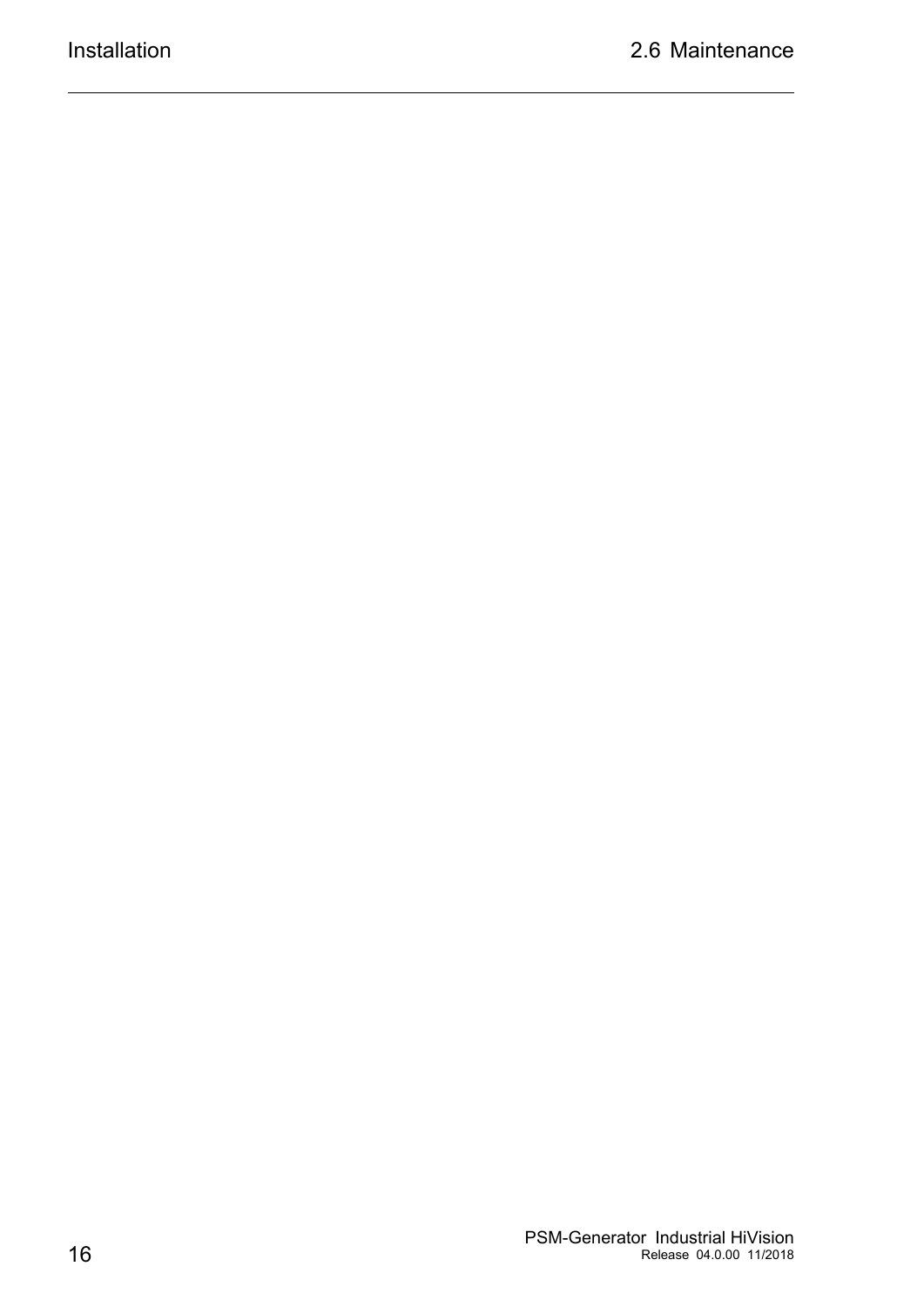## <span id="page-16-0"></span>3 Starting the application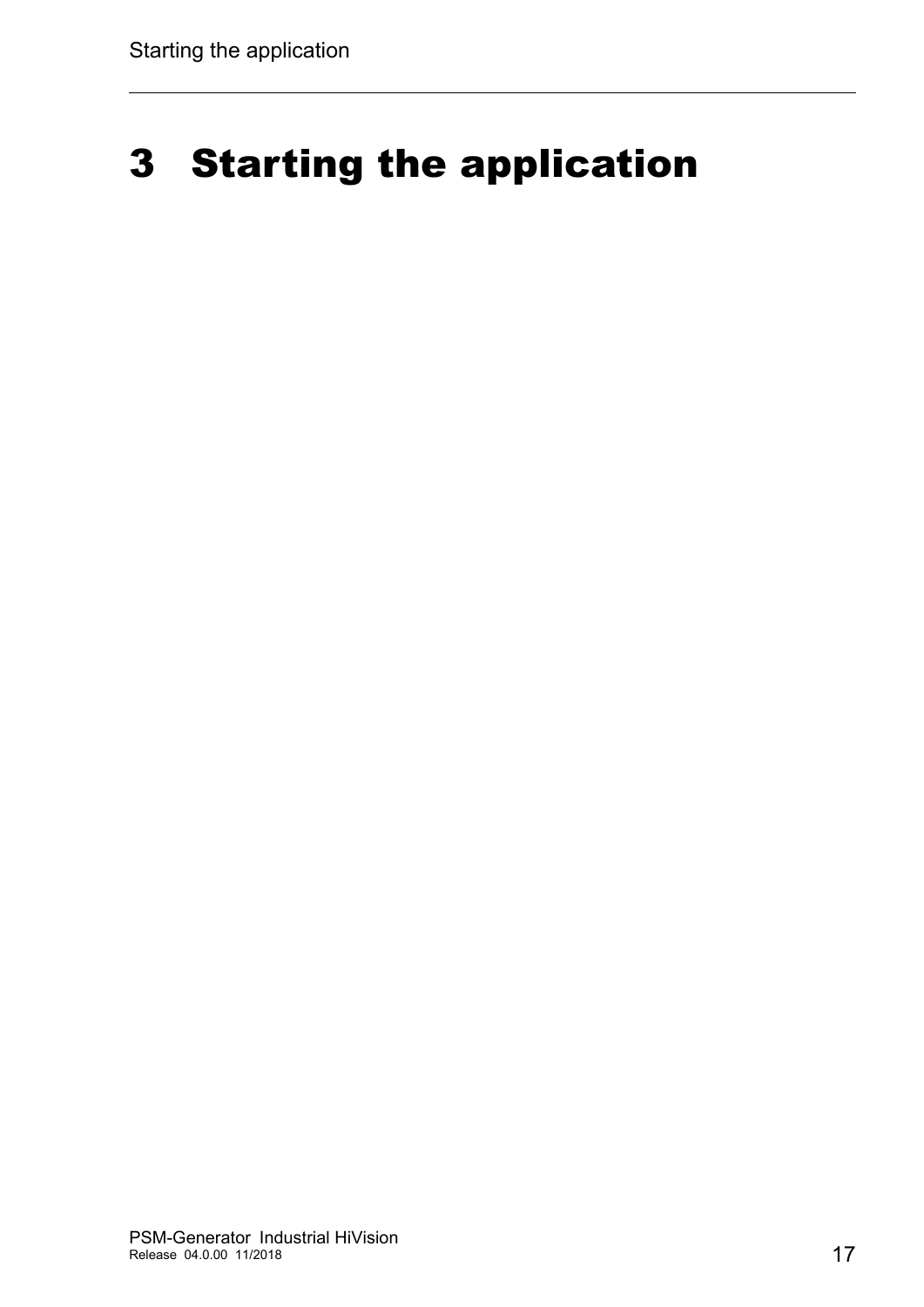## <span id="page-17-0"></span>3.1 Starting under Windows

To start the program, double-click the program icon on the desktop. Alternatively, you can find a link to the program in the Start menu and in the installation directory.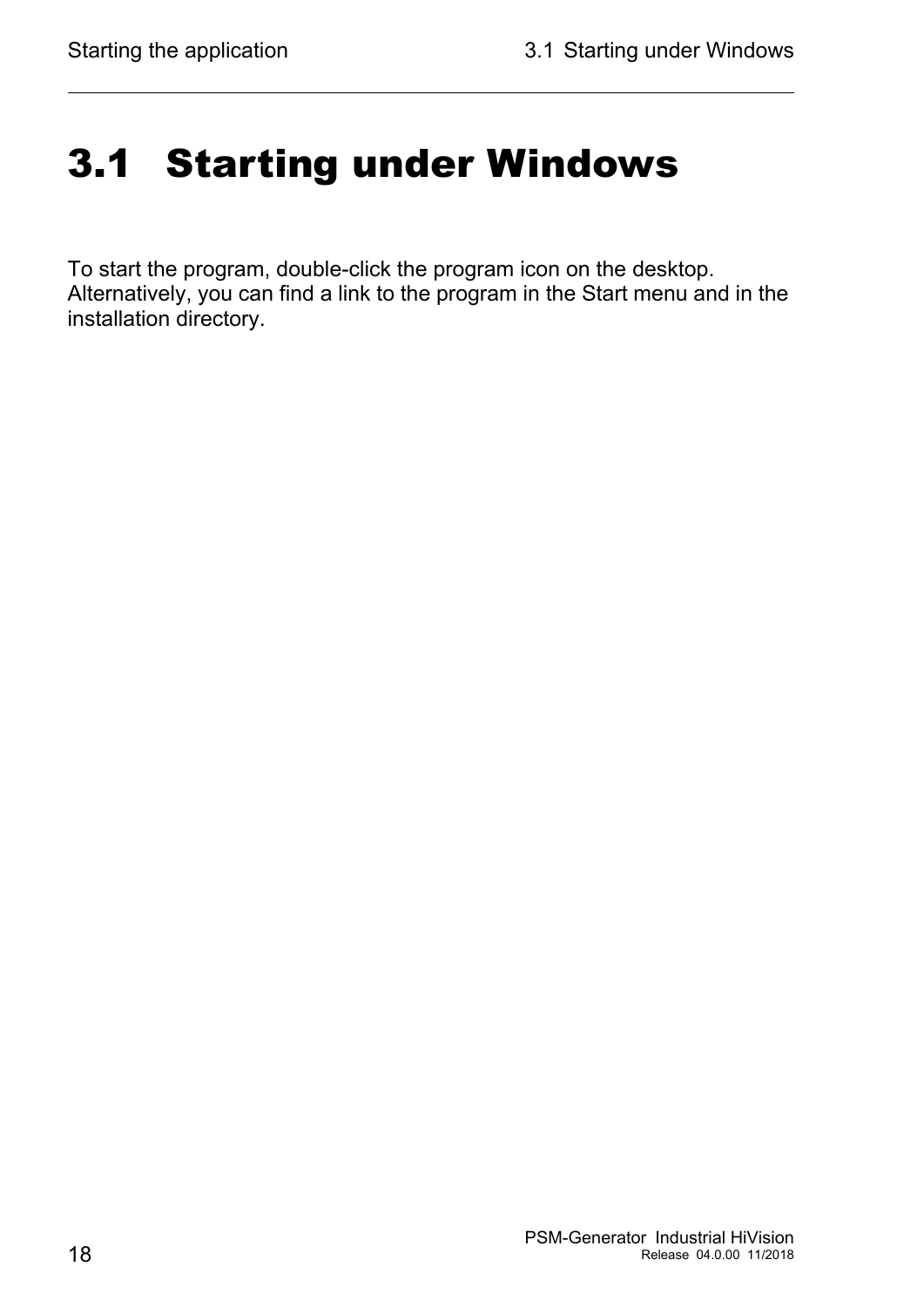## <span id="page-18-0"></span>3.2 Starting under Linux

 $\Box$  You start the program with the command /opt/hifusion4.0/bin/hifusion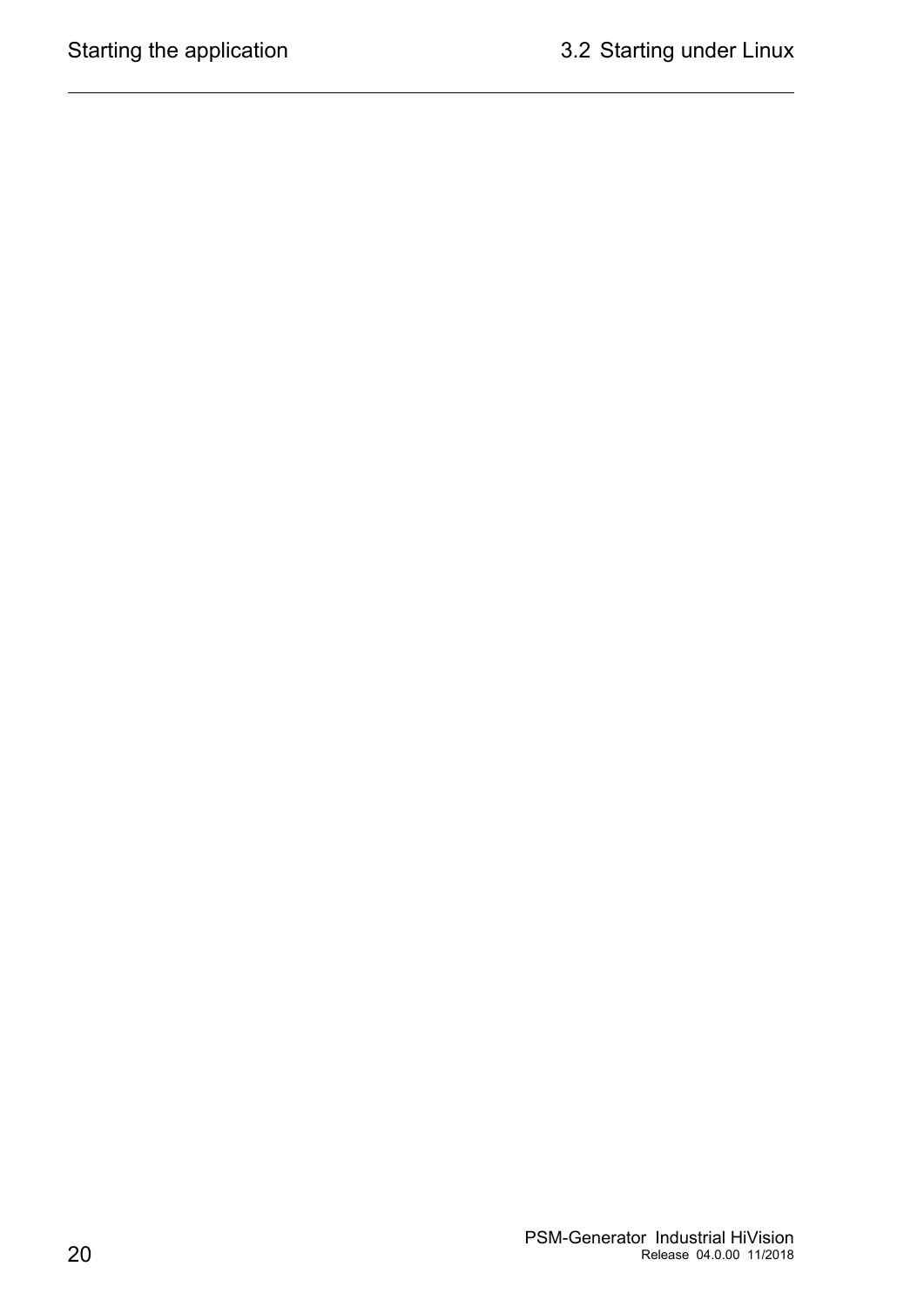## <span id="page-20-0"></span>4 Interface of the program

This chapter describes the program interface of Network Management System. It provides you with an overview of the buttons to help you find your way through the graphical interface. At the same time, this chapter explains a number of principles to you on which the program is based.

After reading this chapter, you will be familiar with the following subjects:  $\blacktriangleright$  the interface of the program,

- 
- $\blacktriangleright$  the buttons and their functions,
- $\triangleright$  a number of principles on which the program is based.

You control the functions of Network Management System using tabs and menus. The following chapters describe the tabs and menus and their functions.

| Eile PSM Language Tools Help<br>$-1$ |                                                                               |  |  |  |  |
|--------------------------------------|-------------------------------------------------------------------------------|--|--|--|--|
| PSM MIBs<br>Device                   | MultiConfig<br>Translations<br>Properties<br>Traps<br>------------------- 2   |  |  |  |  |
| Name:                                | The internal name of the PSM                                                  |  |  |  |  |
| Label:                               | The visible name of the PSM. A translation should be provided for this field. |  |  |  |  |
| Description:                         | The description of the PSM                                                    |  |  |  |  |
| Copyright:                           | The copyright notice of the PSM                                               |  |  |  |  |
| Creator:                             | The name of the author of the PSM                                             |  |  |  |  |
| Vendor:                              | The name of the vendor of the PSM                                             |  |  |  |  |
| <b>Software Conditions:</b>          |                                                                               |  |  |  |  |
|                                      |                                                                               |  |  |  |  |
|                                      |                                                                               |  |  |  |  |
| Version:                             | The version of the PSM consists of at least 3 digits.                         |  |  |  |  |
| PSM Generation: 1.0                  |                                                                               |  |  |  |  |
| Industrial HiVision Version: 08.0.00 |                                                                               |  |  |  |  |
|                                      | Load preset<br>Save preset                                                    |  |  |  |  |
|                                      |                                                                               |  |  |  |  |
|                                      |                                                                               |  |  |  |  |
|                                      |                                                                               |  |  |  |  |
|                                      |                                                                               |  |  |  |  |
|                                      |                                                                               |  |  |  |  |
|                                      |                                                                               |  |  |  |  |

- *Figure 1: Menu bar and tabs of Network Management System 1 – Menu bar*
	- *2 Tabs*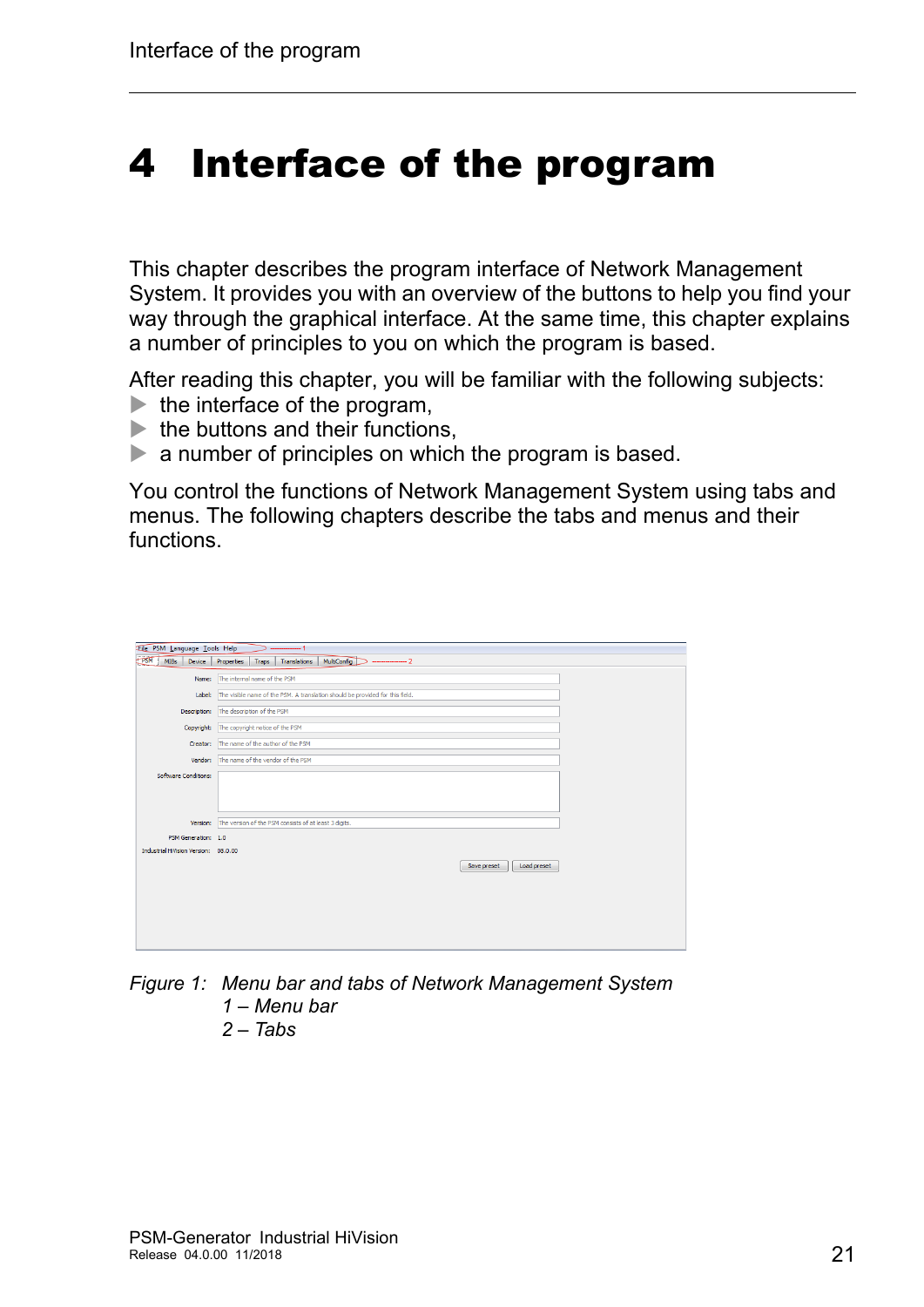# <span id="page-21-0"></span>4.1 Menu bar

Network Management System has a menu bar with multiple menus. You use the menu bar to control the functions of the program.

The following menus are available to you:

- $\blacktriangleright$  [File](#page-22-0)
- **[PSM](#page-23-0)**
- **[Language](#page-24-0)**
- $\blacktriangleright$  [Tools](#page-25-0)
- $\blacktriangleright$  [Help](#page-25-1)

| File PSM Language Tools Help                                      |                                                                               |  |  |  |
|-------------------------------------------------------------------|-------------------------------------------------------------------------------|--|--|--|
| PSM<br>MIBs<br>Device                                             | MultiConfig<br>Translations<br>Properties<br>Traps                            |  |  |  |
| Name:                                                             | The internal name of the PSM                                                  |  |  |  |
| Label:                                                            | The visible name of the PSM. A translation should be provided for this field. |  |  |  |
| Description:                                                      | The description of the PSM                                                    |  |  |  |
| The copyright notice of the PSM<br>Copyright:                     |                                                                               |  |  |  |
| Creator:                                                          | The name of the author of the PSM                                             |  |  |  |
| Vendor:                                                           | The name of the vendor of the PSM                                             |  |  |  |
| <b>Software Conditions:</b>                                       |                                                                               |  |  |  |
| The version of the PSM consists of at least 3 digits.<br>Version: |                                                                               |  |  |  |
| PSM Generation: 1.0                                               |                                                                               |  |  |  |
| Industrial HiVision Version: 08.0.00                              | Load preset<br>Save preset                                                    |  |  |  |
|                                                                   |                                                                               |  |  |  |
|                                                                   |                                                                               |  |  |  |
|                                                                   |                                                                               |  |  |  |
|                                                                   |                                                                               |  |  |  |

*Figure 2: Menu bar*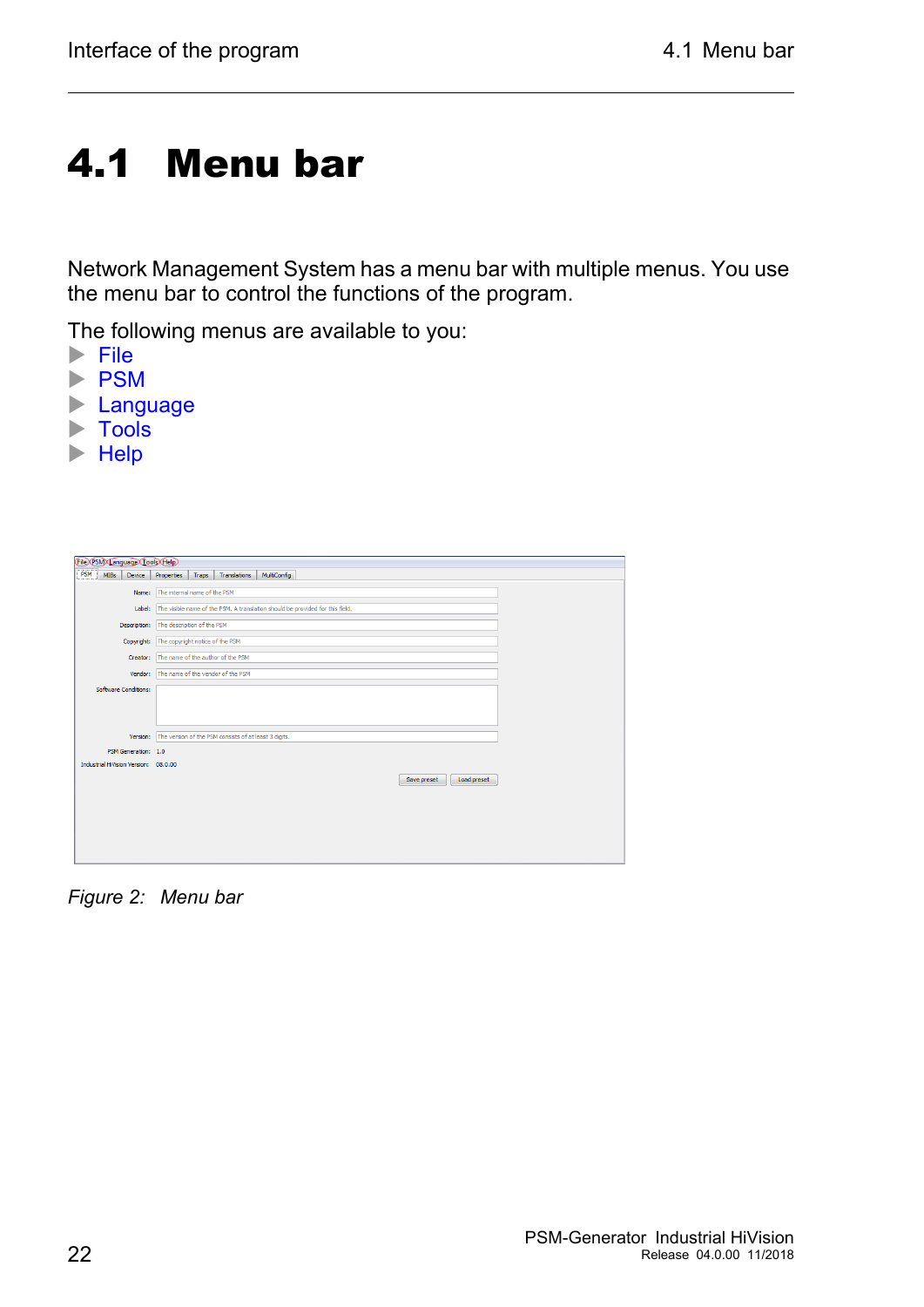### <span id="page-22-0"></span>4.1.1 File

When you have several PSMs to create, the "File" menu allows you to create new PSMs without restarting the Network Management System program. Furthermore, the menu also allows you to open previously saved PSMs projects.

The following buttons are available to you in the File menu:

New PSM

This button allows you to start creating a new PSM without restarting the Network Management System program.

▶ Open

Using this button allows you to browse to the location an existing PSM project saved during a previous session and open the PSM project.

 $\blacktriangleright$  Save

You save an ongoing PSM/PSM project. The first time you save the file Network Management System opens a browsing window allowing you to save the file in a selected location. You save subsequent changes to this file. The file is saved as a zip file.

 $\triangleright$  Save as

You save an ongoing PSM/PSM project in a selected location. The file is saved as a zip file. It is strongly recommended that the file name remain the same as it is displayed in the dialog. The digits at the end of the file name are the digits you entered as the PSM version number.

#### $\blacktriangleright$  Exit

You exit the Network Management System PSM Generator, any unsaved work is lost.

When you click "Exit" the application exits without confirmation only if there are no changes.

If you open and modify a PSM and you click "Exit", a popup dialog opens allowing you to select save changes, discard or cancel.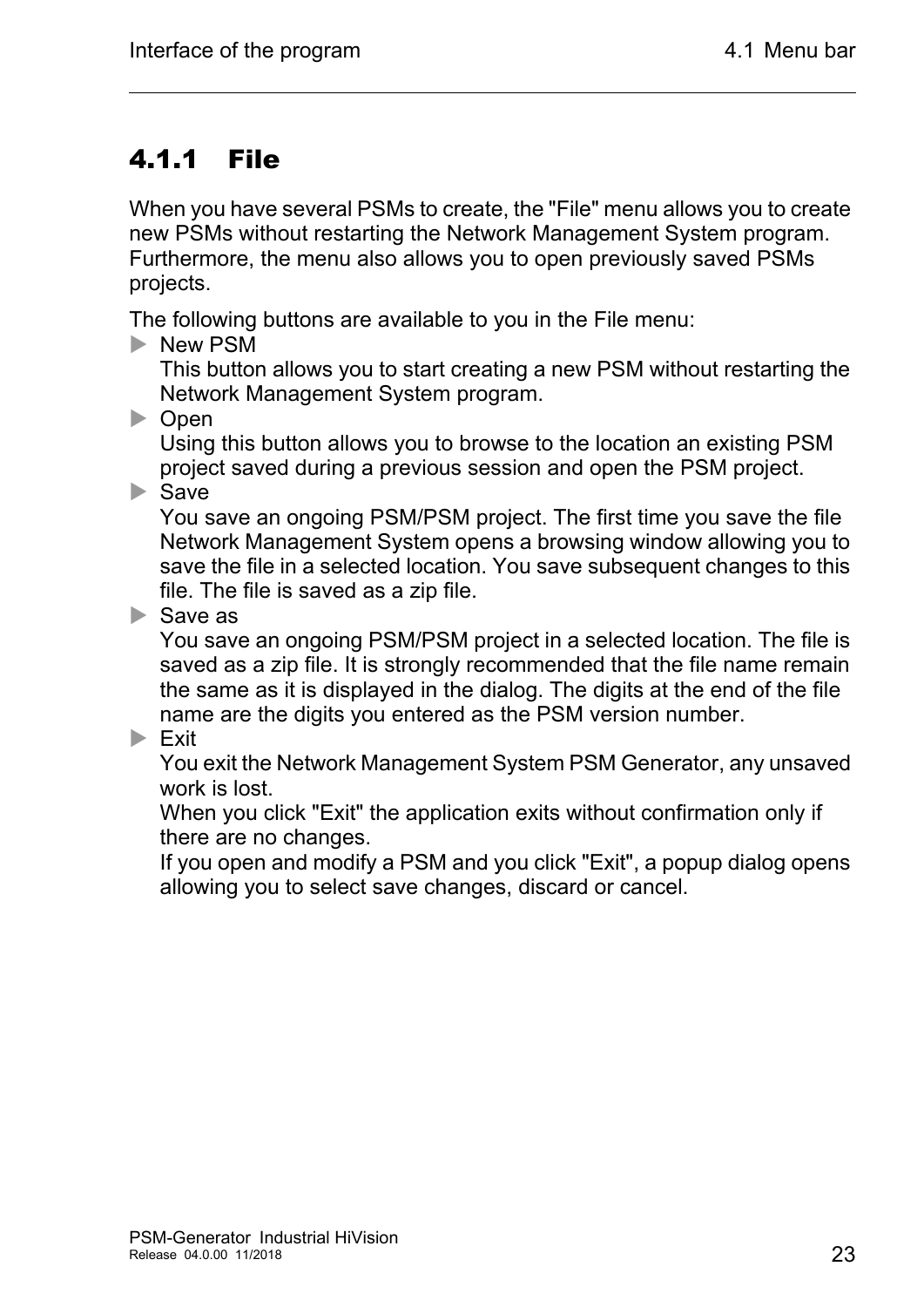### <span id="page-23-0"></span>4.1.2 PSM

The PSM menu contains options that allow you to verify that the PSM you created, functions properly.

The following buttons are available to you in PSM menu:

**Check PSM** 

Checks whether the created PSM is plausible. Network Management System checks, for example, whether you have filled in the relevant fields. When Network Management System detects an error in the PSM, then the program displays the "Errors and Warnings" dialog describing the severity, reason and location for the detected error.

After you correct and recheck the detected errors, Network Management System displays a message window informing you that the PSM is ready for testing.

**Testing PSMs** 

Opens the "Test PSM" dialog containing the following radio buttons used for testing your PSM in different environments:

– "Virtual Device"

Network Management System includes a built-in test environment. This means that you can test your PSM without using Industrial HiVision. If you use Industrial HiVision to test your PSM save the Industrial HiVision configuration.

The option, "Internal agent" uses the MIB dump created in the current PSM project.

If you have a MIB dump of a device from the same family, then you can also test the file by selecting the file in the "Custom agent dump file" field.

– "IP of real device"

 In the text field, specify the IP address of a device which uses the same MIBs as contained in your PSM project. After creating the PSM you can test the PSM with a real device. If you changing the values in the device, then the values in the table change after a "Rescan". The "Kernel" dialog contains the "Rescan" button.

– The dialog contains the following buttons:

"Test"

Application generates a virtual PSM, then opens the "Kernel" dialog allowing you to view the parameters and their values.

When testing the PSM using the virtual agent, Network Management System reads the values that are present in PSM dump file.

When testing the PSM using a real device, Network Management System reads the values of the device.

"Close"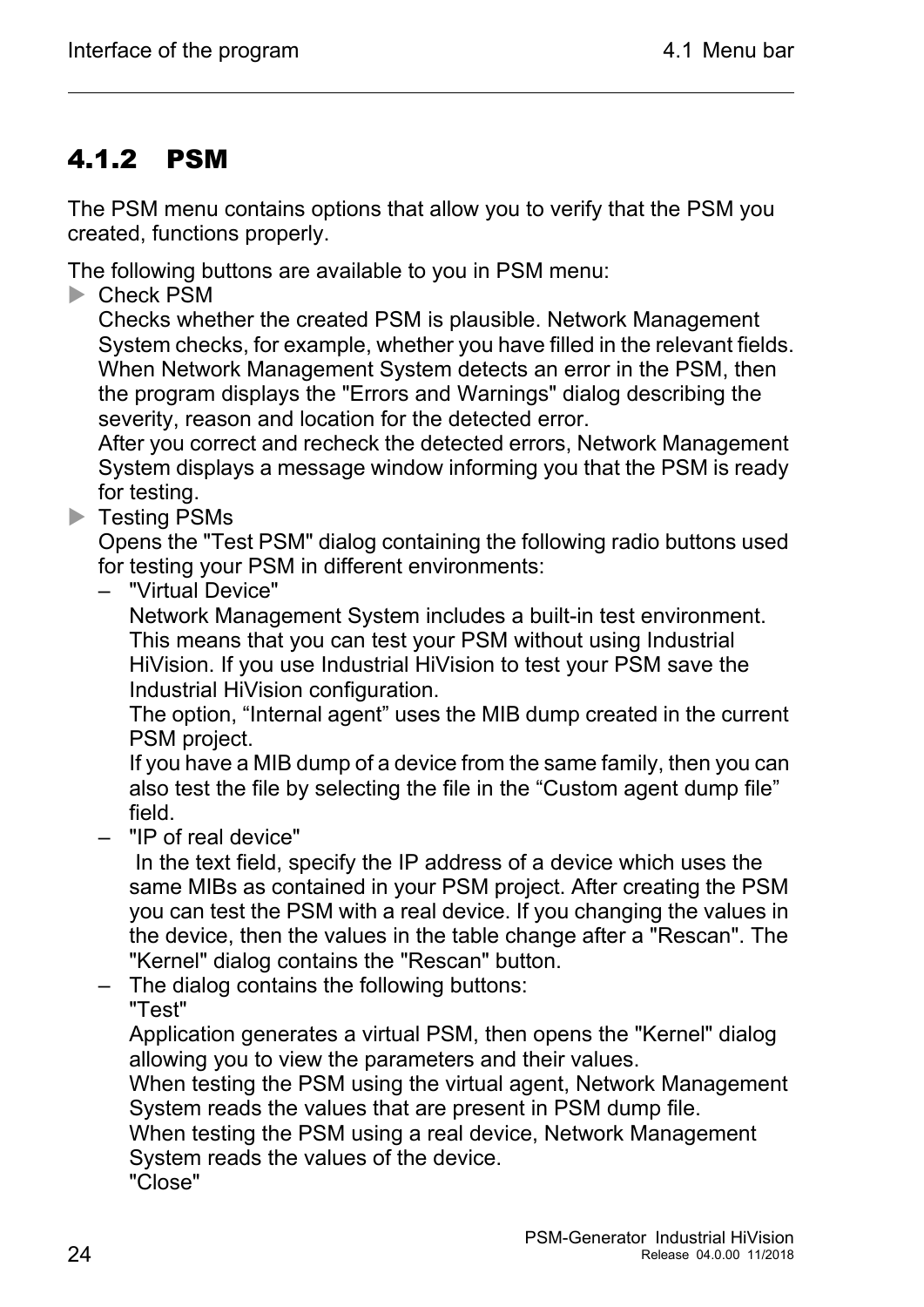Exits the "Test PSM" window.

▶ Generate PSM

Opens the "Generator Settings" dialog, allowing you to save the PSM project and generate the PSM. It is strongly recommended that you do not change the file name. The digits at the end of the file name are the digits you entered as the PSM version number.

The dialog contains the following fields:

– "Save PSM project" Checkbox marked, saves the PSM project and generates the PSM. The text field allows you to specify the desired location for your PSM zip file.

Checkbox unmarked, only generates the PSM.

– "PSM Location"

The text field allows you to specify the desired location for your PSM file. The extension of the PSM is "ihvpsm".

### <span id="page-24-0"></span>4.1.3 Language

Network Management System allows you to set the interface dialog to several different languages. Select the language that best suites you from the menu.

The following languages are available:

- $\blacktriangleright$  English
- $\blacktriangleright$  Italian
- $\blacktriangleright$  Korean
- **Portuguese**
- **Greek**
- $\blacktriangleright$  Indonesian
- Spanish
- $\blacktriangleright$  French
- **Japanese**
- German
- **Russian**
- **Chinese**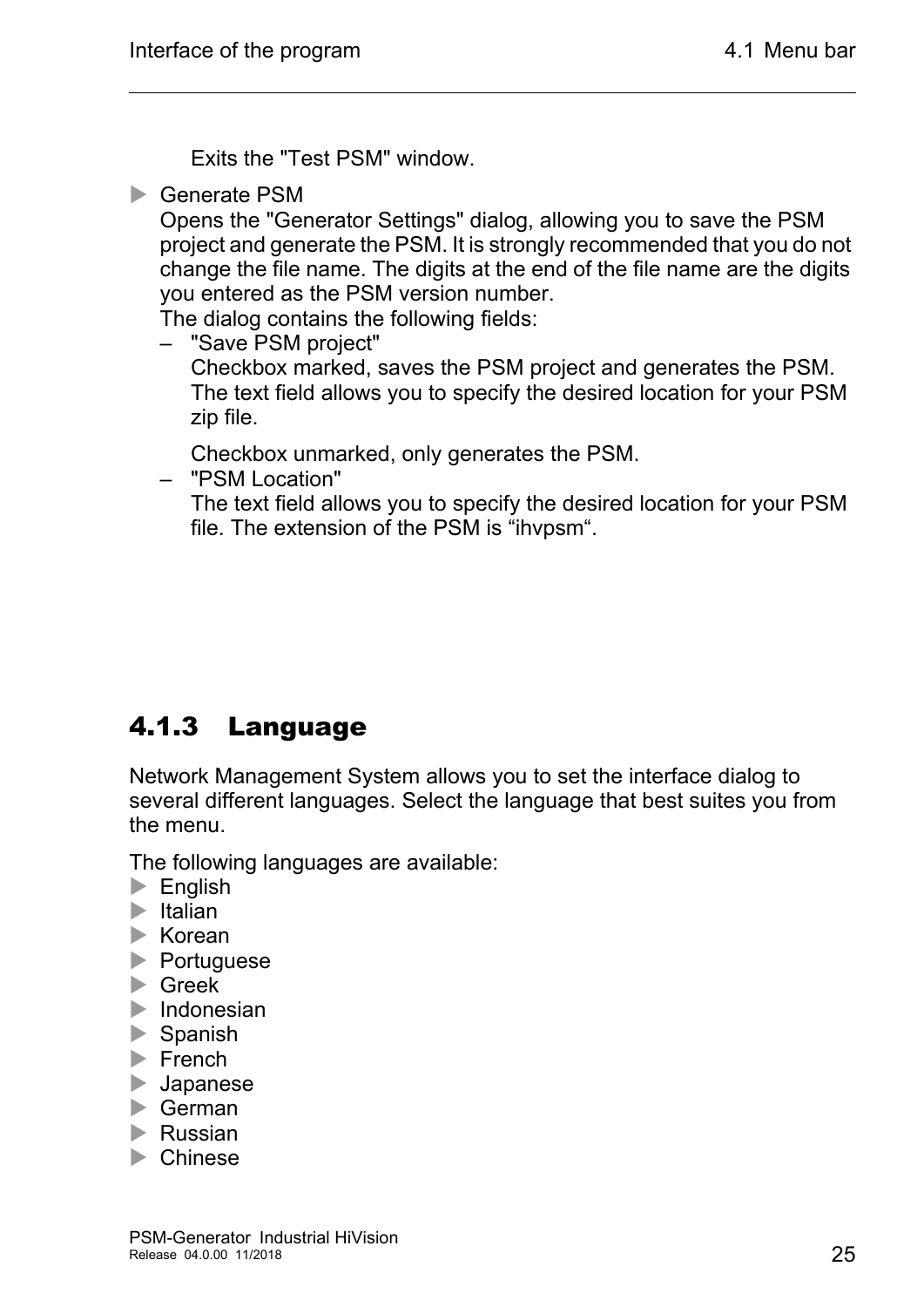### <span id="page-25-0"></span>4.1.4 Tools

The menu allows you to view the values of MIB variables available on device.

The following list describes the available options:

**MIB Viewer** 

The menu item opens the MIB variable selector dialog allowing you to verify the MIBs that you entered into the PSM project. The MIB Viewer has a copy and paste function making it possible to copy any cell in the dialog, and then paste that information into a planning tool.

– "Search"

The text field allows you to search through the table for a specific MIB variable.

– The table lists the MIB information in the following columns: "MIB variable name", identifies the name of the MIB object.

"Value", the value of the variable.

"Type", lists the MIB object type.

"Description", the description of the MIB variable as defined in the MIB. "MIB", displays the name of the MIB.

**D** Update Dump

The menu item opens a browser allowing you to navigate to an existing dump file saved during a previous session. After a firmware update, new OIDs are available for the device. Updating an existing dump file allows you to include the new OIDs in an existing project.

### <span id="page-25-1"></span>4.1.5 Help

The following menu items are available to you in the Help menu:

**Decimal** Online help

Opens the online help menu allowing you to search through the various subjects.

 $\blacktriangleright$  Belden website

Opens your browser and navigates to the Belden website.

About this program

Opens a text window which displays the latest program information for example, the release level.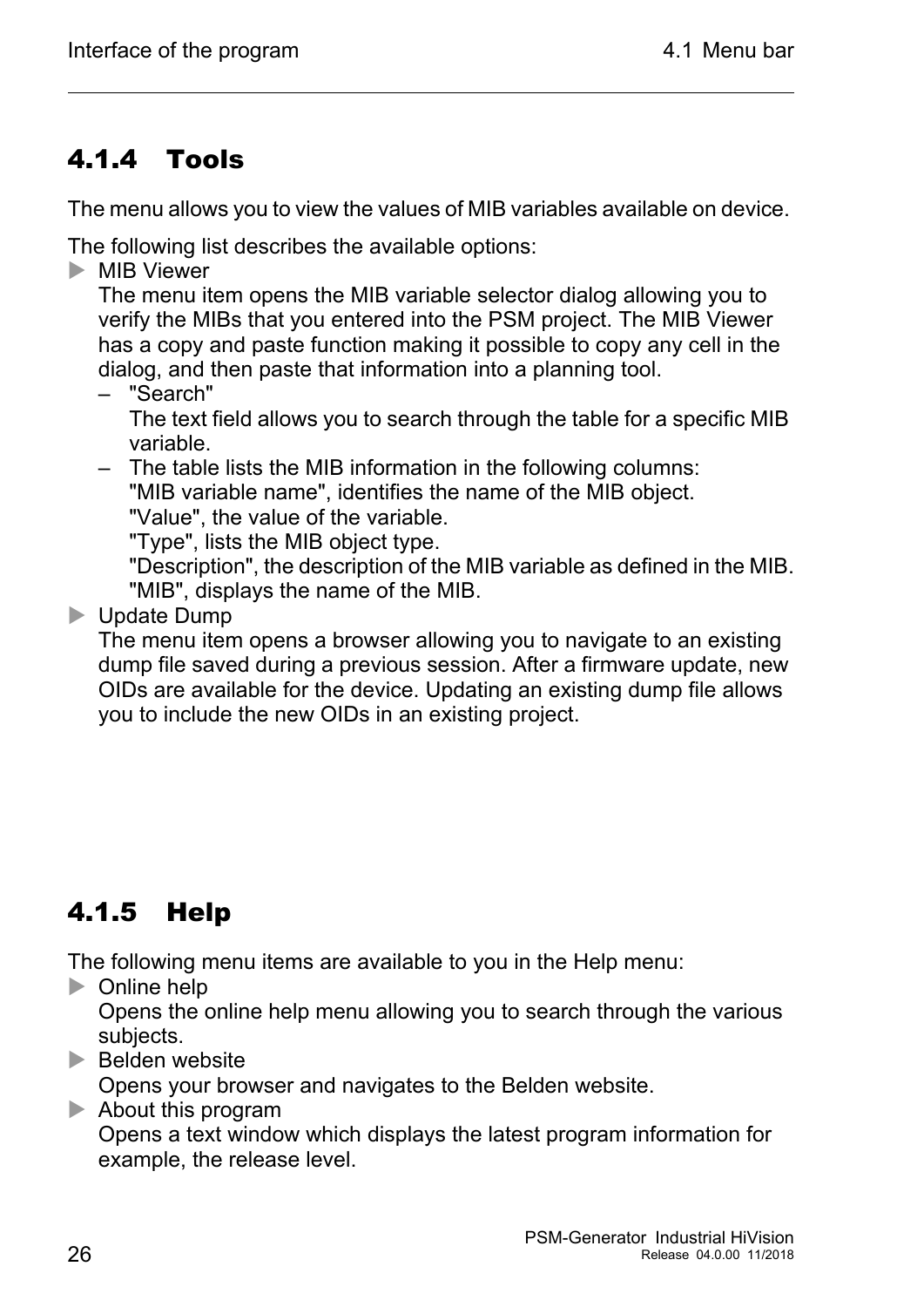## <span id="page-26-0"></span>4.2 Tabs

The tabs allow you to view and change the various properties in the PSM project.

The following tabs are available to you:

- [PSM](#page-27-0)
- $\blacktriangleright$  [MIBs](#page-28-0)
- **[Device](#page-29-0)**
- **[Properties](#page-31-0)**
- $\blacktriangleright$  [Traps](#page-34-0)
- $\blacktriangleright$  [Translations](#page-35-0)
- [MultiConfig™](#page-35-1)

| File PSM Language Tools Help                                        |                                                                               |  |  |  |
|---------------------------------------------------------------------|-------------------------------------------------------------------------------|--|--|--|
| (PSM)<br>Device Properties Traps Translations MultiConfig<br>(MIBs) |                                                                               |  |  |  |
| Name:                                                               | The internal name of the PSM                                                  |  |  |  |
|                                                                     |                                                                               |  |  |  |
| Label:                                                              | The visible name of the PSM. A translation should be provided for this field. |  |  |  |
| Description:                                                        | The description of the PSM                                                    |  |  |  |
| Copyright:                                                          | The copyright notice of the PSM                                               |  |  |  |
| Creator:                                                            | The name of the author of the PSM                                             |  |  |  |
| Vendor:                                                             | The name of the vendor of the PSM                                             |  |  |  |
| Software Conditions:                                                |                                                                               |  |  |  |
|                                                                     |                                                                               |  |  |  |
|                                                                     |                                                                               |  |  |  |
| Version:                                                            | The version of the PSM consists of at least 3 digits.                         |  |  |  |
|                                                                     |                                                                               |  |  |  |
| PSM Generation: 1.0                                                 |                                                                               |  |  |  |
| Industrial HiVision Version: 08.0.00                                |                                                                               |  |  |  |
|                                                                     | Load preset<br>Save preset                                                    |  |  |  |
|                                                                     |                                                                               |  |  |  |
|                                                                     |                                                                               |  |  |  |
|                                                                     |                                                                               |  |  |  |
|                                                                     |                                                                               |  |  |  |
|                                                                     |                                                                               |  |  |  |
|                                                                     |                                                                               |  |  |  |

*Figure 3: Tabs*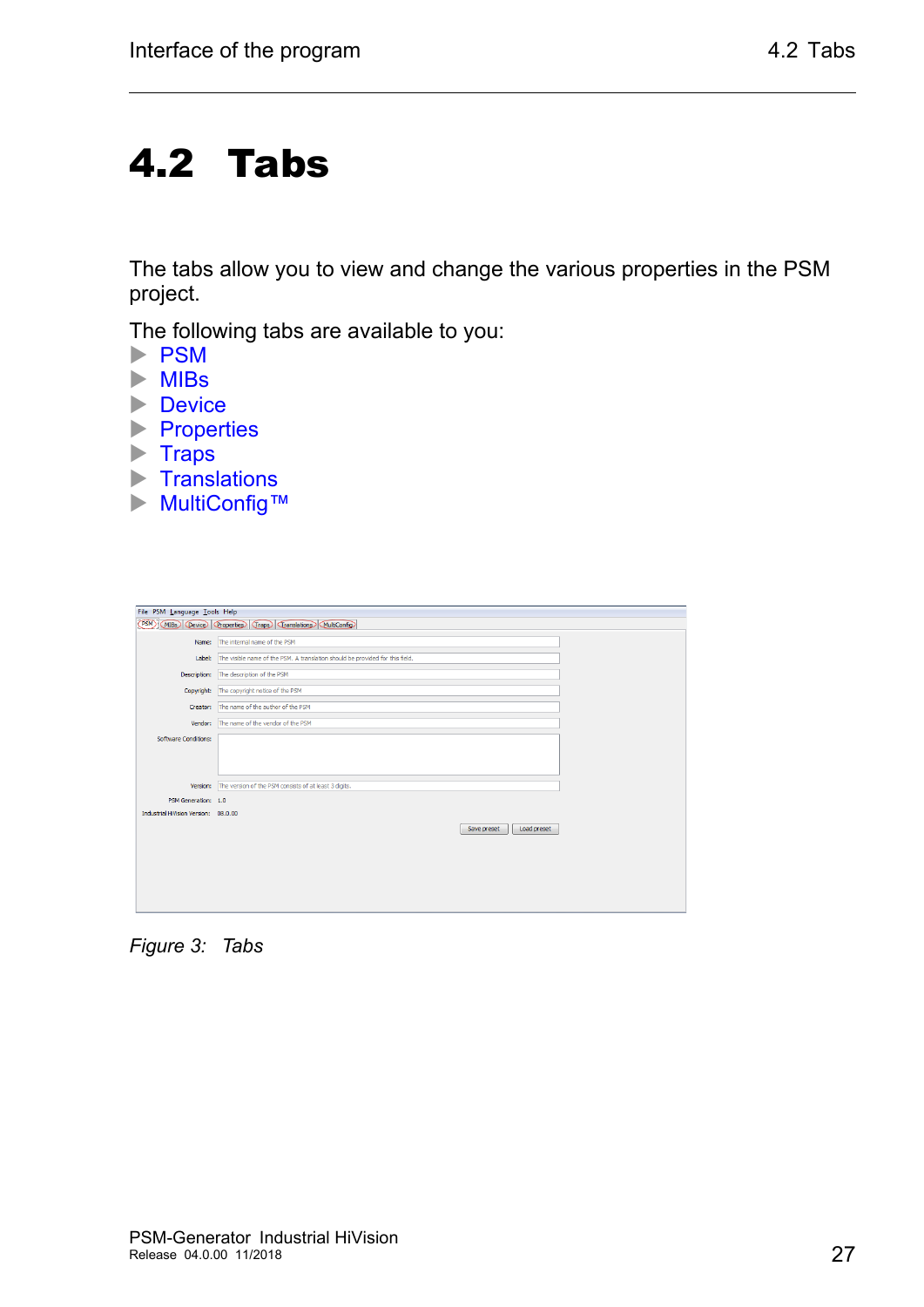### <span id="page-27-0"></span>4.2.1 PSM

The "PSM" tab contains basic parameters of your PSM. You define the parameters when you create a PSM. Industrial HiVision displays some of the parameters after importing the PSM into the program.

The parameters contained in the tab include:

"Name"

Specify the name of the new PSM. When specifying the name of the PSM either write the words together, or use an underscore "\_" for separation. Furthermore, when creating the name, the same characters restrictions apply as when you name a folder in a directory.

"Label"

Specify the PSM name which Industrial HiVision displays.

**Description"** 

The description allows your to readily identify the PSM.

▶ "Copyright"

To maintain the copyright of your PSM, specify the legal or natural person who owns the copyright. The copyright is a composition of the manufacturer name and the current year.

▶ "Creator"

Specify the author of the PSM.

▶ "Vendor"

The manufacturer of the device for which the author generated the PSM. The program does not allow Hirschmann to be identified as the manufacturer. Industrial HiVision displays this parameter.

**EX "Conditions of use"** 

Specify the conditions under which other people are allowed to use the PSM.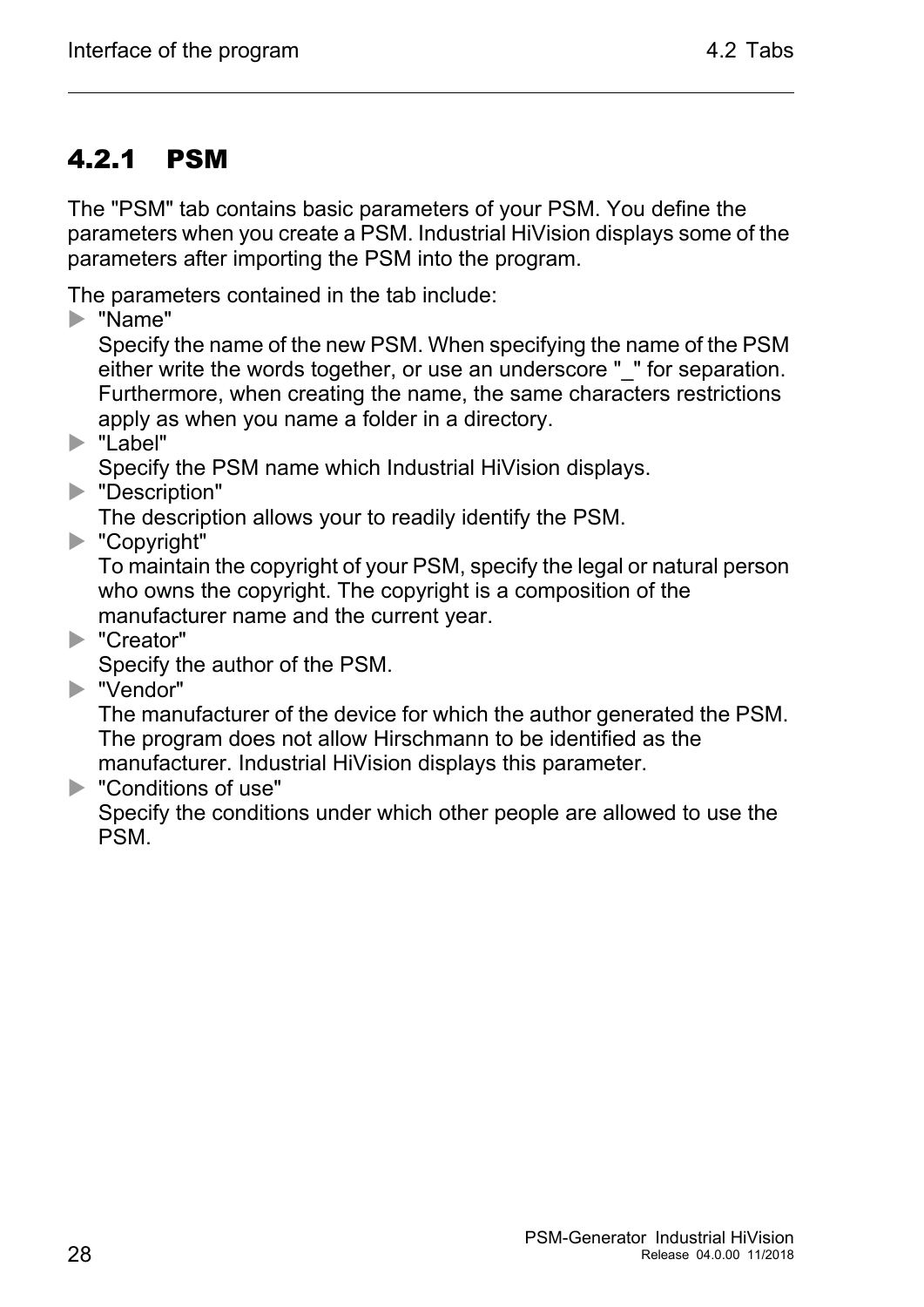▶ "Version"

Specifies the version number of the PSM. Enter a three digit number, without a point ".". Industrial HiVision adds the point automatically. For example, Industrial HiVision displays 100 as 1.00. Use the version number to keep track of each edition of your PSM. To maintain an overview of your PSMs, create a list containing the appropriate information regarding your PSMs.

Industrial HiVision displays this parameter.

- The PSM tab contains the following buttons:
	- "Save Preset" Opens a browser allowing you to save the information entered in the "PSM" tab in a location of your chose. Extension of this file is "hud" (Industrial HiVision User Data).
		- "Load Preset"

Opens a browser allowing you to navigate to a ".hud" file and populate the "PSM" tab with information saved in the ".hud" file.

### <span id="page-28-0"></span>4.2.2 MIBs

The Management Information Base (MIB) describes the information that the network management protocol reads via an SNMP Get request. MIBs have a tree structure. The tree structure consists of two areas: a standardized area and a manufacturer-specific private area (private MIB). In the private MIBs, manufacturers create separate MIB branches with manufacturer-specific properties.

**Note:** Every manufacturer sets up their own private MIB(s) and defines their own variables and tree structures. Manufacturers make the MIB(s) that relate to their devices for example, as a download on their devices or via the manufacturer website. Save the manufacturer-specific MIB(s) locally when creating a PSM for a device from this manufacturer.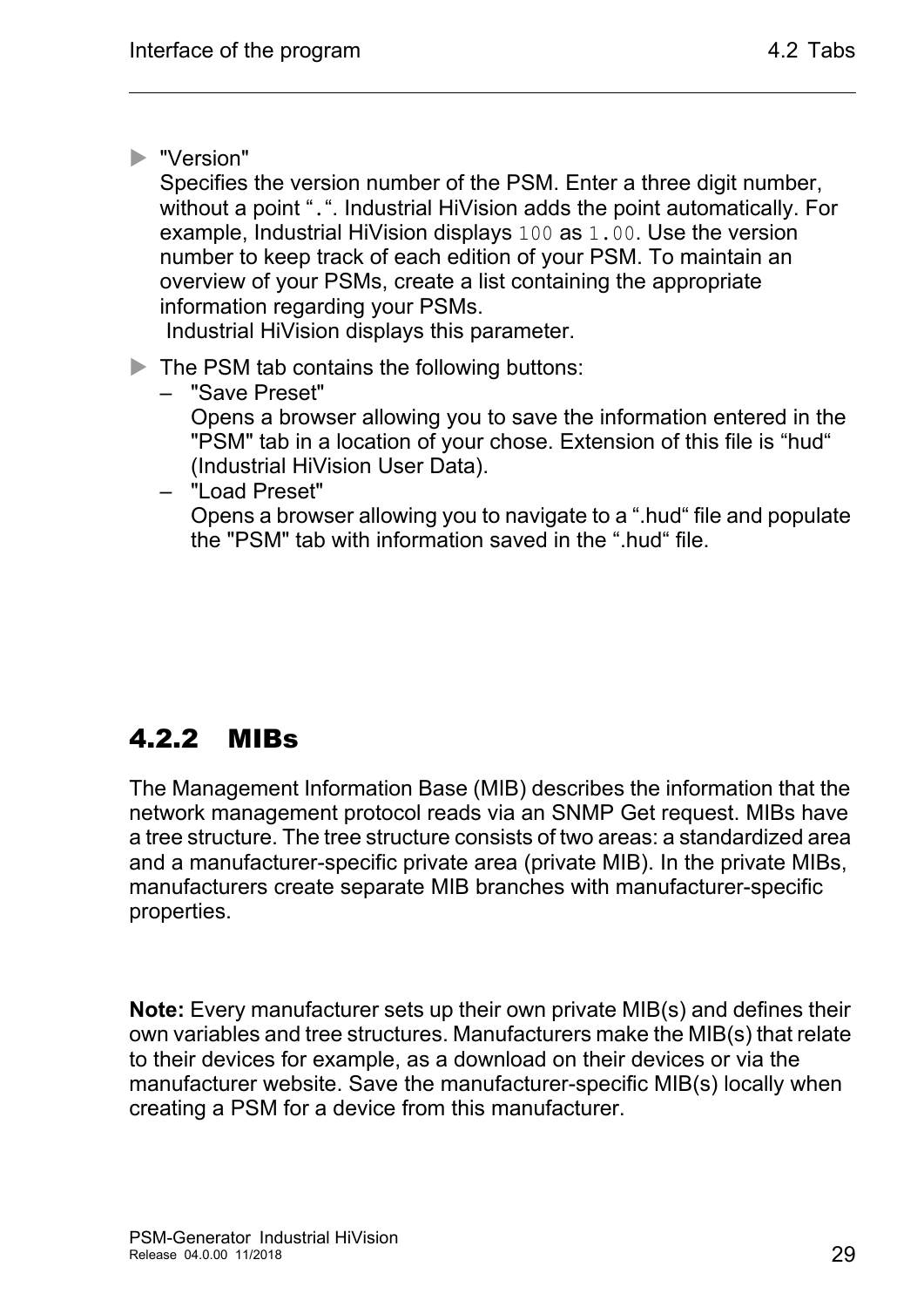The tab contains the following items:

 $\triangleright$  MIB Table

The table displays the MIBs loaded in the PSM project.

**Buttons** 

– "Add"

Opens the "Choose MIBs" dialog allowing you to navigate to the location where you saved a MIB which you load into the PSM project for example, a manufacturer-specific MIB.

– "Remove"

Removes the selected MIB from the PSM project.

### <span id="page-29-0"></span>4.2.3 Device

Industrial HiVision displays the values specified in the tab allowing you to identify the device.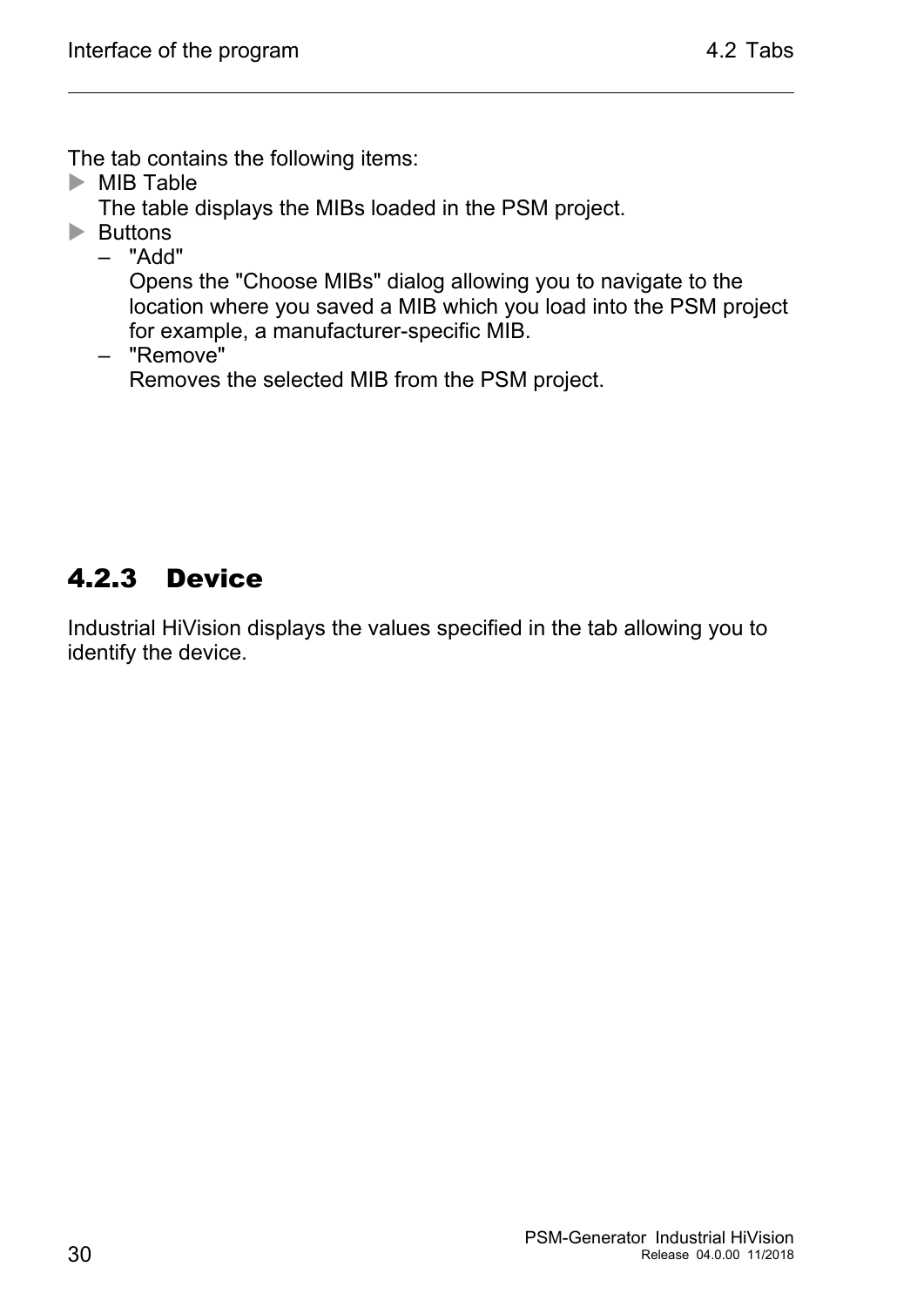The dialog contains the following frames:

**IDENT** "Identification and Images"

Specifies the device

– Table

"Sys OID"

Displays the system object identifier of the MIB object. Industrial HiVision uses the parameter to identify the device type if no additional device identification is present.

"Product Name"

Specifies the name of the device which Industrial HiVision displays. Network Management System retrieves the product name directly from the device.

"Image"

Displays the image of the device which Industrial HiVision displays. "Additional device identification"

Displays addition information used to identify the device. Using the "Edit" button you specify the parameter. You can use the wild card character "\*" in the identifier.

"Vendor Name"

Specifies the name of the device manufacture. When you specify the vendor name, Industrial HiVision displays the value.

– The "Edit" button opens the "Device identification" dialog, allowing you to specify individual device parameters displayed in the "Identification and Images" table.

"SNMP Access Parameters" (Default Settings)

The frame displays the detected communication protocols and the SNMP access parameters. Industrial HiVision displays these passwords as clear text in the Preferences - Device Credentials dialog. To avoid a possible security risk, change the access parameters to the default settings

**Note:** Network Management System stores these parameters in the generated PSM. Enter only the default passwords of the device.

#### ▶ "Protocols"

Specifies the communication protocols and the SNMP access parameters:

- Management Protocols Industrial HiVision adds the management protocols to the Protocols frame.
- Supported Protocols Industrial HiVision uses the support protocols for enabling menu entries like CLI and GUI Interfaces for the device.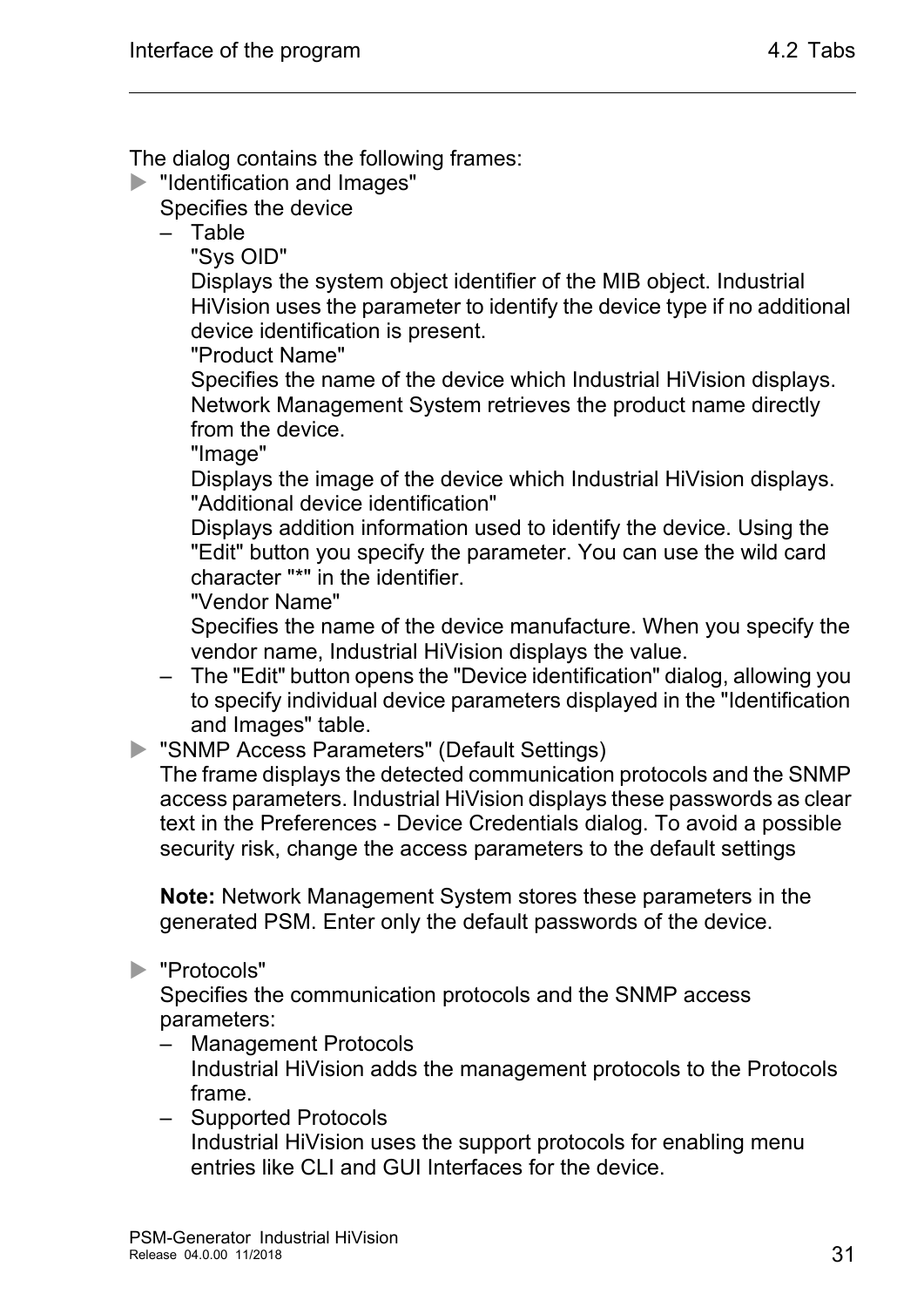### <span id="page-31-0"></span>4.2.4 Properties

After a device request, you will see the supported device parameters. The tab allows you to edit the following areas:

- **Device tree"**
- ▶ "Features"
- ▶ "Property type"
- "Mapping"
- **N** "Advanced settings" You activate the "Advanced settings" fields by marking the checkbox.

#### **Device tree**

In the "Device tree" area of the "Property" tab, you create new and remove properties in your PSM.

Right clicking on an item displays a menu allowing you perform the following tasks:

- ▶ "New Property", add a property to the device.
- **EX "Remove", delete a property from the device.**
- Expand all", displays the complete list of properties on a device.
- **D** "Collapse all", hides every device property except the first sub-level.

#### **Features**

The "Features" frame in the "Property" tab contains the features supported by your device. You only change the supported features if you know that your device has a property that Industrial HiVision has detected incorrectly.

#### $\blacksquare$  Property type

In the "Property type" area on the "Property" tab, you define the following: "Name"

You specify an internal name for the property. Network Management System displays the translation of the associated token in the "Device Tree".

"Token"

Specifies the device token associated with the property. You can change the token description in the "Translations" tab.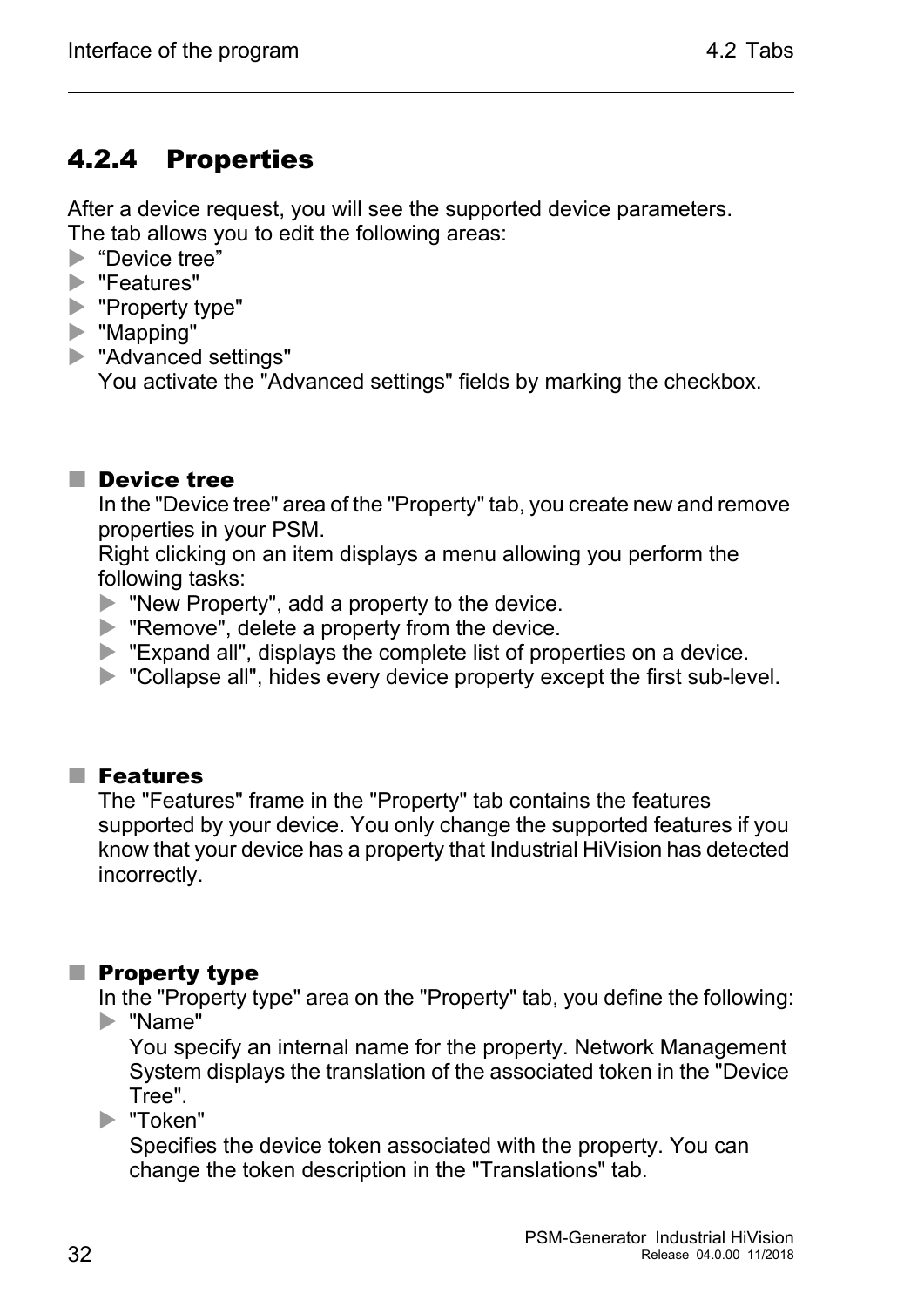"Image"

The text field displays the image assign to the property.

The "Select" button allows you to navigate to an image and assign the image to the property.

**MIB** variable"

The test field displays the MIB variable assign to the property. The "Select" button opens the MIB selector dialog allowing you to select an MIB object and assign the object to the property.

**Instance"** 

**Fixed assignment: You enter a fixed value.** 

 $\blacktriangleright$  Variable: From the drop-down list, you select a variable from which Network Management System contains the instance.

▶ "Data type"

"String"

A text value for example, system name.

lacksquarer"

A whole number.

"Float"

A decimal number for example, 1.6.

"Enum"

The value allows you to map the outcome of an operation into a meaningful answer for example, 0=No Error, 1=Error.

- **MAC** address" Specifies the data type as a MAC address.
- "IP address" Specifies the data type as an IP address.

**Note:** The selection in the "Data type" field restricts or expands your options for the following input fields on the "Properties" tab. Network Management System proposes a data type for the selection of an MIB variable. You only change the data type if you know that the variable has another data type.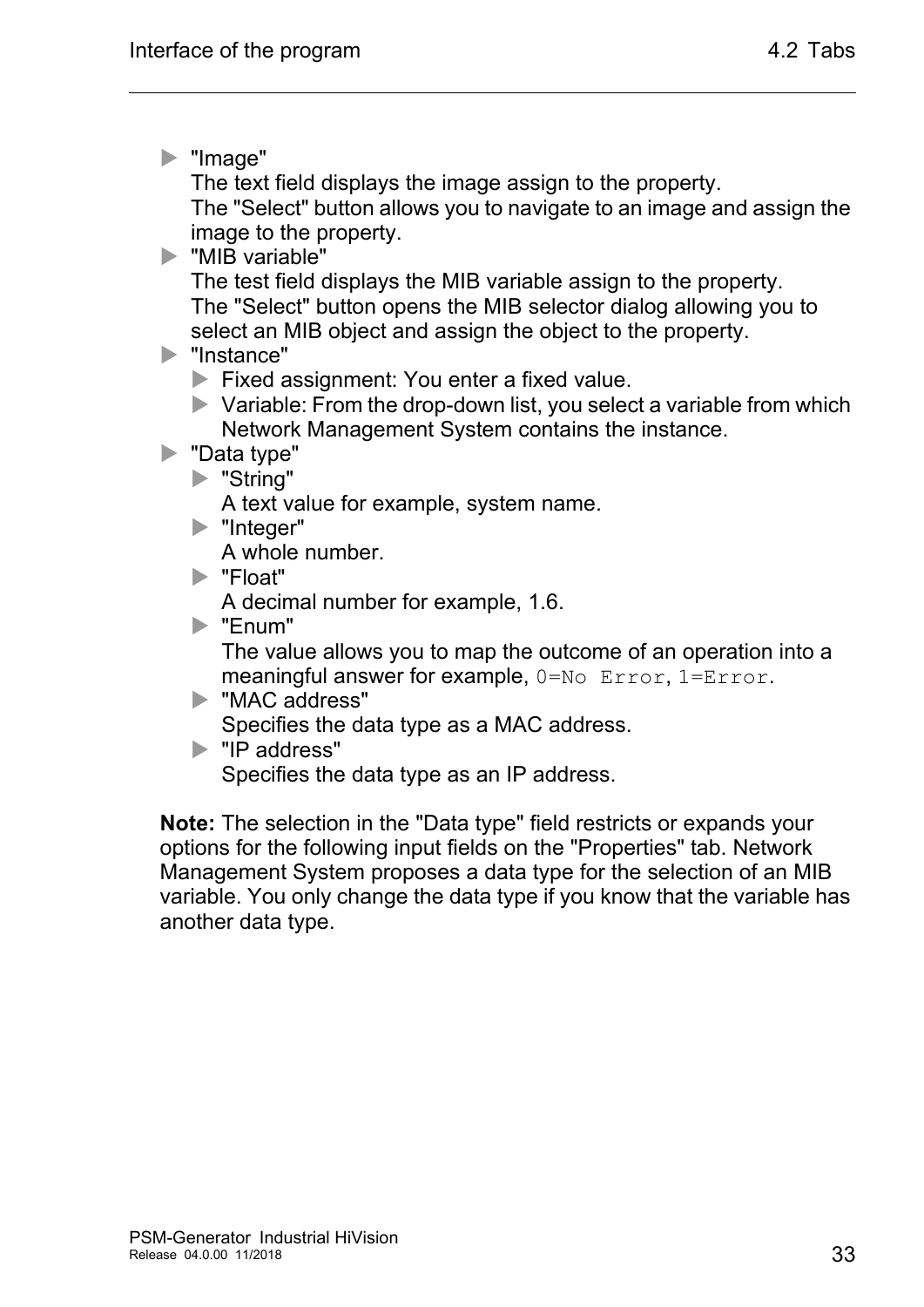#### ■ Mapping

The "Mapping" frame gives you the following options:

 $\blacktriangleright$  Map a received value to the displayed value: The MIB variable contains a selection of possible (numeric) values that cannot be interpreted in pure form. During the mapping, you assign various interpretable statuses to the various numeric values. Only the "Enum" data type enables a mapping to be created.

Convert figures using factor and offset: The MIB variable supplies figures in a specific format, but you require the figures in a different format. Only the "Integer" and "Float" data types allow you to convert the figures. The program uses the linear equation ( $y = a \times x + b$ ) for the calculations. Here "a" is the factor, "b" the offset, "x" the value in the agent, and "y" the value in Network Management System.

#### ■ Advanced settings

The "Advanced settings" frame allows you to specify how Industrial HiVision monitors and displays the PSM.

When you mark the "Advanced settings" checkbox, the functions in the frame are read-write.

The frame has the following buttons and checkboxes:

"Visible"

Specifies whether a property is visible.

"Variable"

Specifies whether you can change the way Industrial HiVision handles a property.

When you select the "Variable" checkbox, Network Management System allows you to change the "Change after trap", "Default polling interval", "Status configuration" and "Calc status by default" functions.

**No.** "Change after trap" Specifies whether you have the option to select the property and update it using traps on the "Traps" tab.

**Default polling interval"** Specifies whether a property activates its polling after Industrial HiVision discovers a device, and at what interval.

Values have the following meanings:

- $\blacktriangleright$  Value = 0: off
- $\blacktriangleright$  Values  $> 0$ : interval in seconds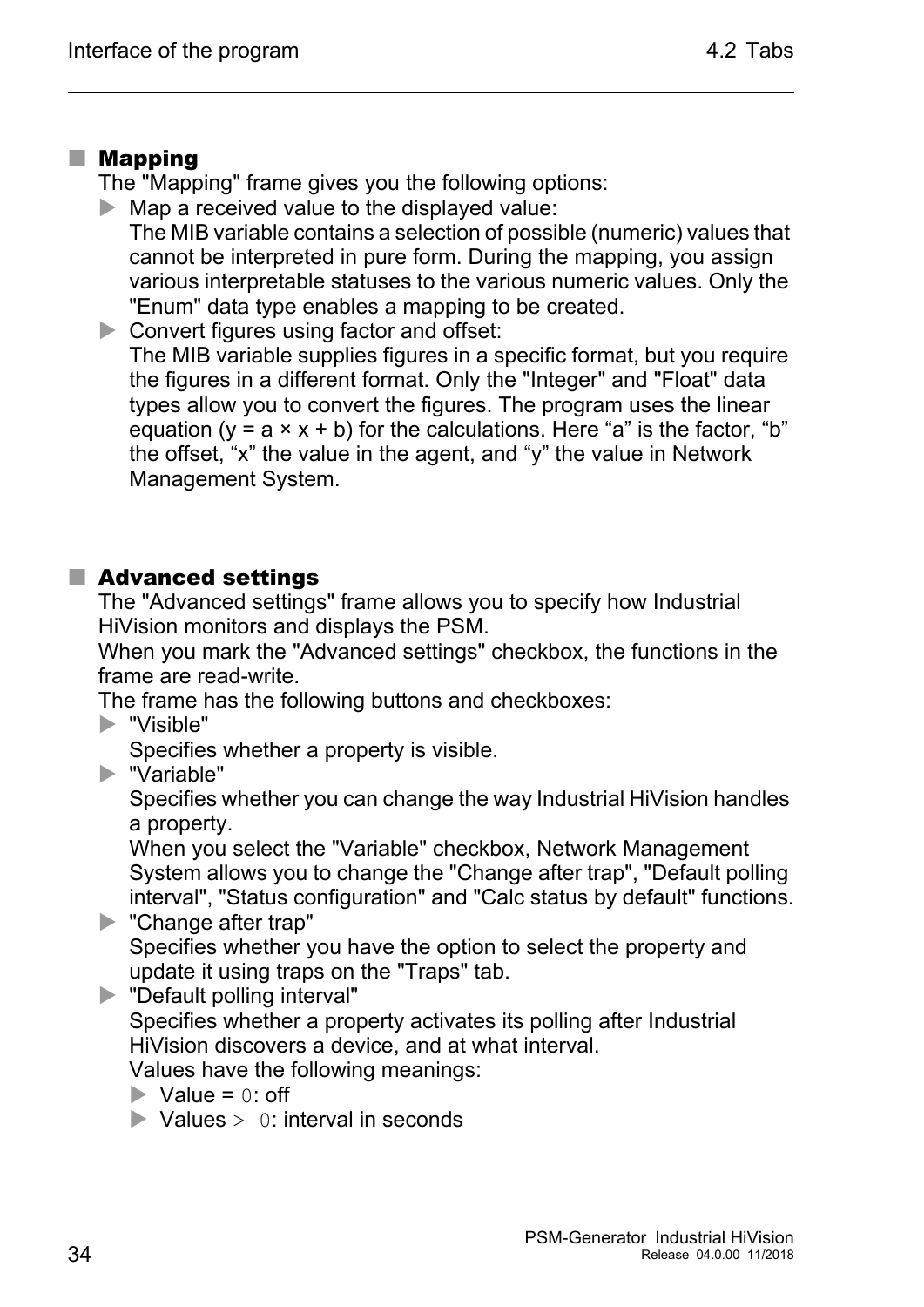- "Status configuration" Specifies whether you create a status configuration. Only variable properties have a status configuration.
- **N** "Calc status by default" Specifies whether a property calculates its status. To calculate the status, the property requires a status configuration.
- "Writable" If the property is writable, then the property dialog in Industrial HiVision enables the "Write" button. The user can set the MIB variable on the device.
- "Bubble help propagation"
	- Specifies the number of levels on which Industrial HiVision propagates the value of this property. The more levels you enter here, the earlier you see the value in the bubble help.

### <span id="page-34-0"></span>4.2.5 Traps

The tab displays the traps that Network Management System found in the MIBs after a successful upload.

If you know the connection between an MIB variable and a trap, this tab allows you to change the value of the properties using traps.

Network Management System allows you to change traps that you set "Change after trap" as active in the "Advanced settings" in the "Properties" tab.

 $\Box$  Monitor the trap that is important for your MIB variable.

**Note:** As an advanced user, you disable the superfluous standard error messages.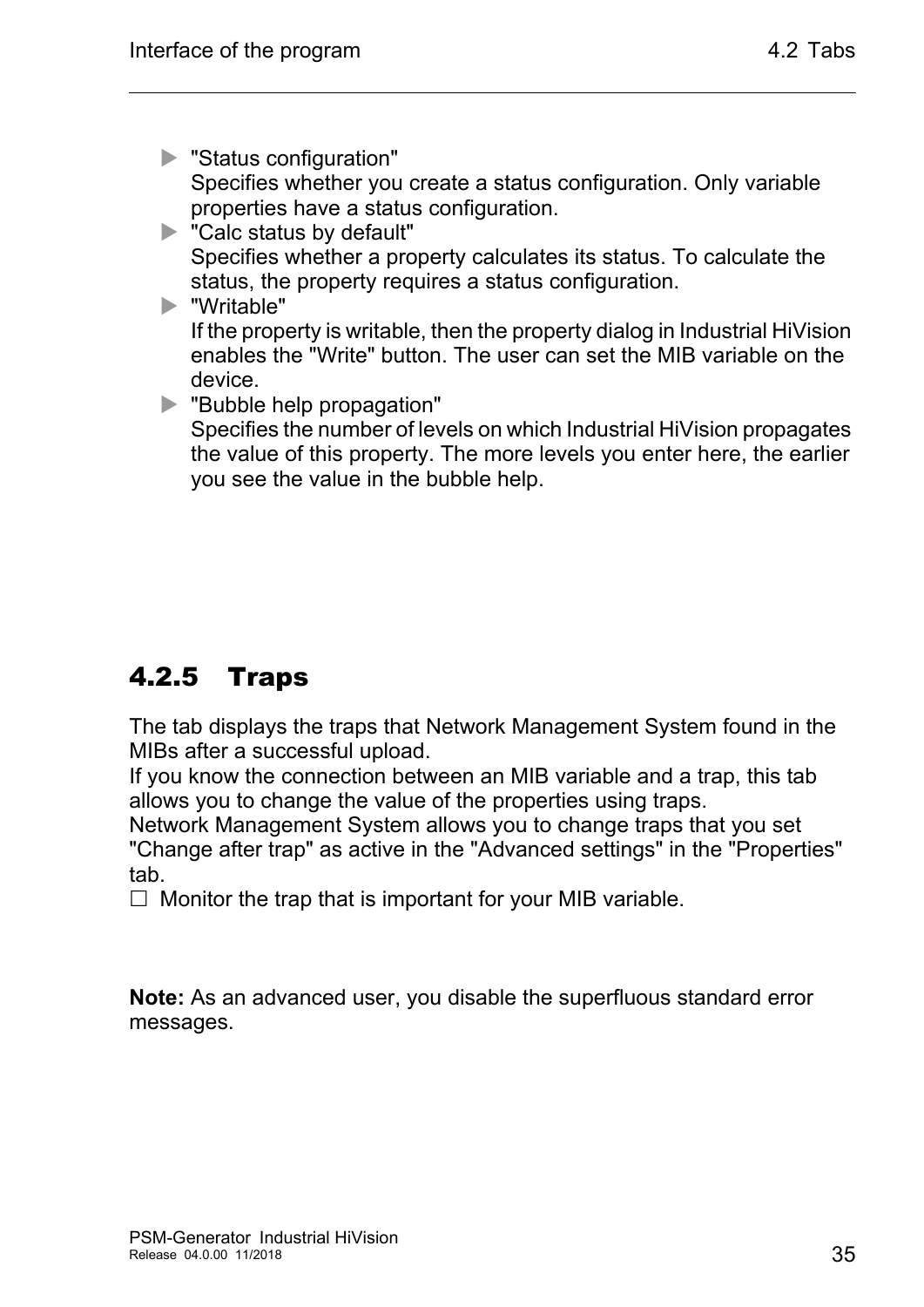### <span id="page-35-0"></span>4.2.6 Translations

Network Management System adds the English explanatory text defined in the MIB to the traps found. The "Translations" tab displays the explanatory text when after you queried the device. Network Management System allows you to translate or modify the English explanatory text and save the translation. The PSM then contains the translation. Network Management System also allows you to translate the properties defined by you. You have the option of translating both the designation of the property and the values.

### <span id="page-35-1"></span>4.2.7 MultiConfig™

The MultiConfig™ tab enables you to configure your PSM for MultiConfig™ dialogs of third party devices and ports. Network Management System displays the MultiConfig™ tab only for PSMs compatible with release 08.0.00 or above.

The MultiConfig™ function allows you to perform the following tasks:

- ▶ "New property", create a new property for the device or port.
- **EX** "Remove", delete a property from the device or port.
- ▶ "Edit image", to edit the icon image of a property.
- **IF** "Import from PSM", import properties from another PSM.
- ▶ "Expand", displays the complete list of properties "Collapse", hides every device property except the first sub-level.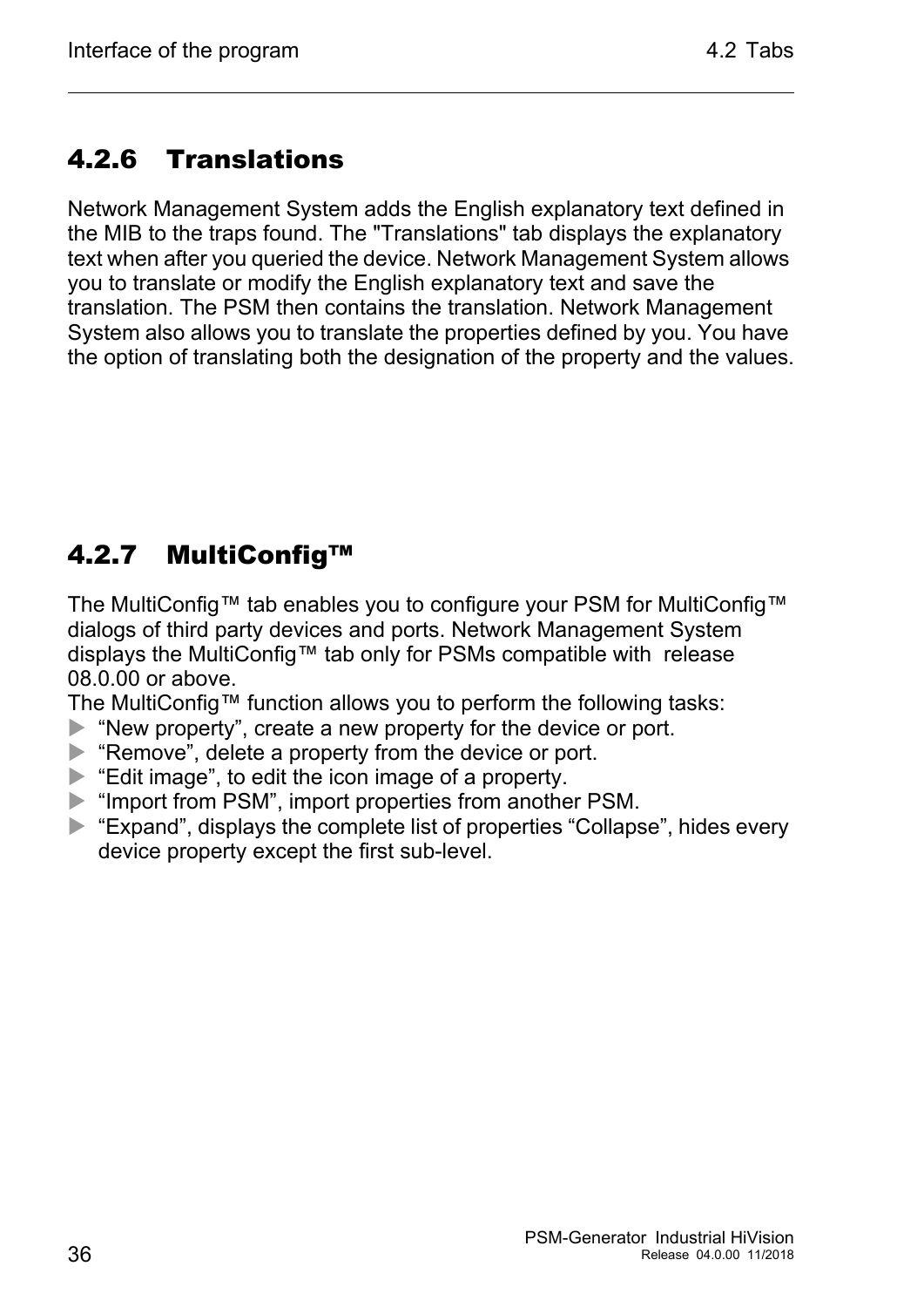## <span id="page-36-0"></span>5 Creating a PSM

Hirschmann protects the PSMs delivered in Industrial HiVision by default. Industrial HiVision lists the PSM, depending on the manufacture, as "Trusted". Furthermore, Industrial HiVision prohibits you from overwriting the PSMs from the manufacture with PSMs you create yourself. You can, however, create PSMs for devices without PSMs and import them into Industrial HiVision.

Creating a simple PSM is fairly easy, but to develop a more complex PSM requires knowledge of the following subjects:

- The Simple Network Management Protocol (SNMP),
- $\blacktriangleright$  the structure of Management Information Bases (MIB) in general,
- $\blacktriangleright$  the structure of the manufacturer-specific MIB from which you incorporate manufacturer-specific variables into your PSM.

This chapter gives you step-by-step instructions for creating a PSM. Before you import a PSM into your operational Industrial HiVision system, save the Industrial HiVision project file. You can do this under the menu "File -> Save as" in Industrial HiVision.

This main chapter contains the following sub-chapters:

- ["New PSM wizard"](#page-37-0)
- **Define basic parameters**"
- ["SysOID and image"](#page-43-0)
- **Example 1** ["Define properties"](#page-46-0)
- Save a PSM project"
- **Example 12** ["Create translations \(optional\)"](#page-55-0)
- ["Check and test the PSM"](#page-56-0)
- **EXAMPLE 20 FORM** Change an existing PSM"
- ["Make MultiConfig™ dialogs for PSMs"](#page-61-0)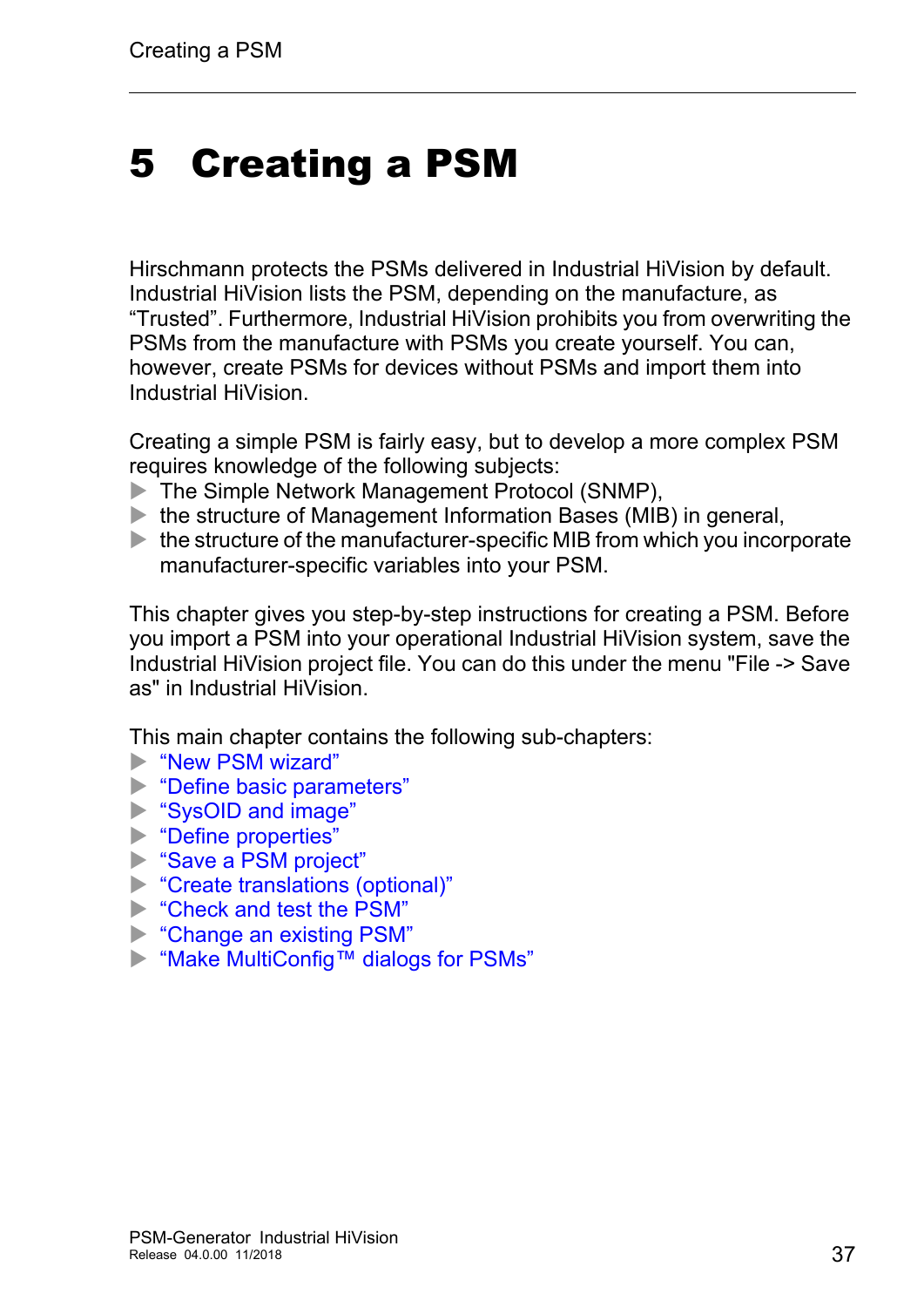## <span id="page-37-0"></span>5.1 New PSM wizard

Network Management System provides you with a wizard to help create PSMs. When you start the Network Management System program you have the option of starting the wizard or opening an existing PSM. The wizard allows you to create a PSM by retrieving the MIB variables values form a dump or from a device. Advanced users can create a PSM from scratch, defining every MIB variable included in the PSM, but uploading a dump file into the wizard greatly simplifies the task.

This chapter describes the work steps used when creating a PSM with the New PSM wizard:

- Start the New PSM wizard and load the device MIB(s).
- **Manage the SNMP access parameters.**
- $\blacktriangleright$  Enter the IP address.
- $\blacktriangleright$  Perform the device request.

#### <span id="page-37-1"></span>5.1.1 Start the New PSM wizard

The wizard allows you to extract the dump file and MIBs variables directly from a device. The extracted file, dump file, can be helpful when creating PSMs for devices of the same family. When a device is unavailable, before you begin, obtain the manufacturer-specific MIB(s) variables from a suitable, official source then save the MIB(s) locally.

To create a new PSM, perform the following work steps:

- $\Box$  Start the Network Management System program. After the program starts, the following options are available:
	- "Create a new PSM"
	- "Open an existing PSM"
	- "Close Network Management System"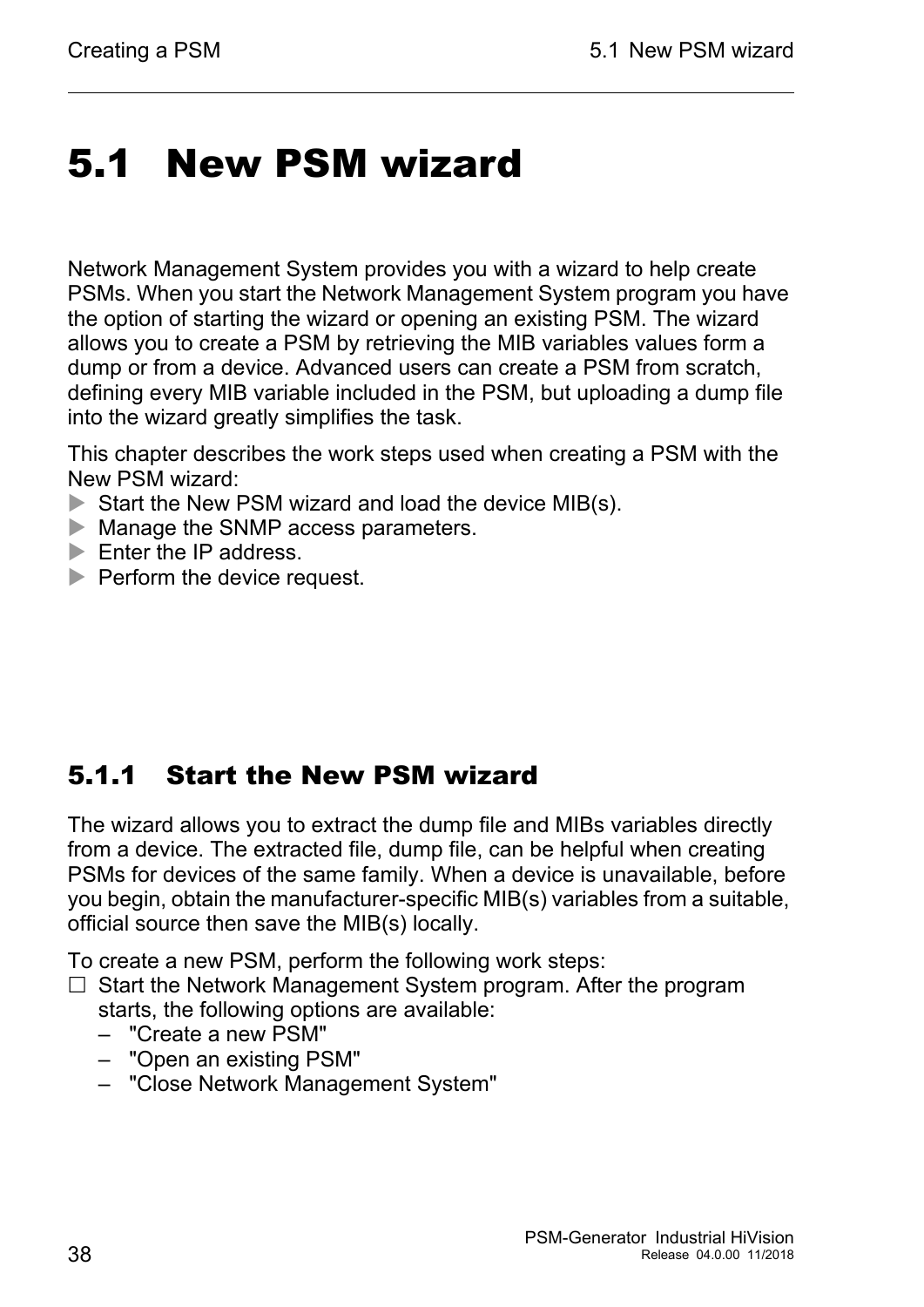$\Box$  Open the New PSM wizard, click "Create a new PSM". Network Management System opens the "New PSM Wizard" dialog. The dialog allows you to specify the following parameters:

- "Industrial HiVision Version" Specifies the Industrial HiVision start version for which the PSM is being created.
- "IP address" Specifies an IP address of a device available for MIB and "Dump file" extraction. After Network Management System completes the extraction Network Management System loads the device parameters in your PSM project and the wizard closes.
- "Dump file" Specifies the location of the device dump file, in xml format, obtained from the manufacture.
- "Private MIBs" Displays the manufacturer-specific MIB(s) and location of the MIB file saved previously.
- "SNMP Access Parameters" The dialog allows you to specify the SNMP login parameters. To activate the "Encryption" frame, select V3 from the "SNMP Version" drop down menu. You can select either No Encryption, DES or AES encryption.
- $\Box$  When you extract the MIB variables from a device Network Management System loads the MIBs variables directly into your PSM project. To load the manufacturer-specific MIB(s) in the New PSM wizard, proceed as follows:
	- Click "Add"

Network Management System opens the "Choose MIBs" window allowing you to navigate to the location of the manufacturer-specific MIB(s) that saved previously.

– Select the MIB(s) to enter in your project by either double clicking on the file, or highlighting the file(s) then clicking "Open". Network Management System closes the wizard and opens the Device tab.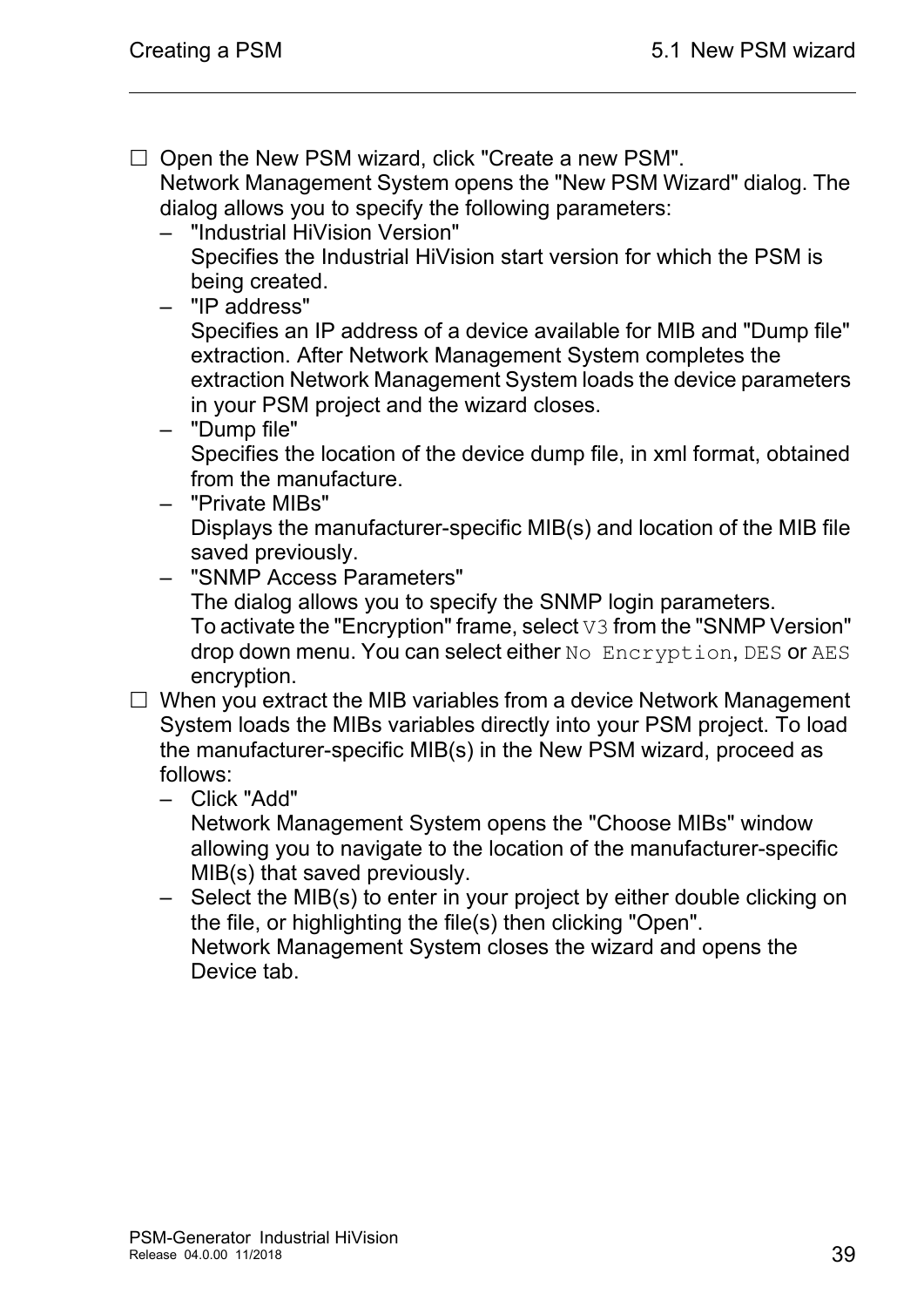**Note:** A MIB may possibly have dependencies on other MIBs. Network Management System tries to resolve these dependencies itself by looking for the required MIB(s) in the same directory. If Network Management System does **not** find the MIB(s) causing the dependency, Network Management System outputs an error message with the name of the MIB(s). To resolve the error displayed, you make the MIB(s) available.

### <span id="page-39-0"></span>5.1.2 SNMP access parameter management

The wizard allows you to change the SNMP access parameters if necessary. The frame allows you to manage SNMP parameters as follows:

- add new SNMP parameters,
- $\blacktriangleright$  edit existing SNMP parameters,
- delete existing SNMP parameters.

To add a new set of SNMP access parameters, you perform the following steps:

□ Click "Add".

The "Add SNMP Credentials" dialog opens.

- $\Box$  Enter the user name or the password, or both.
- $\Box$  Click "Add".

Network Management System deletes the entry from the table.

**Note:** For SNMPv3 you require a user name and a password. For SNMPv1, leave the user name text field blank and enter the community name in the password field.

To edit an existing set of SNMP parameters, you perform the following steps:  $\Box$  Select the entry to be edited.

- Network Management System highlights the row in blue.
- Click "Edit"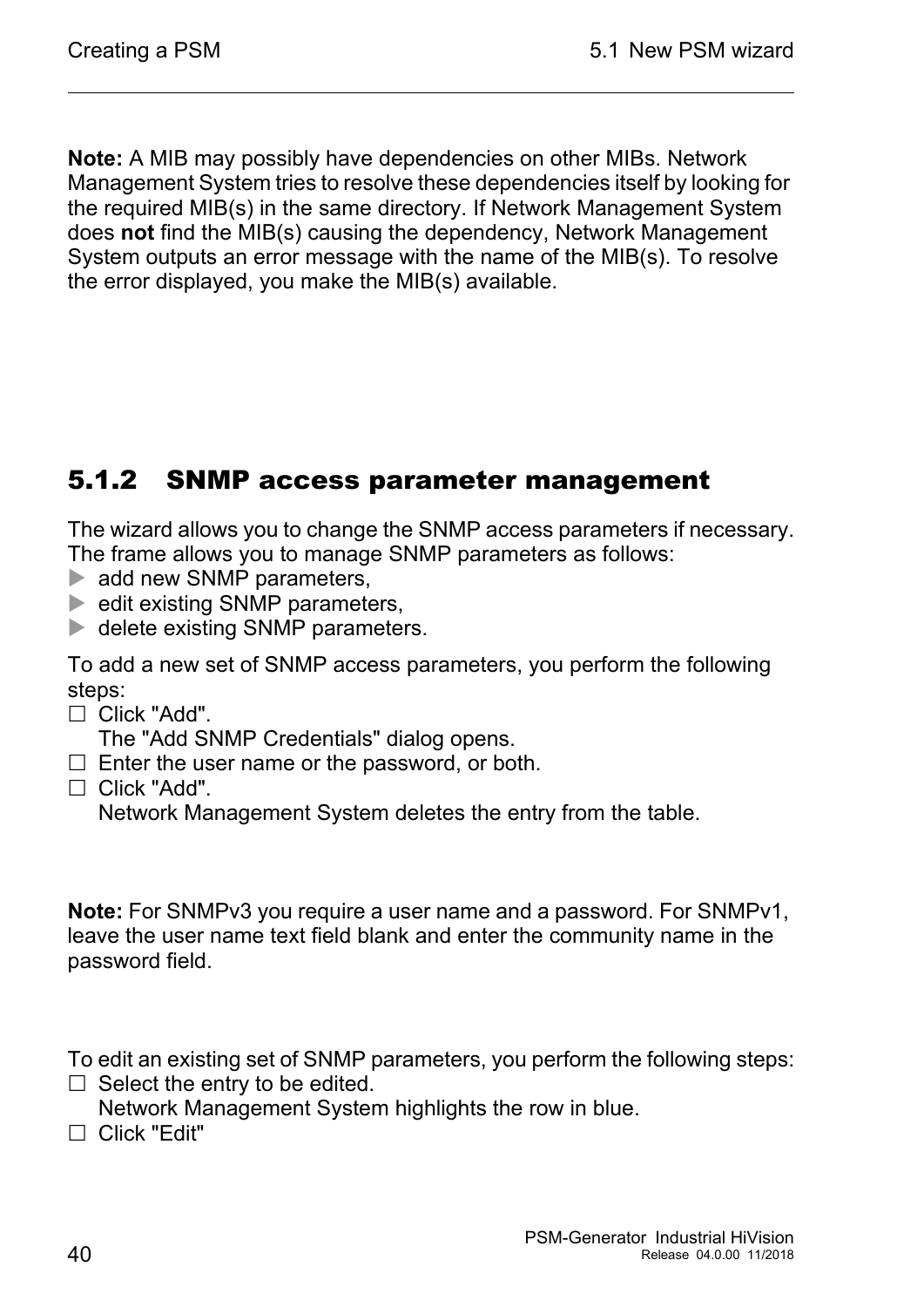$\Box$  Change the user name or the password, or both.

□ Click "OK".

Network Management System shows the changed SNMP access parameters in a table.

To delete an existing set of SNMP parameters, you perform the following steps:

 $\Box$  Select the entry.

Network Management System highlights the row in blue.

□ Click "Delete"

Network Management System deletes the set of SNMP parameters from the table.

### <span id="page-40-0"></span>5.1.3 Enter the IP address

For the PSM new wizard of Network Management System to identify your device, the PSM new wizard requires the IP address of the device.

 $\Box$  Enter the IP address (v4) of your device.

 $\Box$  Click "Next".

After you click "Next", Network Management System opens the "Testing device reachability" window. Network Management System checks the reachability and the supported protocols of the device.

After the check, Network Management System opens the "SNMP Parameters" dialog with the discovered SNMP parameters.

**Note:** Network Management System allows you to change the SNMP parameters. Change the SNMP parameters only if you are very familiar with the device and know that the device has SNMP parameters different from the parameters that Network Management System discovered.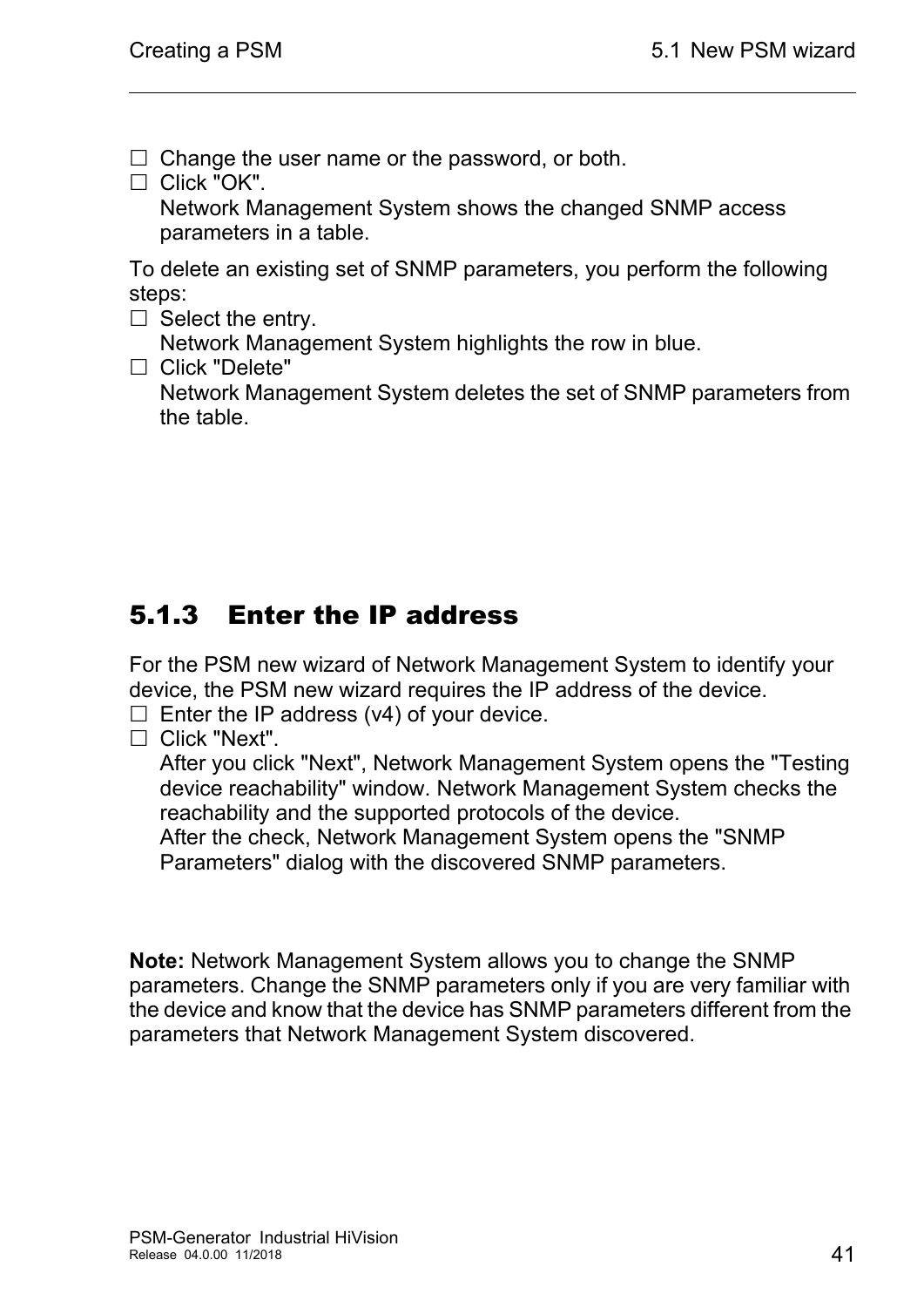#### <span id="page-41-0"></span>5.1.4 Perform the device request

To now request the device information, you perform the following step:

 $\Box$  Click "Finish"

Network Management System opens the "Perform request" window.

**Note:** Requesting the device information can take several minutes. In some cases, an agent has 40,000 values or more.

When you have carried out the steps described in this chapter and have performed a successful request, Network Management System displays the following information:

- **EXM** \* TPSM" tab, displays the creation, edition, and identification parameters.
- **Device" tab, displays the detected device and the associated SysOID.**
- **Peroperties**" tab, displays the detected device properties.
- **Traps" tab, displays the detected traps.**
- **Translations" tab, displays the English descriptions of the traps.**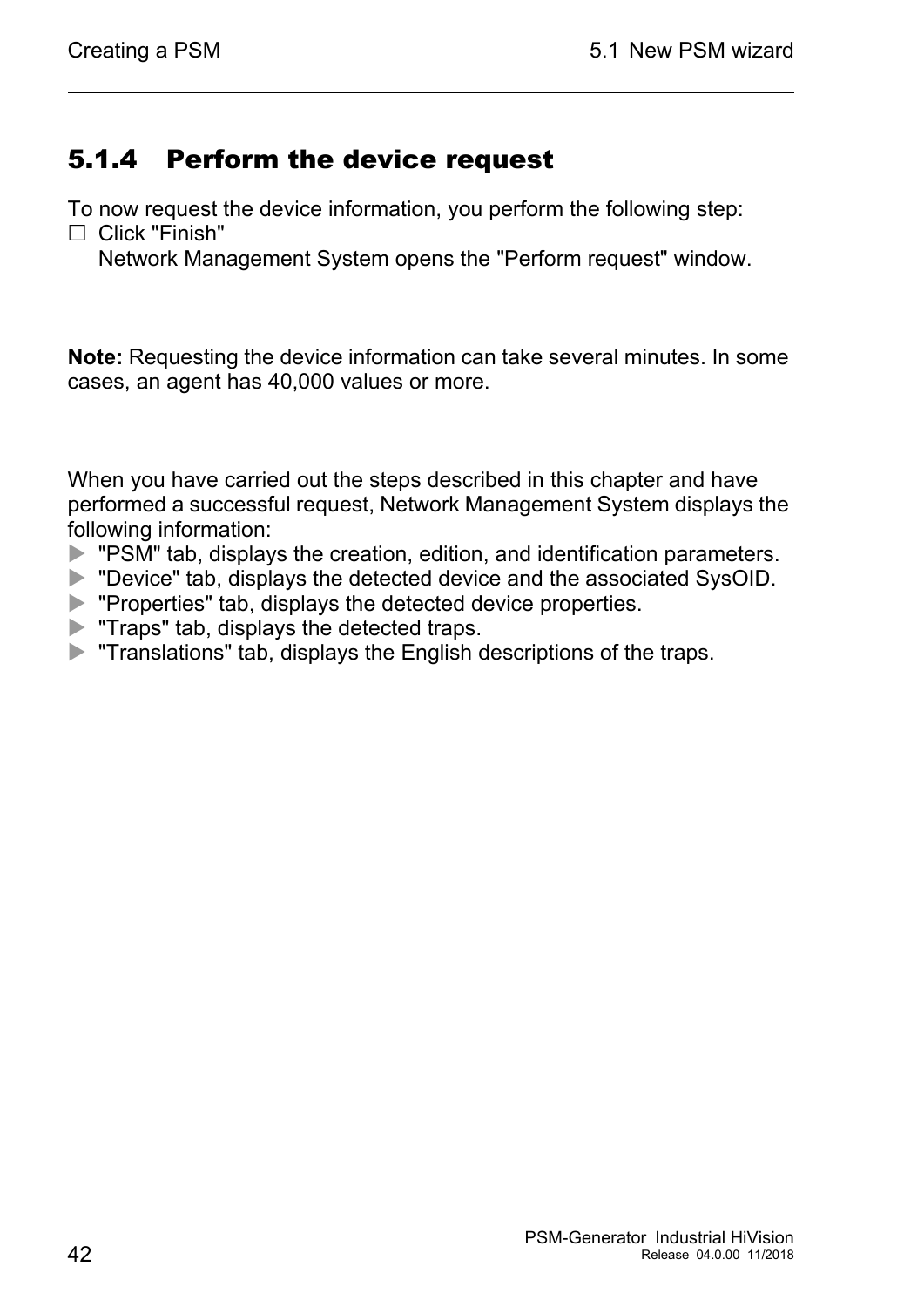## <span id="page-42-0"></span>5.2 Define basic parameters

This chapter describes how to define basic parameters of your PSM, for example, the name of the device. The "PSM" tab contains the basic parameters referred to in this chapter.

You have carried out the steps described in the previous chapter.

To define basic parameters of your PSM, you proceed as follows:

- $\Box$  Open the "PSM" tab.
- $\Box$  Specify the internal name of the PSM.
- $\Box$  Enter the visible name of the PSM.
- $\Box$  Enter the description of the PSM.
- $\Box$  Enter the copyright of the PSM.
- $\Box$  Enter the author name of the PSM.
- $\Box$  Enter the manufacturer name.
- $\Box$  Enter the version of the PSM.

**Note:** If you have forgotten a parameter in a mandatory field, Network Management System reminds you of the empty field when you use the "Check PSM" or "Test PSM" function.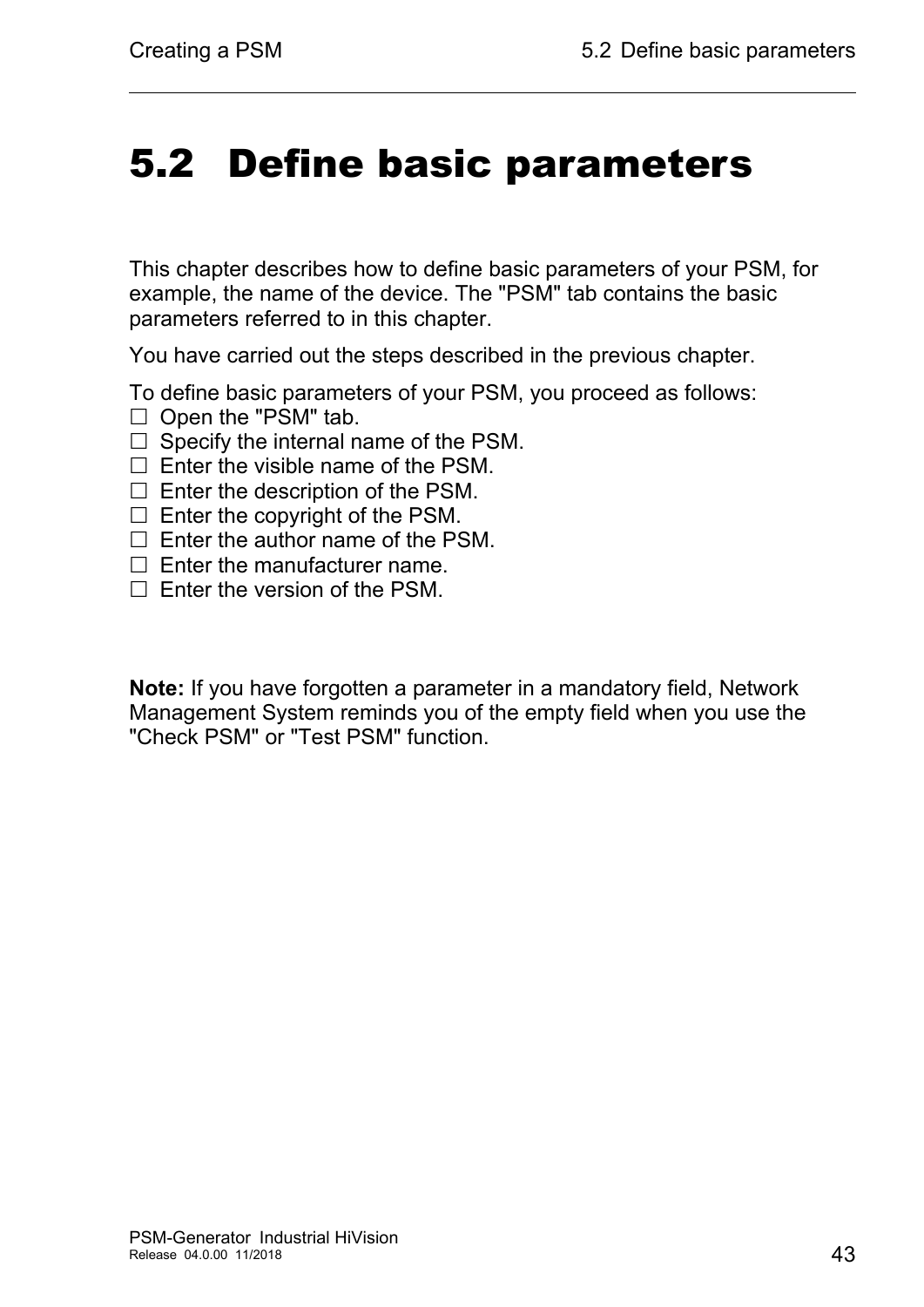## <span id="page-43-0"></span>5.3 SysOID and image

After Network Management System loads the MIB variable values of a device, the System Object Identification (SysOID) of this device is shown here. You can change the SysOID and the device icon (image) in the "Device" tab. Changing the SysOID allows you to create PSMs for entire device groups.

Network Management System allows you to change the SysOID. Delete numbers from the existing SysOID allows you to create device groups.

If the SysOID you have entered ends with a point, this entry is valid for the devices whose SysOID begins with the value in front of the point for example:

- SysOID of device family: 1.3.6. ... .10
- Device A: 1.3.6. ... .10.2
- ▶ Device B: 1.3.6. ... .10.3
- Device C: 1.3.6. ... .11.5
- Devices A and B are within the range of the PSM, and device C is outside of the range.

#### <span id="page-43-1"></span>5.3.1 Add a SysOID and image to the PSM

Network Management System allows you to add a SysOID and an image. When you select a representative image for every device family of a manufacturer, this increases the recognizability in Industrial HiVision. The images in Network Management System have the dimensions 64 px  $\times$  64 px. When you install Network Management System, numerous icons are available to you in various categories.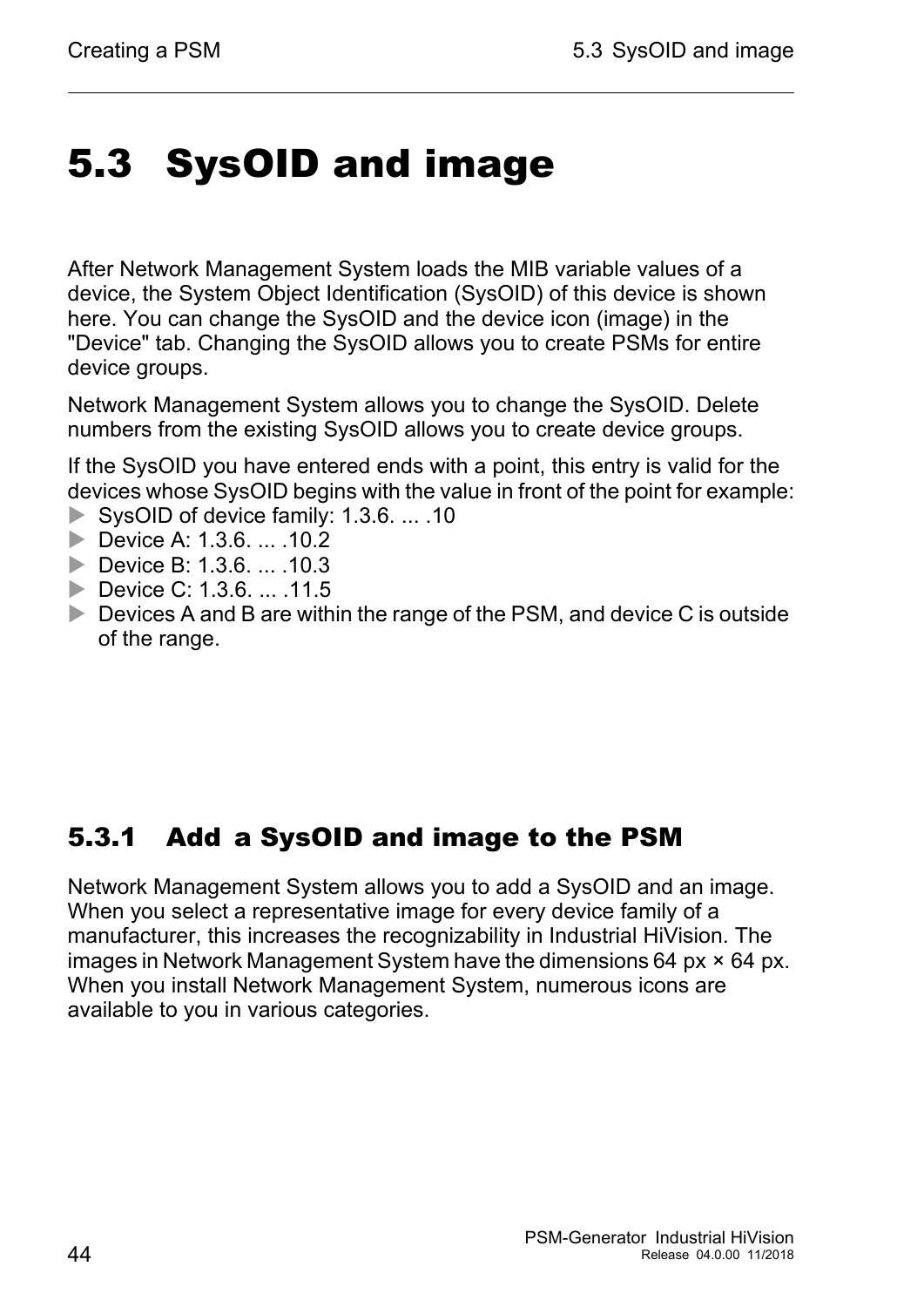To add a SysOID and an image, you proceed as follows:

 $\Box$  Open the "Device" tab.

The tab displays the product name, the SysOID, the SNMP access parameters, the management protocols, and supported protocols of your device.

- □ Click "Add". Network Management System opens the "Device identification" window.
- $\Box$  Enter the SysOID and the product name.
- □ Click "Select".
- Network Management System opens the "Select" window.
- $\Box$  Navigate to the image of your choose. To enlarge the image, click on it.
- $\Box$  Highlight the image.
- □ Click "Select".

Network Management System now displays the image in the "Device identification" dialog.

 $\Box$  Click "OK".

Network Management System displays the changes in the table of the "Device" tab.

**Note:** Assign an image to the SysOID(s).

### <span id="page-44-0"></span>5.3.2 Changing the SysOID and image

When you select a representative image for every device family of a manufacturer, this increases the recognizability in Network Management System. Images in Network Management System have the dimensions 36 px × 36 px.

If you have not assigned an image to the SysOID(s) so far, perform this step now. If you have already assigned an image, Network Management System allows you to replace the image. If you only intend to assign or replace an image, you leave the SysOID and the product name unchanged. If you do not intend to replace the image, skip to the relevant step.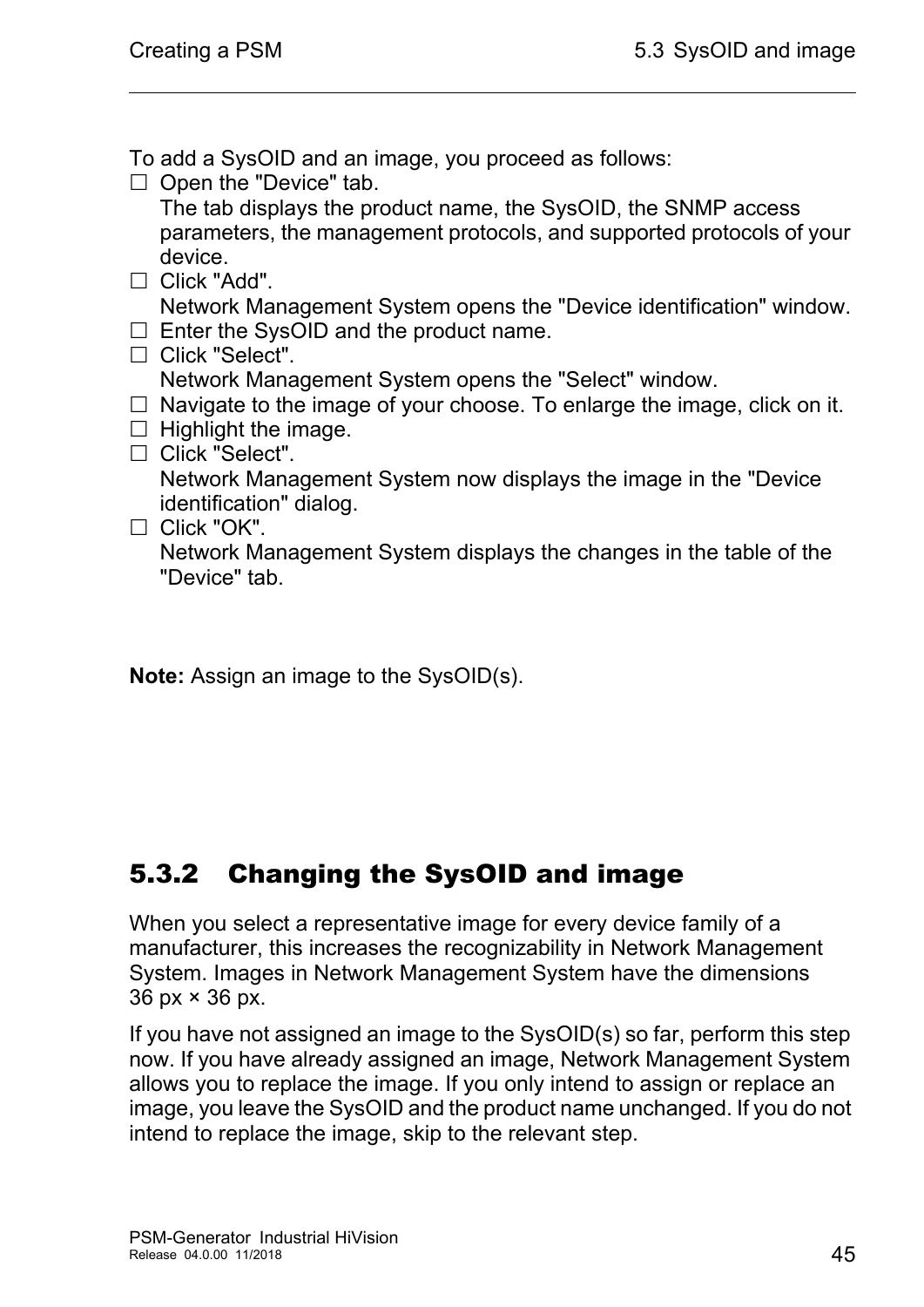To change the SysOID and replace the image, you proceed as follows:

 $\Box$  Open the "Device" tab.

The "Device" tab displays the identification and images, the SNMP access parameters, and the protocols of your device.

- $\Box$  Select the row to edit in "Identification and Images" table.
- □ Click "Edit".

Network Management System opens the "Device identification" dialog.

- $\Box$  Change the SysOID.
- $\Box$  You can use any MIB variable for additional device identification, however, using sysDescr.0 is recommended. Marking the "Additional device identification" checkbox activates the following fields:
	- MIB Variable
	- Instance
	- Value
	- Vendor

Use the following steps to assign or replace an image:

 $\Box$  Click on the image.

Network Management System opens the "Select image" window.

- $\Box$  Navigate to the image of your choose.
- $\Box$  Select the image.
- $\Box$  Click "Select".

Network Management System displays the file name of the new image next to "Image" in the "Device identification" dialog.

The last work step completes the process and enters the changes in the PSM project.

 $\Box$  Click "OK".

Network Management System displays your changes in the table.

### <span id="page-45-0"></span>5.3.3 Deleting the SysOID

To delete an entry from the table, you proceed as follows:

- $\Box$  Select the row.
- $\Box$  Click "Delete".

Network Management System deletes the entry from the list.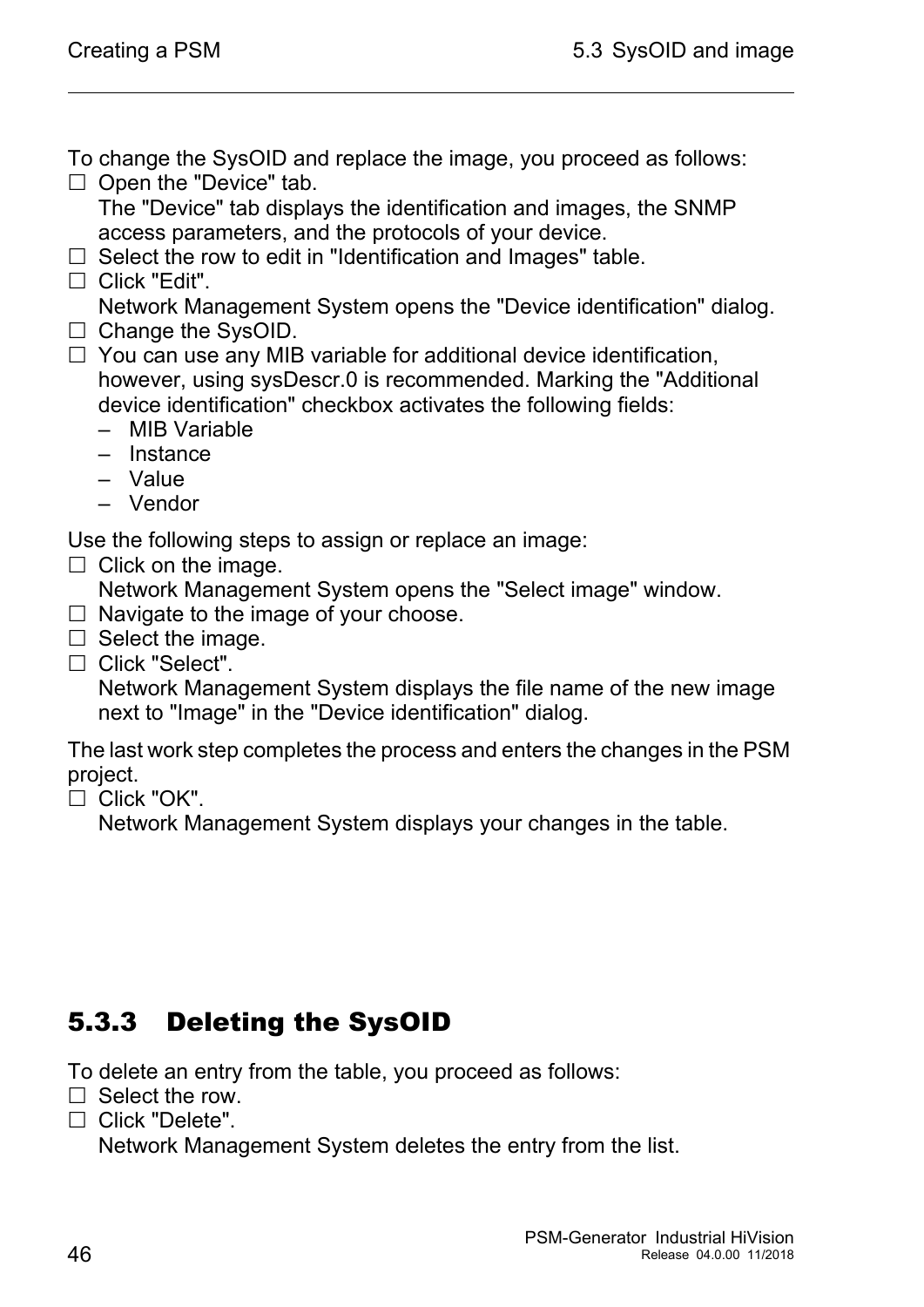## <span id="page-46-0"></span>5.4 Define properties

<span id="page-46-2"></span>Network Management System allows you to assign multiple properties to every PSM. In turn, you assign to every property a MIB variable, which you then configure according to your requirements.

The prerequisite for completing the work steps in this chapter is that you have carried out the work steps described in the previous chapters.

### <span id="page-46-1"></span>5.4.1 Create or remove a property

When you create a PSM in Network Management System, the program displays the discovered properties device tree (left side panel) of the "Properties" tab. You can add a property to the PSM project as long as the associated MIB is available in the same project.

To create a new property, you proceed as follows:

- $\Box$  Open the "Properties" tab.
- $\Box$  Right-click a property or folder in the property tree.
- $\Box$  Select New property from the drop-down list.
- Network Management System opens the "Input" window.
- $\Box$  Enter the name of the property in the New property field.
- $\Box$  Click "OK".

Network Management System creates the new property as a subproperty in the device tree.

After you create the new property, you can configure the PSM to display a specific attribute in the "Devices" tab of Industrial HiVision.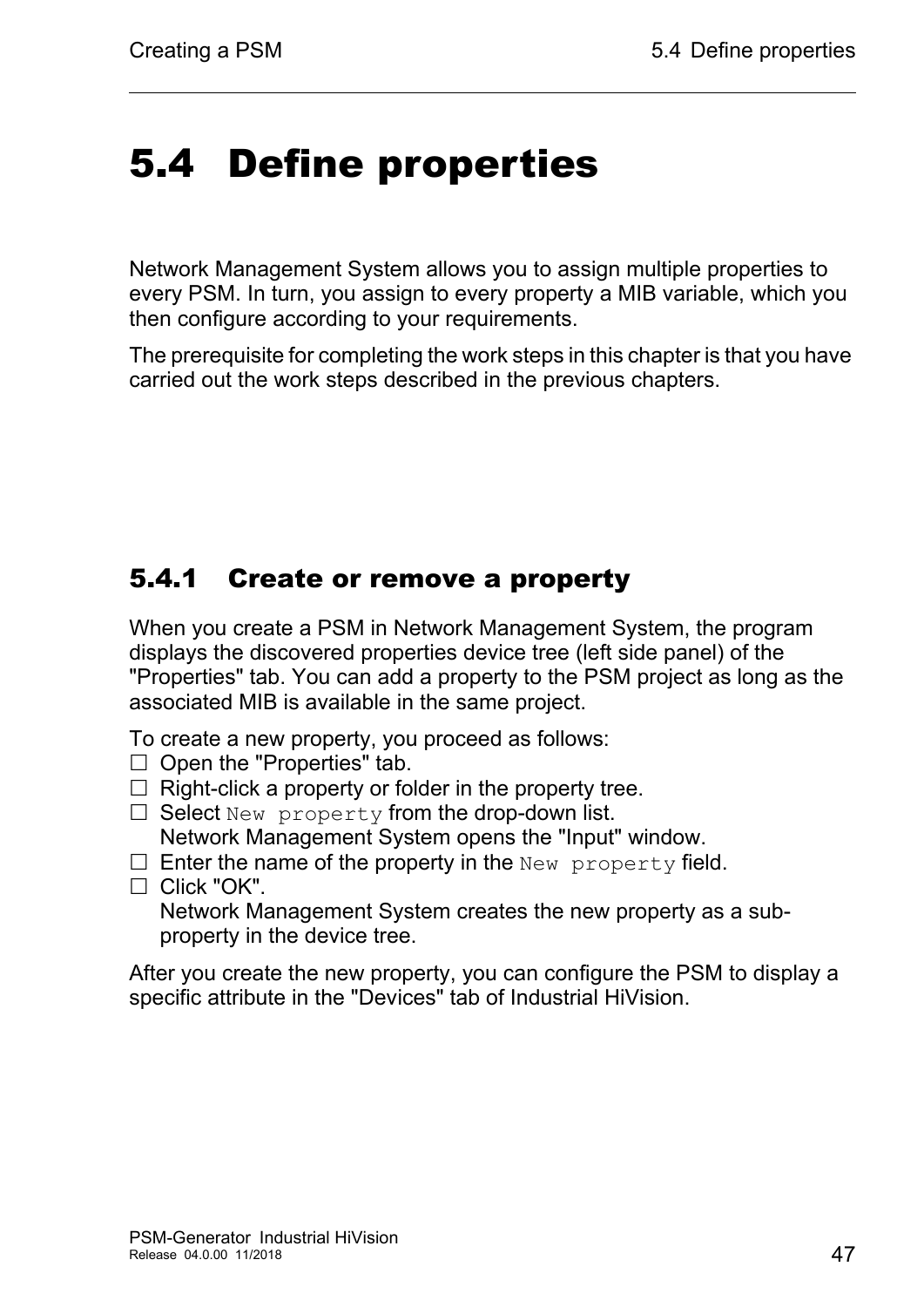To have the PSM display the desired attribute in Industrial HiVision, you proceed as follows:

- $\Box$  Select the new property in the property tree.
- $\Box$  In the "Property type" field, mark the "Bind to" checkbox.
- $\Box$  Select the desired attribute from the "Bind to" drop-down list. You can select from the following attributes:
	- chassis number
	- serial number
	- firmware version
	- MAC Address
	- Configuration Signature

**Note:** You can specify only 1 attribute per property.

Optional: to select an image for the property, you proceed as follows:

- $\Box$  Select the property that you want to edit in the device tree.
- $\Box$  In the "Properties type" frame, next to the "Image" text field, click "Select".
- $\Box$  Navigate to the folder containing your image.
- $\Box$  Select the image.

The window displays a larger image allowing you to verify that you selected the proper image.

□ Click "Select".

Network Management System displays the file name of the image in the "Image" field.

To remove a property, you proceed as follows:

- $\Box$  Right-click a property or folder in the device tree.
- $\Box$  Select "Remove" from the drop-down menu. Network Management System opens the "Remove" message window.

□ Click "Yes". Network Management System deletes the property from the device tree.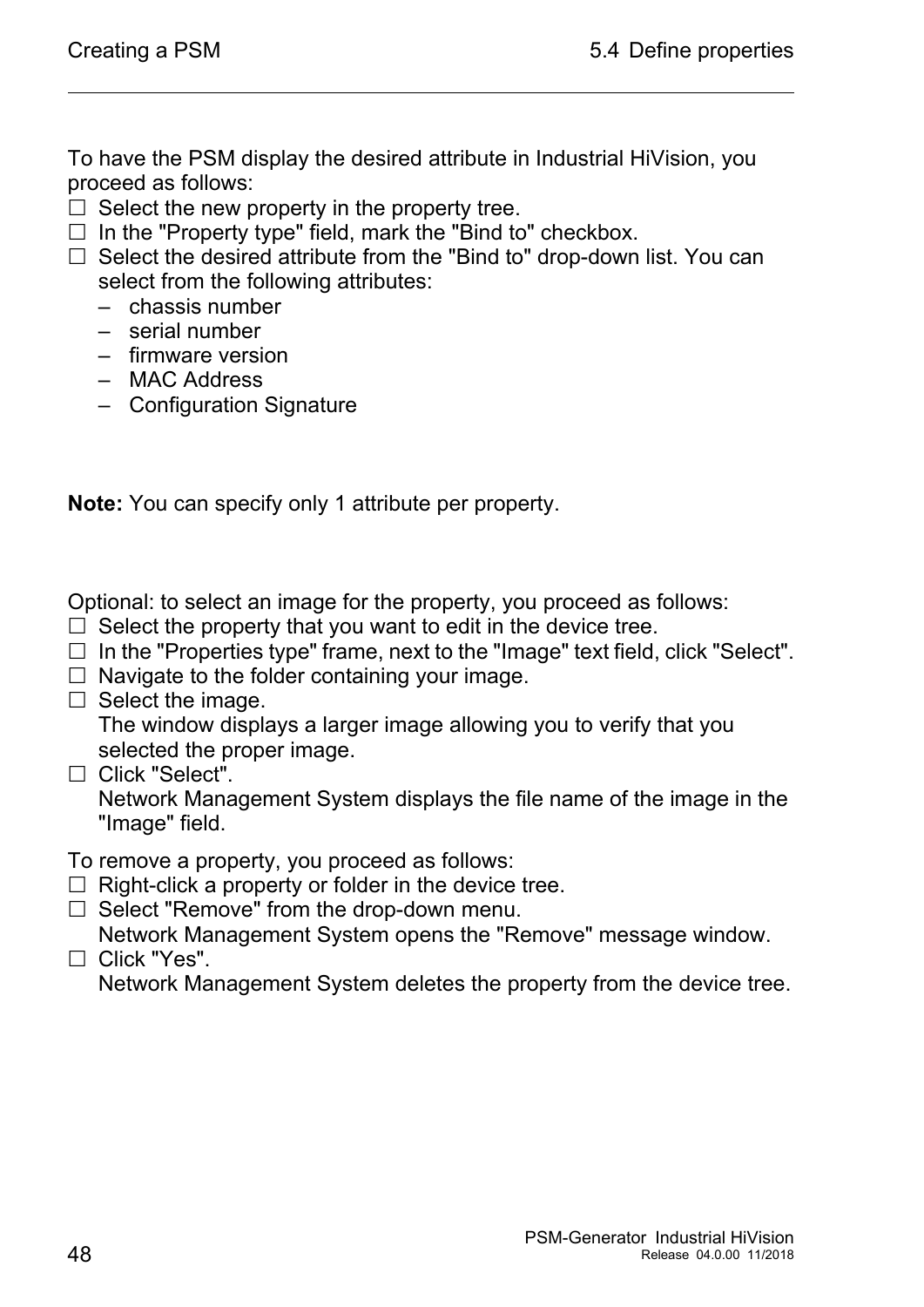### <span id="page-48-0"></span>5.4.2 Available Features

In addition to the information imported into the MIBs tab, your PSM can contain other information about the device. The Features frame of the Properties tab allows you to select what device information your PSM contains.

**Note:** Verify that the MIB values are correct for your PSM after MIB importation.

#### ■ The Standard MultiConfig<sup>™</sup> Dialogs Feature

After you create and import a PSM into Industrial HiVision, Industrial HiVision allows you to specify the basic parameters. Basic parameters are, System Name, System Location, and System Contact information.

The Standard MultiConfig™Dialogs feature allows you to include additional dialogs in the PSM. When you activate the feature, the PSM includes the following dialogs and properties.

- ▶ Switching> Global dialog
	- Aging time
- ▶ Switching> Multicast> GMRP dialog
	- GMRP
- Switching> VLANs> Table
	- VLAN ID
	- VLAN name
	- GVRP
- ▶ Redundancy> Rapid Spanning Tree dialog
	- Version
	- Priority
	- Hello Time
	- Forward Delay
	- Maximum Age
	- Tx Hold Count
- ▶ Diagnostics> Status Configuration> Global dialog
	- Authentication Trap
- ▶ Port -> Port Configuration -> Manual configuration dialog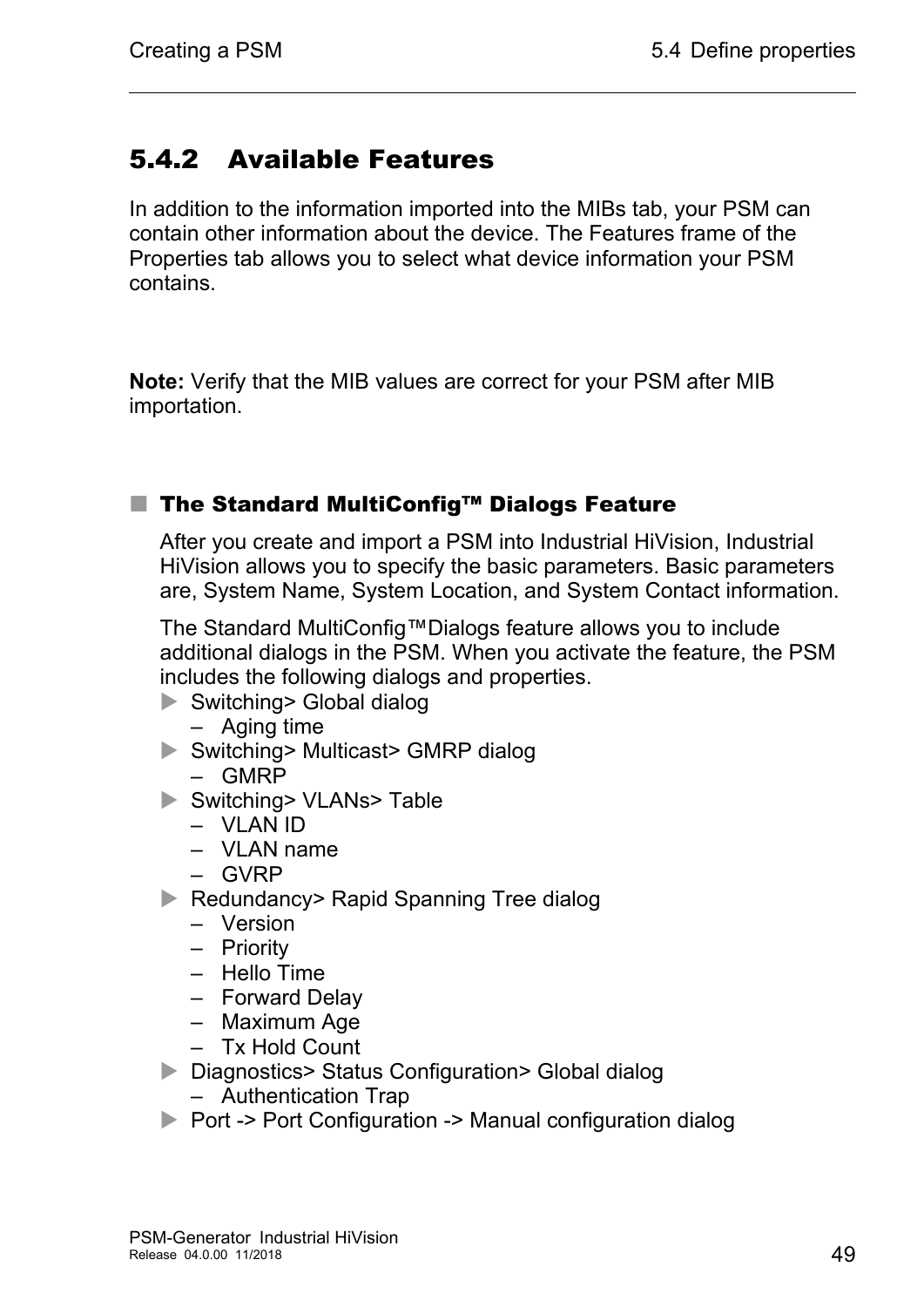- ▶ Port -> Port Configuration -> Automatic configuration dialog – Autonegotiation
- $\triangleright$  Port -> Port Prioritization dialog
	- Priority
- Port -> Rapid Spanning Tree dialog
	- Stp Active
	- Port Path Cost
	- Port Priority
	- Admin Edge Port
	- Auto Edge Port
- ▶ Port -> VLANs -> Settings dialog
	- Port VLAN ID
	- GVRP
	- Ingress Filtering
	- Acceptable Frame Types

**Note:** If you create a new PSM in HiFusion and activate the Standard MultiConfig™ Dialogs feature, then the dialogs are displayed in Industrial HiVision after you import the PSM. This way you can configure other third party devices using the same PSM.

### <span id="page-49-0"></span>5.4.3 Add a MIB variable to a property

In order for the PSM to display information associated with the property in Industrial HiVision, the PSM searches the device for the MIB variable and retrieves the information contained in the device.

To create a MIB variable for the new property, you proceed as follows:

- $\Box$  Select the property that you want to edit in the device tree. Network Management System displays the name and the token for the
- property.  $\Box$  In the "Properties type" frame, next to the "MIB Variable" text field, click "Select".

Network Management System opens the "MIB variable selector" dialog.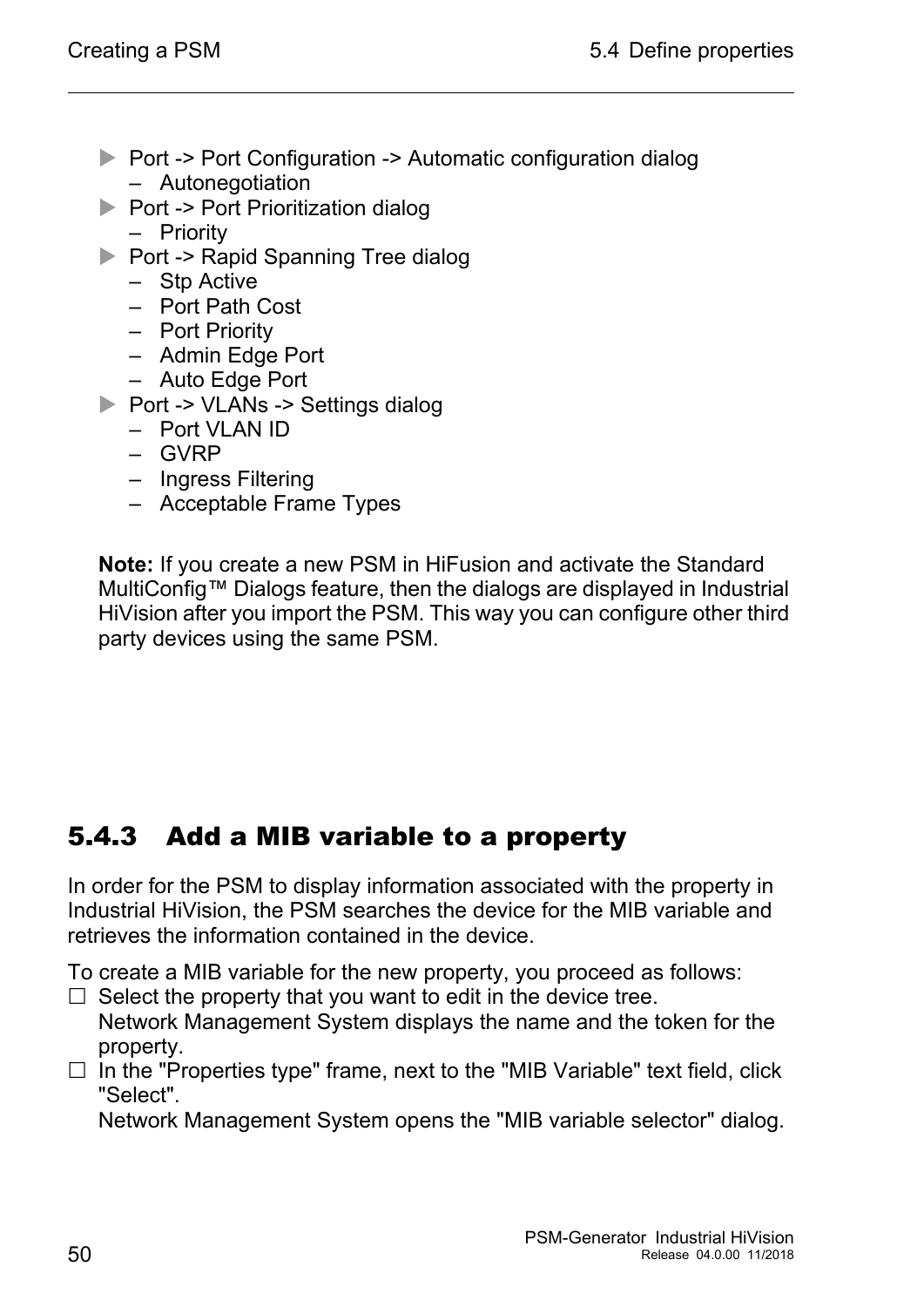- $\Box$  In the search field you enter the name of the MIB variable, part of the name, or a search term.
- $\Box$  Double-click the row in the table. Network Management System displays the name of the selected MIB variable in the "Properties type" frame, "MIB variable" text field.

#### <span id="page-50-0"></span>5.4.4 Reconfigure MIB variables

In order to tailor MIB variables to your requirements, Network Management System allows you to reconfigure and change the content in the MIB variables.

The following options are available to you:

- **Exercise 2** convert the values of a MIB variable,
- $\triangleright$  create mapping,
- create status configuration.

Additionally, Network Management System allows you to perform many other settings on the "Properties" tab.

**Note:** The selection in the "Data type" field restricts or expands your options for the following input fields in the "Properties" tab. Industrial HiVision proposes a data type for the selection of a MIB variable. You only change the data type if you know that the variable has another data type.

#### ■ Convert figures

Network Management System allows you to convert values linearly  $(y = a \times x + b)$ . An example of such an operation is the conversion from °C to °F.

This example defines the values for temperature conversion:

 $\blacktriangleright$  Factor =  $a = 1.8$ 

 $\triangleright$  Offset =  $b = +32$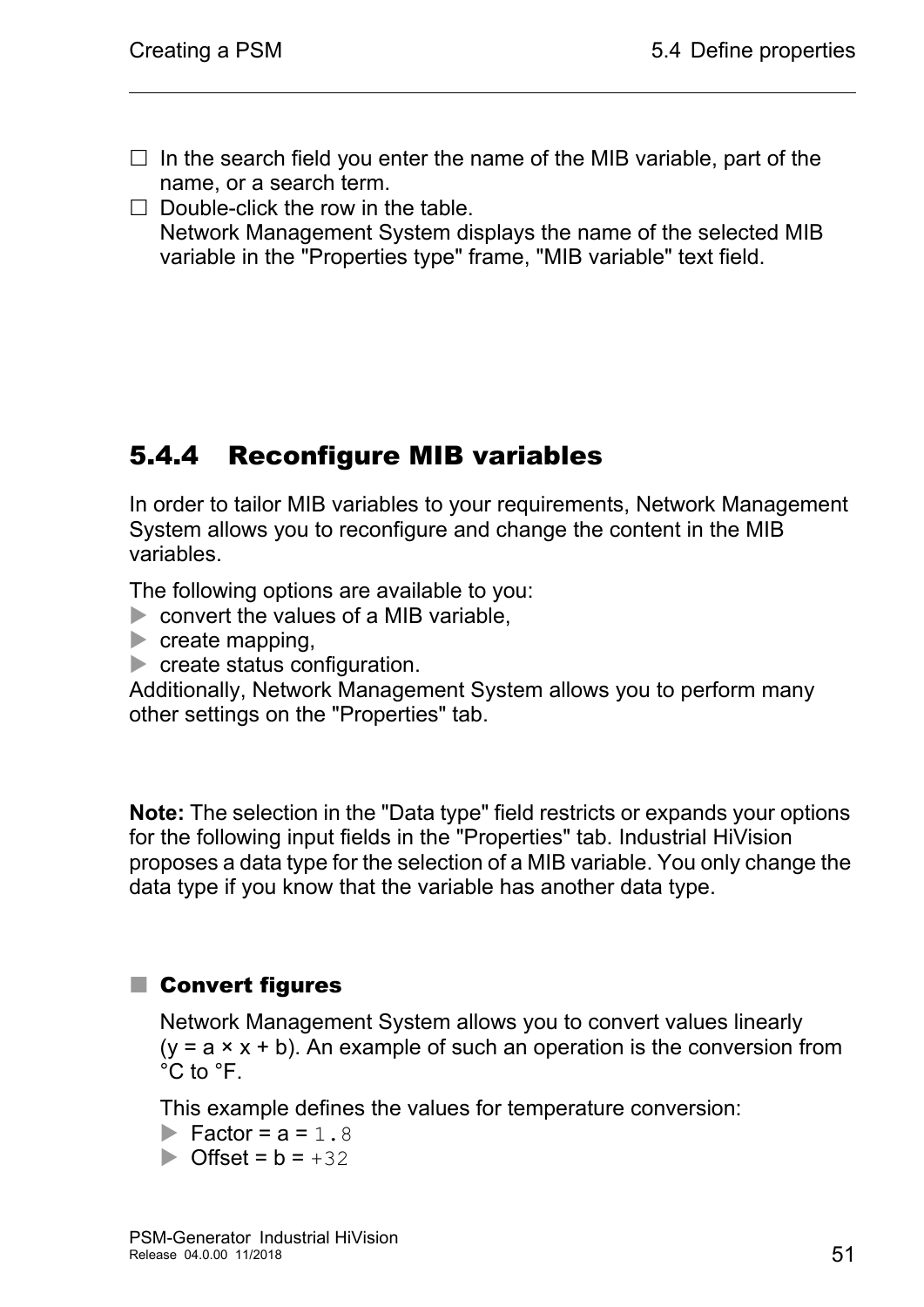$\blacktriangleright$  Value in the agent = x, for example, 50 °C

 $\blacktriangleright$  Value in Network Management System =  $\triangledown$ 

When you enter the values in the equation,  $y = 1.8 \times 50 + 32 = 122$ , Industrial HiVision returns the value output: 122 °F.

#### **Create mapping**

Some values defined in the MIB variable are numerical. In order to create a meaningful output of the values Network Management System allows you to map the output to a word.

This is an example of mapping using the *ifAdminStatus variable*:

- $\triangleright$  Output from the agent = 1 Meaning  $=$  up
- $\triangleright$  Output from the agent = 2 Meaning  $=$  down
- $\triangleright$  Output from the agent = 3  $Meaning = testing$

The mapping assigns the meaning to the numeric value.

**Note:** If you have loaded the relevant MIB for the MIB variable, Industrial HiVision creates the mapping automatically for MIB variables of the Enum type.

#### ■ Create status configuration

When you select the data type option, Network Management System allows you to specify a particular status configuration. The status configuration allows you to specify parameter condition monitoring.

The following list displays which data type Network Management System associates with which status configuration:

- $\triangleright$  String: comparison with a reference text.
- Integer: comparison with upper and lower thresholds.
- Float: comparison with upper and lower thresholds.
- Enumeration: a status can be assigned to every possible value.
- MAC Address: comparison with a reference text.
- IP Address: comparison with a reference text.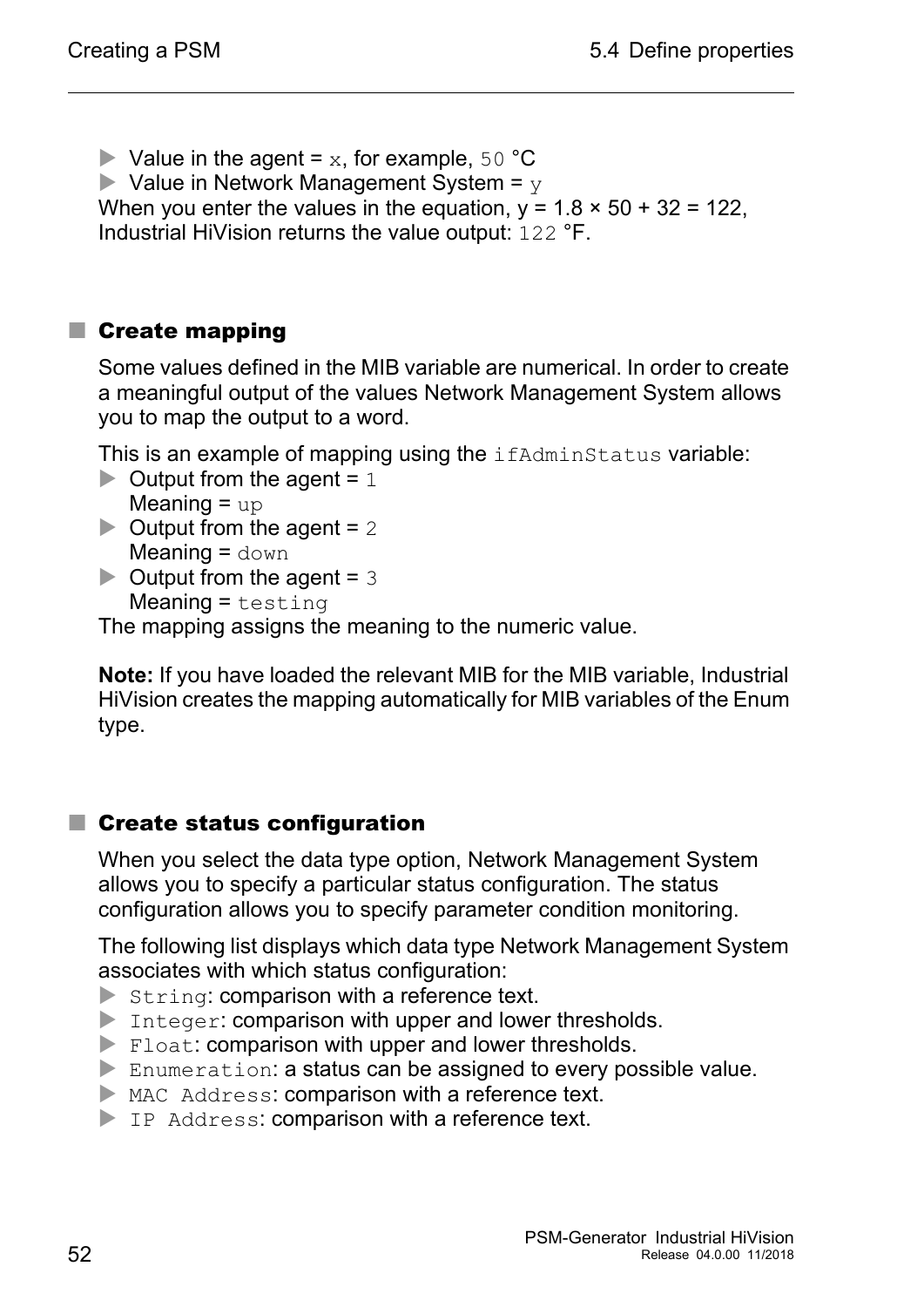The following list describes the procedure for the status configuration of an integer data type:

- $\Box$  Mark the "Advanced settings" checkbox.
- $\Box$  Mark the "Status configuration" checkbox.
- □ Click "Edit". Network Management System opens the "Status configuration" dialog.
- □ In "Threshold 1:" enter 10.
- $\Box$  In "Threshold 2:" enter 40.
- $\Box$  Using the drop-down menu next to the "Value Below threshold 1:" text field, select Error.
- $\Box$  Using the drop-down menu next to the "Value Below threshold 2:" text field, select Warning.
- $\Box$  Using the drop-down menu next to the "Value Below threshold 3:" text field, select OK.
- $\Box$  Click "OK".

You return to the "Properties" tab.

Now when Industrial HiVision monitors the property, it displays the icon background in the various colors depending on the actual value in the device.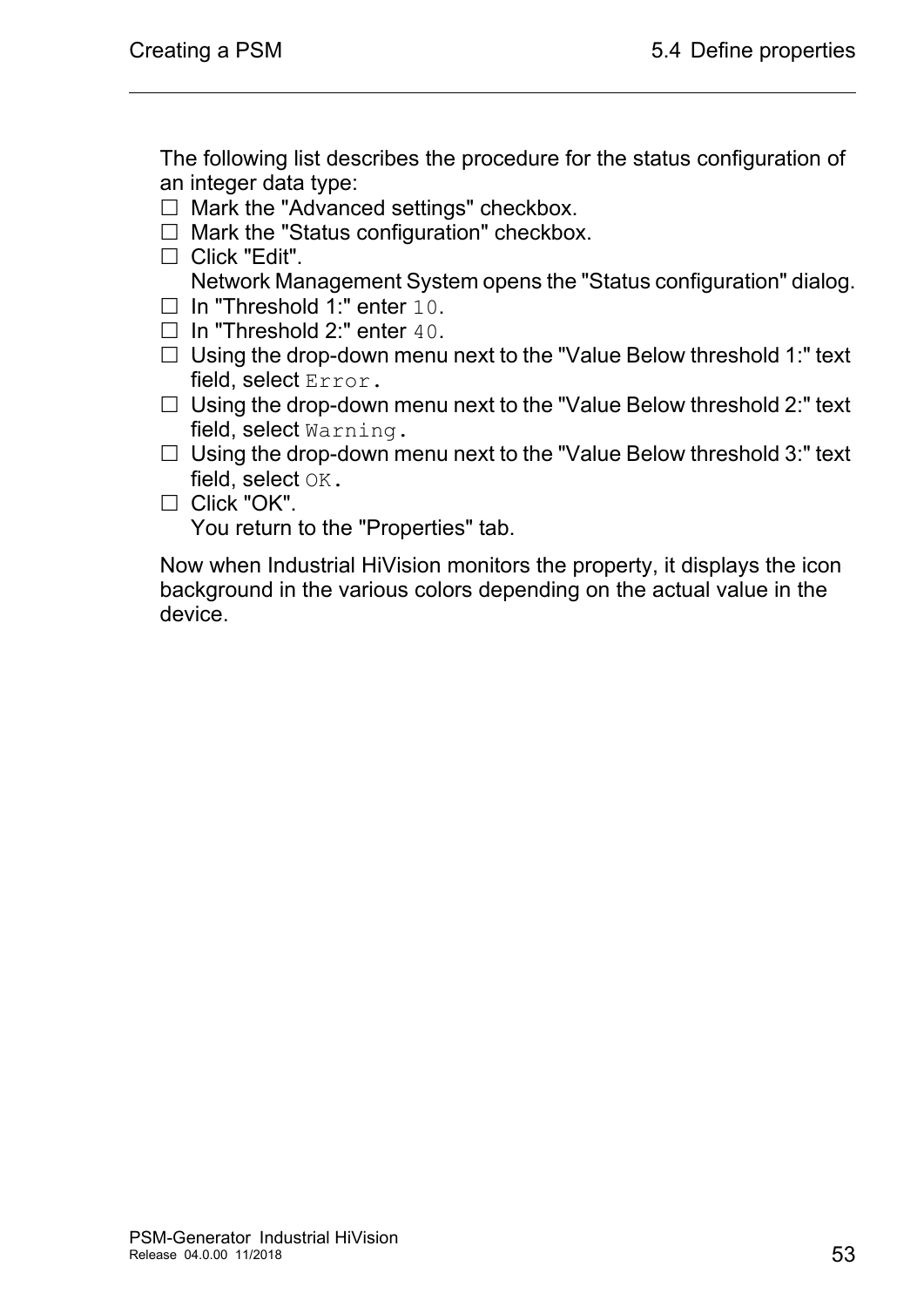### <span id="page-53-0"></span>5.5 Save a PSM project

Undoing changes to the PSM project can sometimes be difficult, or cause a lot of work. For this reason, save the project often.

Network Management System gives you the following options to save a PSM project:

- $\triangleright$  Save as
- Save

**Note:** If you only generate the **PSM** you no longer have the option of editing the PSM. If you save the **PSM project** you still have this option. Similarly, anyone to whom the PSM project is available can edit the PSM project. You can save the project by generating a PSM. Network Management System saves the project with the correct file name and the version number appended. Start with a version number of 001, and increment the version number after every save, so that you can go back to a previous version. Reserve 100 for the final version.

#### <span id="page-53-1"></span>5.5.1 Save as

The "Save as" option allows you to save your project in a specific location. □ When saving the project for the first time, click File> Save as.

- Network Management System opens the "Select location for saving" window allowing you to navigate to a particular location and save your project.
- $\Box$  When subsequently saving the project, click File> Save (Ctrl+S). Saves your PSM project in the previously selected location.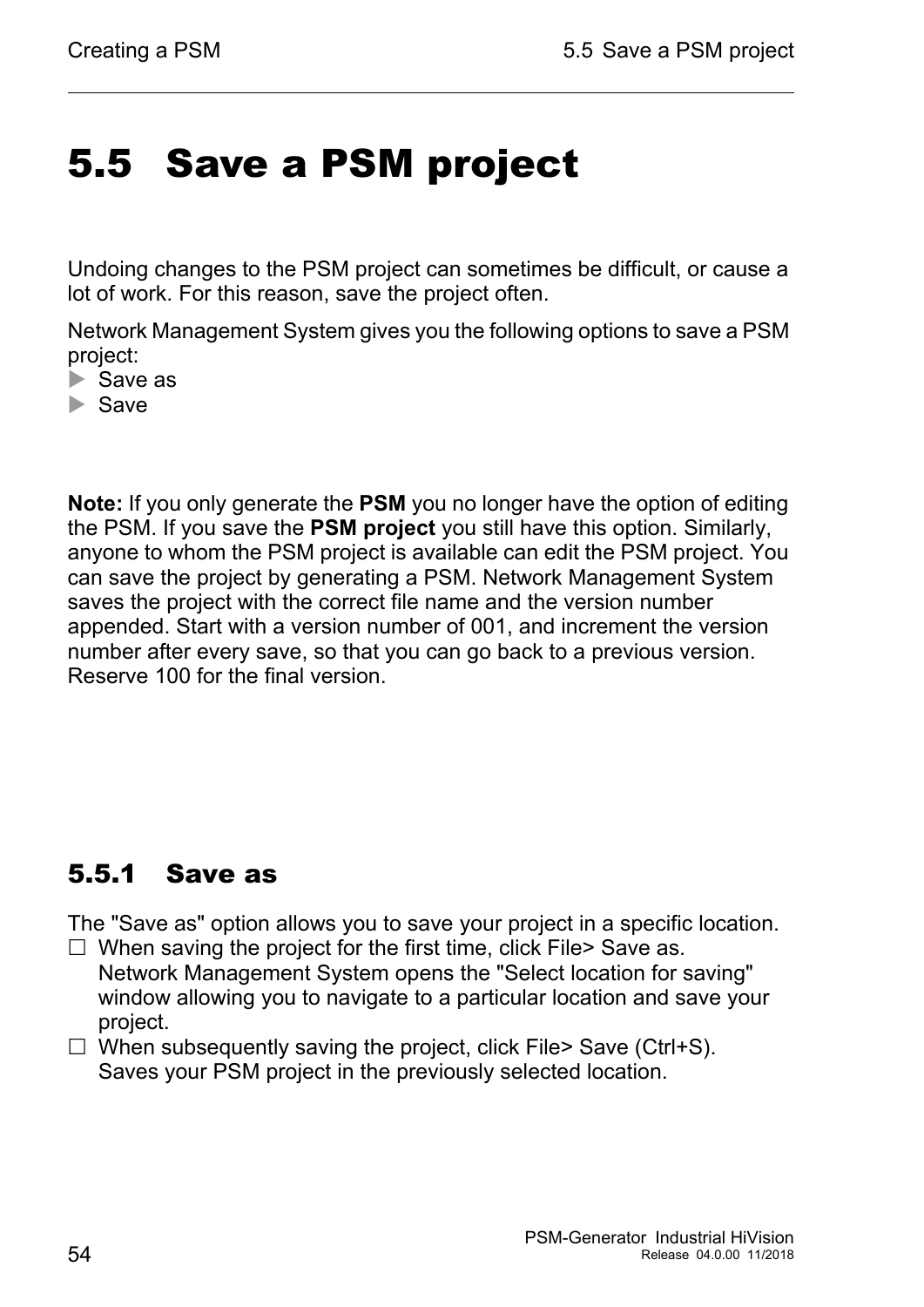### <span id="page-54-0"></span>5.5.2 Save

When you save your PSM project for the first time, Network Management System follows the same procedure as for Save as. Otherwise, Save (Ctrl+S) saves your PSM project in the last location used.

 $\Box$  Click File> Save (Ctrl+S).

You have saved your PSM project.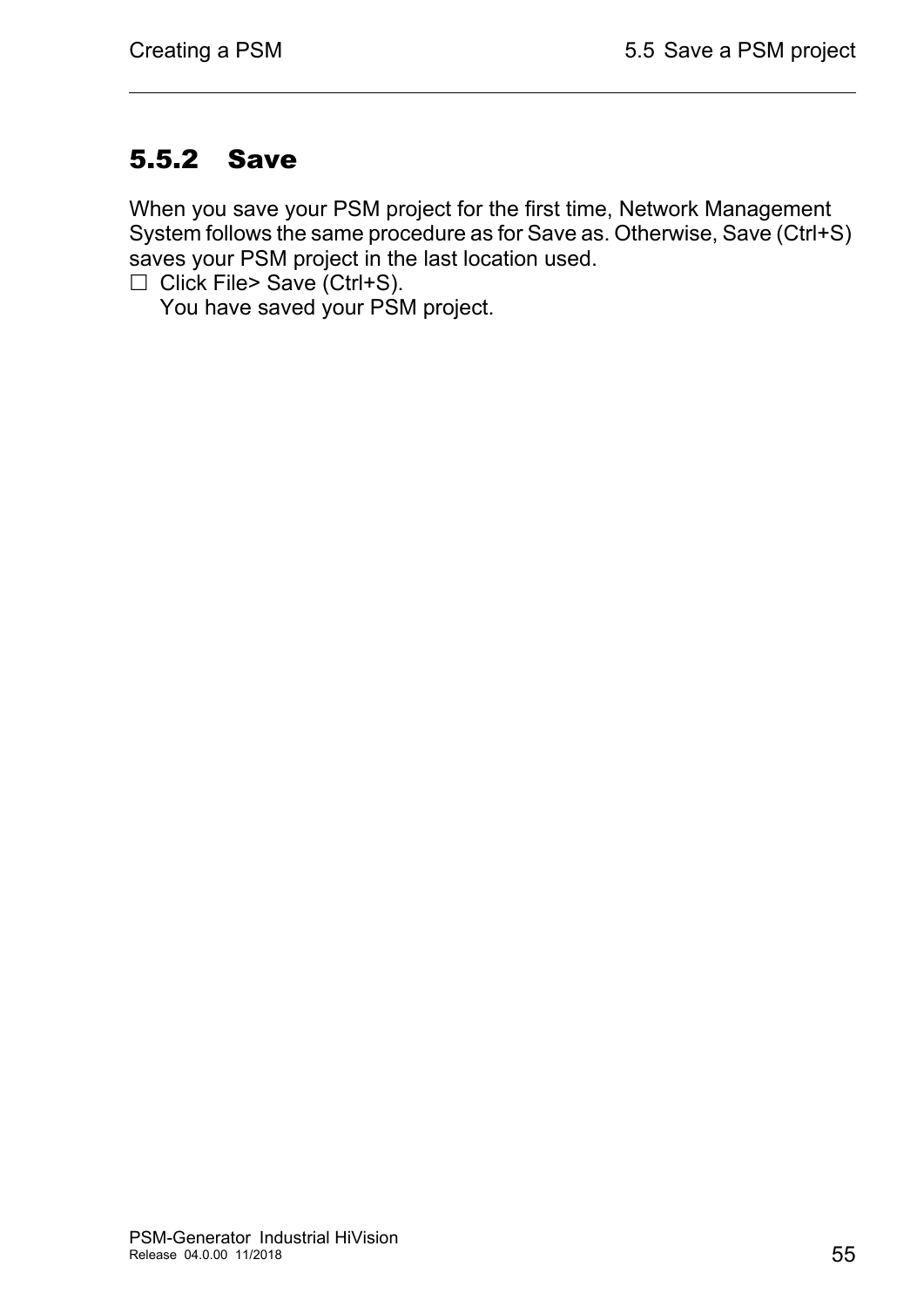## <span id="page-55-0"></span>5.6 Create translations (optional)

The "Traps" tab displays the SNMP traps that Network Management System imported when you loaded the project load. The imported traps contain the English descriptions for the traps as seen in the "Translations" tab. Network Management System allows you to change the English descriptions and create descriptions for the other languages.

The prerequisite for editing the descriptions is that you have carried out the steps described in the previous chapters.

To create a description or descriptions for the various languages, you proceed as follows:

- $\Box$  Open the "Translations" tab.
- $\Box$  To edit descriptions for a single language or multiple languages, in the right-side panel, mark the "Use" checkbox for each required language. Network Management System creates a column in the table for each language selected.
- $\Box$  Select the row with the description that you want to translate.
- □ Click "Edit".
- $\Box$  Fill each empty field with the trap description.
- □ Click "Save".

Network Management System displays your description in the table.

**Note:** Fill in every empty field. Otherwise, Network Management System detects a warning and displays a message, and Network Management System aborts the PSM creation.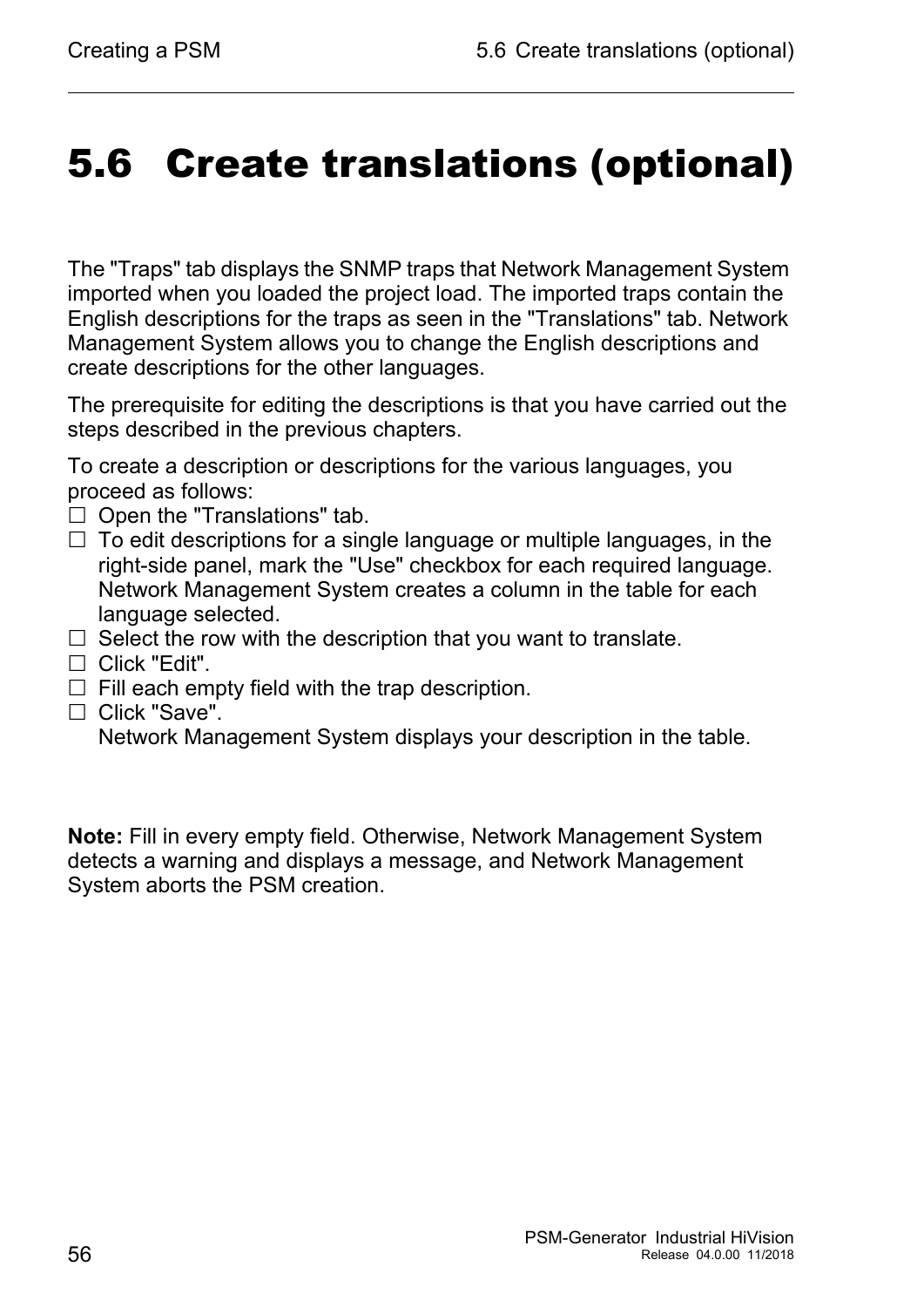## <span id="page-56-0"></span>5.7 Check and test the PSM

After you enter the necessary information to create a basic PSM, the next step is to check the PSM to verify that the required information is indeed present in the PSM. Network Management System detects and displays any mistakes or missing information.

After creating a PSM, Network Management System allows you to verify the contents of PSM project with the following options:

- ▶ Check PSM
- **Test PSM**

The prerequisite for checking the PSM project is that you have carried out the steps described in the previous chapters.

### <span id="page-56-1"></span>5.7.1 Checking the PSM

Network Management System checks whether you have filled the mandatory fields. Network Management System also checks whether the values entered fulfill the specifications for example, no spaces in the PSM name. You get feedback from the program in the "Errors and Warnings" window. The window displays the detected missing information or mistakes found during the check. Furthermore, Network Management System automatically checks the PSM before creating a PSM project.

The message window displays information about the following detected error conditions:

- $\blacktriangleright$  the severity of the error or warning,
- $\blacktriangleright$  the location of the error or warning,
- $\blacktriangleright$  the reason for the error or warning.

Network Management System allows you to check the PSM at any time. When saving the PSM, Network Management System automatically performs a check.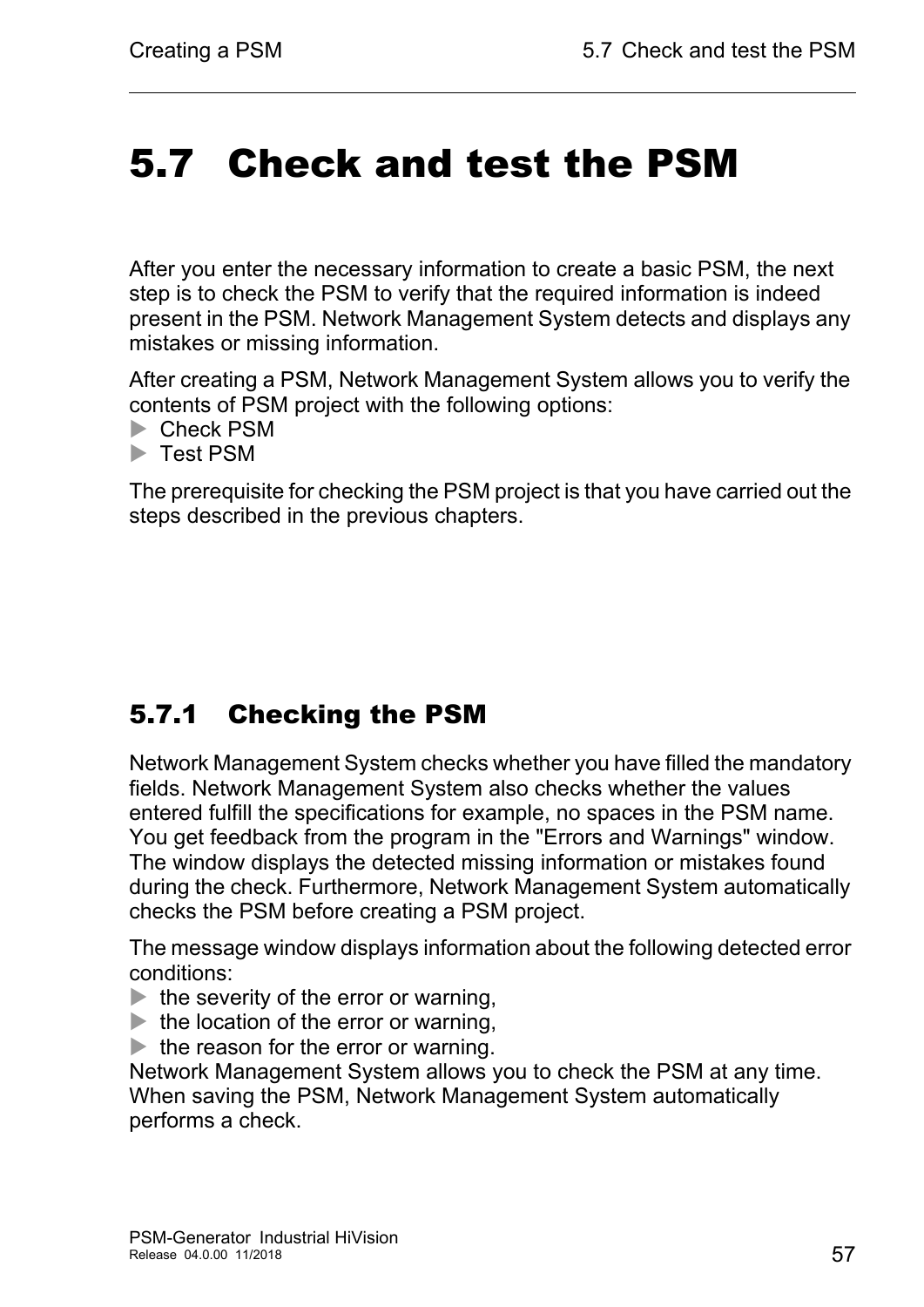To check the PSM, you proceed as follows:

- Click PSM> Check PSM. Network Management System opens a message window which displays the results of the check.
- □ When Network Management System displays the message window "No errors or warnings found", click "OK". The PSM project is ready for testing.
- $\Box$  If Network Management System displays the "Errors and Warnings" window, change the entries accordingly and recheck the PSM.

### <span id="page-57-0"></span>5.7.2 Testing the PSM

For the testing the PSM project, Network Management System starts a test environment similar to Industrial HiVision. Network Management System loads the PSM into this test environment.

The following options are available to test the PSM:

Virtual test environment

 Network Management System accesses data stored in the PSM project and simulates the Industrial HiVision program:

– "Internal agent": the agent simulated by Network Management System only supports SNMPv1. This means the SNMPv3 always displays the agent as unreachable.

Furthermore, the MIB of the simulated agent is a snapshot, the MIB values are static.

– "Custom agent dump": allows you to test a MIB dump of a device from the same family.

 $\triangleright$  Directly on the device

When the device that the PSM represents is available in the network, Network Management System allows you to enter the IP address of the device so that you can test the PSM directly on the device.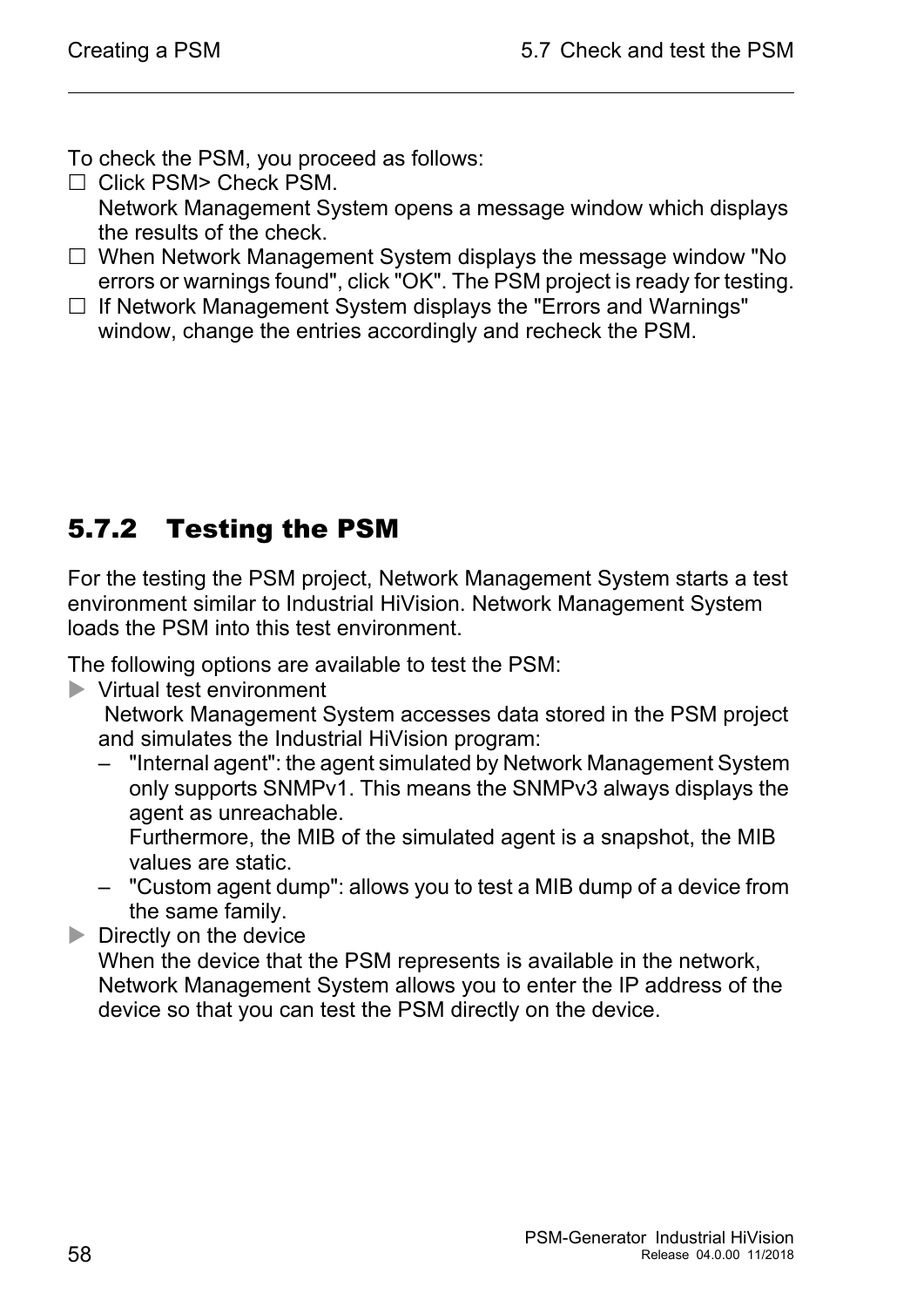#### ■ Test PSM with the internal agent

To test the PSM with the internal agent, you proceed as follows:

- $\Box$  Click PSM> Test PSM.
	- Network Management System opens the "Test PSM" window.
- $\Box$  Verify that the "Virtual device" radio button is active (default: active).
- $\Box$  Verify that the "Internal agent" radio button is active (default: active).
- □ Click "Test".

Network Management System opens the "Loading test kernel" message, and checks your PSM. After Network Management System completes the check, the "Kernel" dialog opens. The dialog displays your properties in the same position on the device tree as when you created them. At this time note the IP address and SNMP Port number. You use the information later when importing the PSM into Industrial HiVision.

Click "Close".

Network Management System returns you to the program window.

#### ■ Test PSM with an external agent

To test the PSM on an actual device, you proceed as follows:

 $\Box$  Click PSM> Test PSM

Network Management System opens the "Test PSM" dialog.

- $\Box$  Click the "IP of real device" radio button. Network Management System activates the IP address text field.
- $\Box$  Enter the IP address of the relevant device.
- $\Box$  Optional: Click "Port" and enter a port number.
- □ Click "Test".

Network Management System opens the "Loading test kernel" message, and checks your PSM. After Network Management System completes the check, the "Kernel" dialog opens. The dialog displays your properties in the same position on the device tree as when you created them. At this time note the IP address and SNMP Port number. You use the information later when importing the PSM into Industrial HiVision.

□ Click "Close".

You return to the program window.

Network Management System retrieves the values displayed in the "Kernel" dialog directly from the device. To change the values in the "Kernel" dialog, you can change any value in the device and conduct a "Rescan".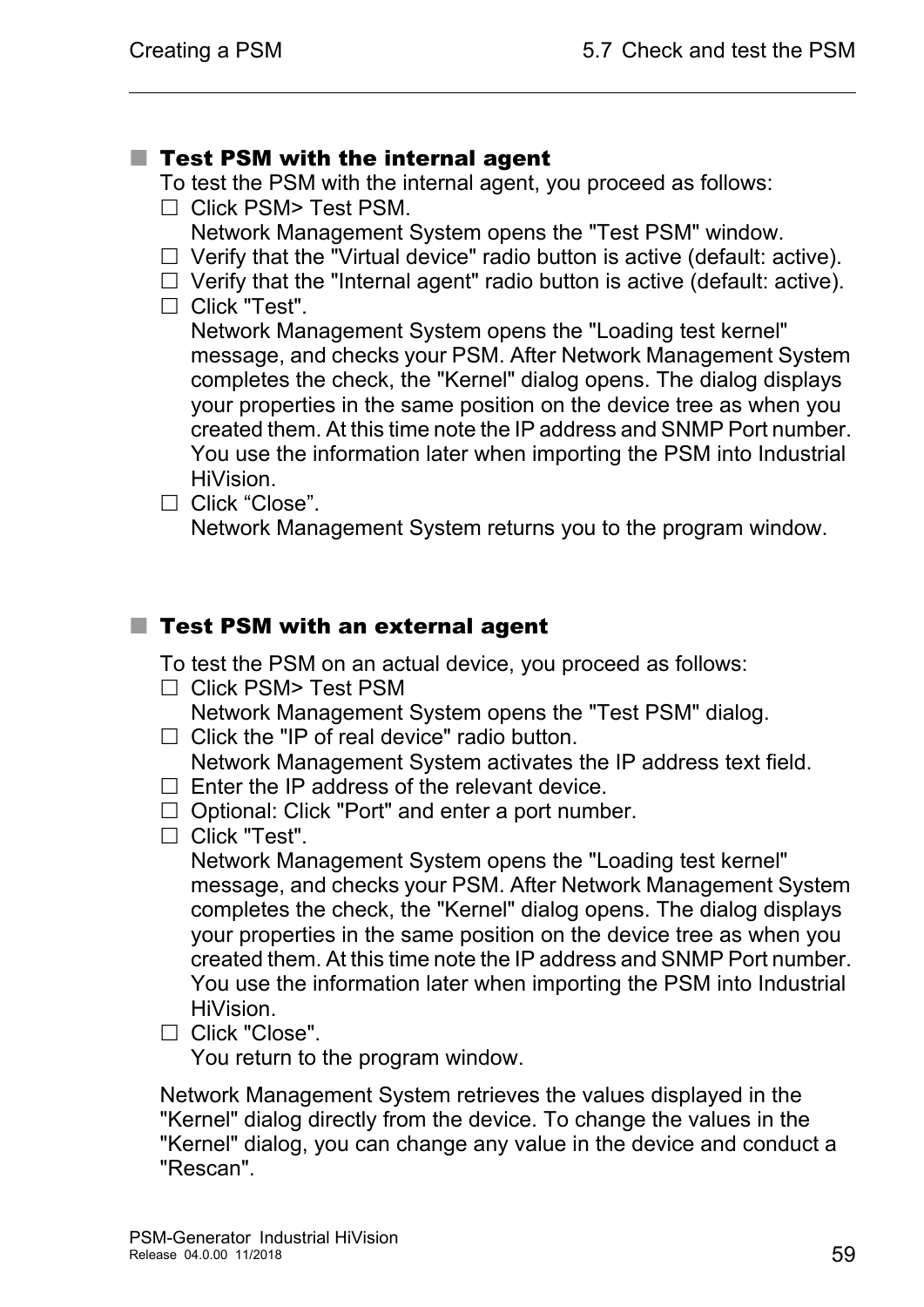## <span id="page-59-0"></span>5.8 Generating a PSM

Generating a PSM allows you to incorporate the device into the Industrial HiVision network management system. Whenever Industrial HiVision discovers the relevant device, Industrial HiVision uses the PSM to display the device information.

The prerequisite for generating the PSM is that you have carried out the steps described in the previous chapter.

To generate a PSM, you proceed as follows:

 $\Box$  Click PSM> Generate PSM.

Network Management System checks the PSM and returns an error message if a field has been filled incorrectly.

Network Management System opens the Generator Settings window.

- $\Box$  Optional: To only create the PSM, remove the mark from the "Save PSM project" checkbox.
- $\Box$  Optional: Select a path for the location to which the program saves the PSM project.

The file is saved as a zip file. It is strongly recommended that you do not change the file name. The digits at the end of the file name are the digits you entered as the PSM version number.

- $\Box$  Select a path to which the program saves the PSM. It is strongly recommended that you do not change the file name, as Industrial HiVision uses this naming format and file extension.
- $\Box$  Click "Generate".

Network Management System opens the "Message" window. You receive a message stating that Network Management System has successfully created the PSM.

 $\Box$  Click "OK".

You return to the program.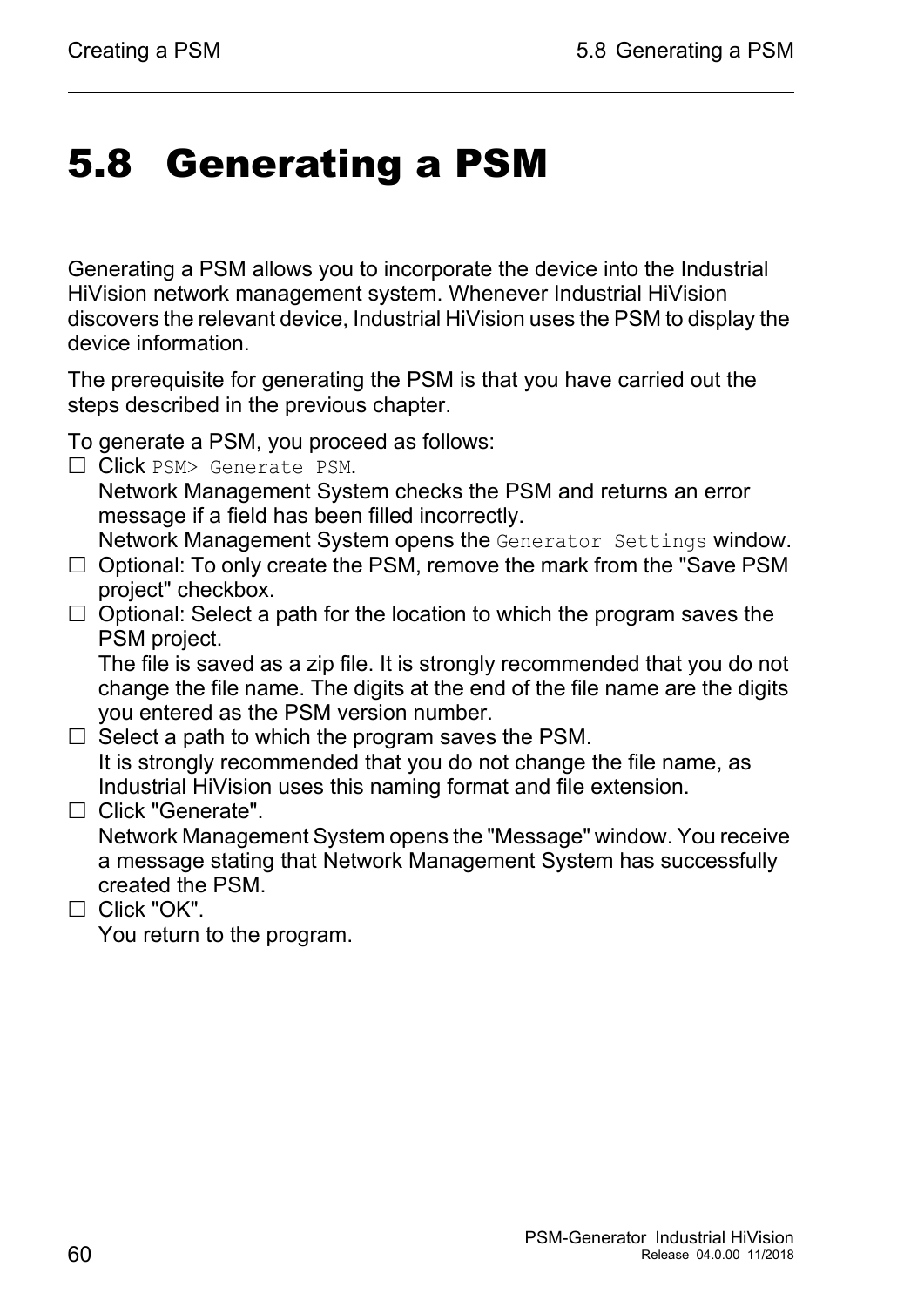## <span id="page-60-0"></span>5.9 Change an existing PSM

Network Management System allows you to change existing PSMs so that you can create different PSMs for other devices.

The prerequisite for changing an existing PSM is that you have a PSM, and the required MIBs saved locally.

To change an existing PSM project, perform the following steps:

 $\Box$  If you already have the Network Management System program open, then click File> Open.

Otherwise, open the Network Management System program, click Open an existing PSM.

Network Management System opens the Open PSM project window  $\Box$  Navigate to your existing PSM project.

□ Click "Open".

You see the various entries on the various tabs.

 $\Box$  Edit the PSM project according to your requirements.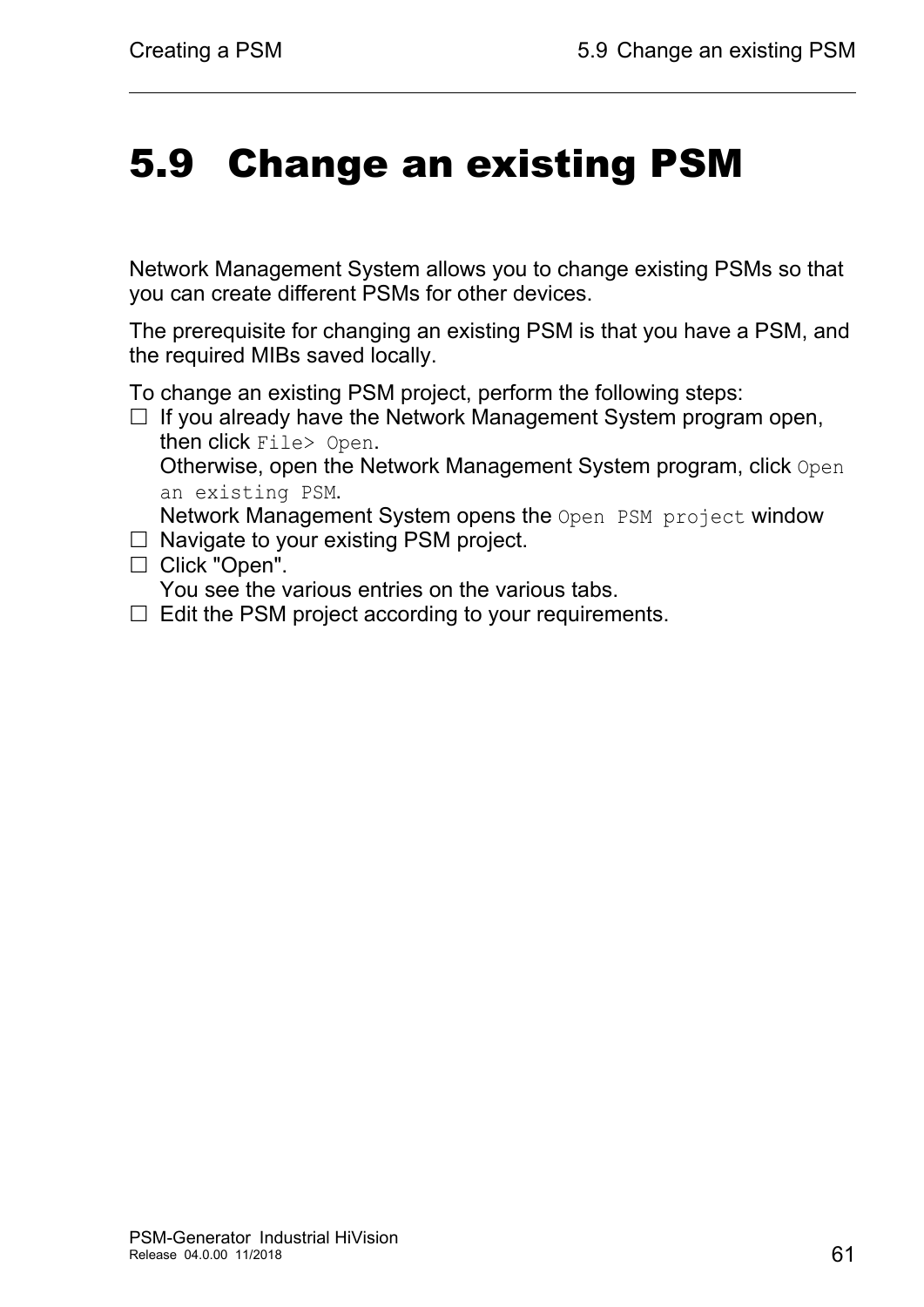## <span id="page-61-0"></span>5.10 Make MultiConfig™ dialogs for PSMs

The MultiConfig™ tab allows you to make a MultiConfig™ dialog that Network Management System saves in the PSM. If your PSM includes the MultiConfig™ dialog, then you can use MultiConfig™ to configure several devices at the same time.

### <span id="page-61-1"></span>5.10.1 Create or remove a MultiConfig™ dialog

Network Management System allows you to change and remove the MultiConfig™ dialogs when your device changes.

**Note:** The port configurations do not work for devices with modules.

To define a new dialog in the MultiConfig™ tree for a PSM you previously defined, proceed as follows:

- $\Box$  To create a new property node for devices, in the "Configuration" tree, right-click the "Device settings" object. To create a new property node for ports, right-click the "Port" object.
- $\Box$  Click the "New Property" option.
- $\Box$  Enter the name of the dialog.
- $\Box$  Click the "OK" button.

After you click the "OK" button, HiFusion opens the dialog.

- $\Box$  To configure the new property, click the "Add config" button.
- $\Box$  In the first blank text field, enter a label name for the property. HiFusion automatically generates and adds the token in the "Translations" tab.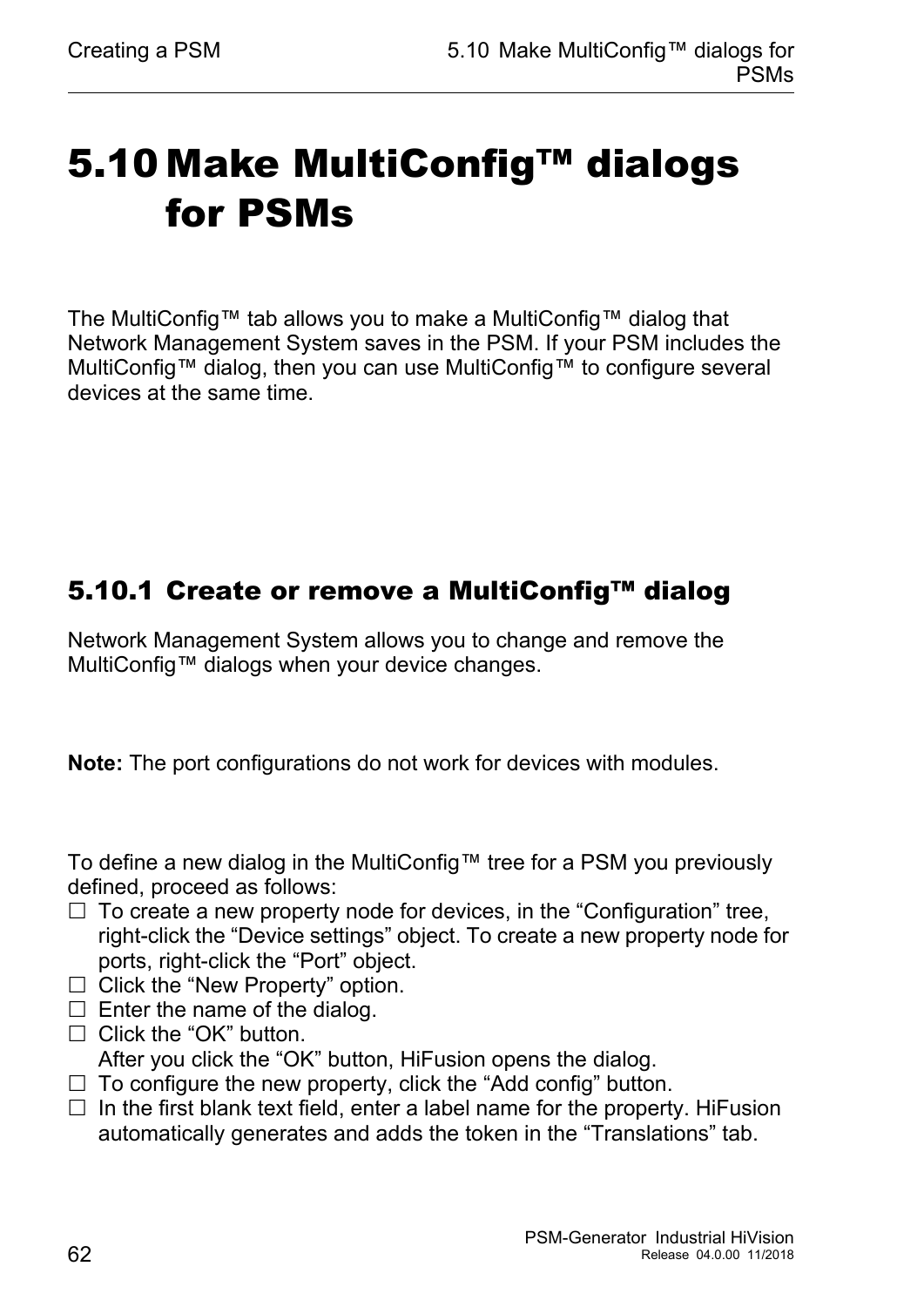- $\Box$  In the second blank text field, enter the MIB variable for the property. Optional: To select a MIB variable from the MIB variable selector, click the "Select" button.
- $\Box$  Select the property type from the drop down list:
	- **Integer**
	- $\blacktriangleright$  String
	- **Boolean**
	- **Department**
- □ Click the "Select" button.

HiFusion opens the "MIB variable selector" dialog

- In the "Search" field, you enter the name of the MIB variable, part of the name, or a search term.
- $\triangleright$  Double-click the row in the table.

HiFusion displays the name of the selected MIB variable in the "MIB variable" text field.

To remove a property from the MultiConfig™ tree, proceed as follows:

 $\Box$  Right-click the dialog that you want to remove in the "Configuration" tree.  $\Box$  Click the "Remove" button.

HiFusion deletes the entry from the MultiConfig™ tree.

#### <span id="page-62-0"></span>5.10.2 Change the dialog icon

When you select a representative image for every property, this increases the recognizability in HiFusion. Images in HiFusion have the dimensions 36 px × 36 px.

To assign or replace an image, use the following steps:

- $\Box$  Right-click the property.
- $\Box$  Select the "Edit Image" option. HiFusion opens the "Select" dialog.
- $\Box$  Navigate to the image you wish to change.
- $\Box$  Highlight the image, click the "Select" button.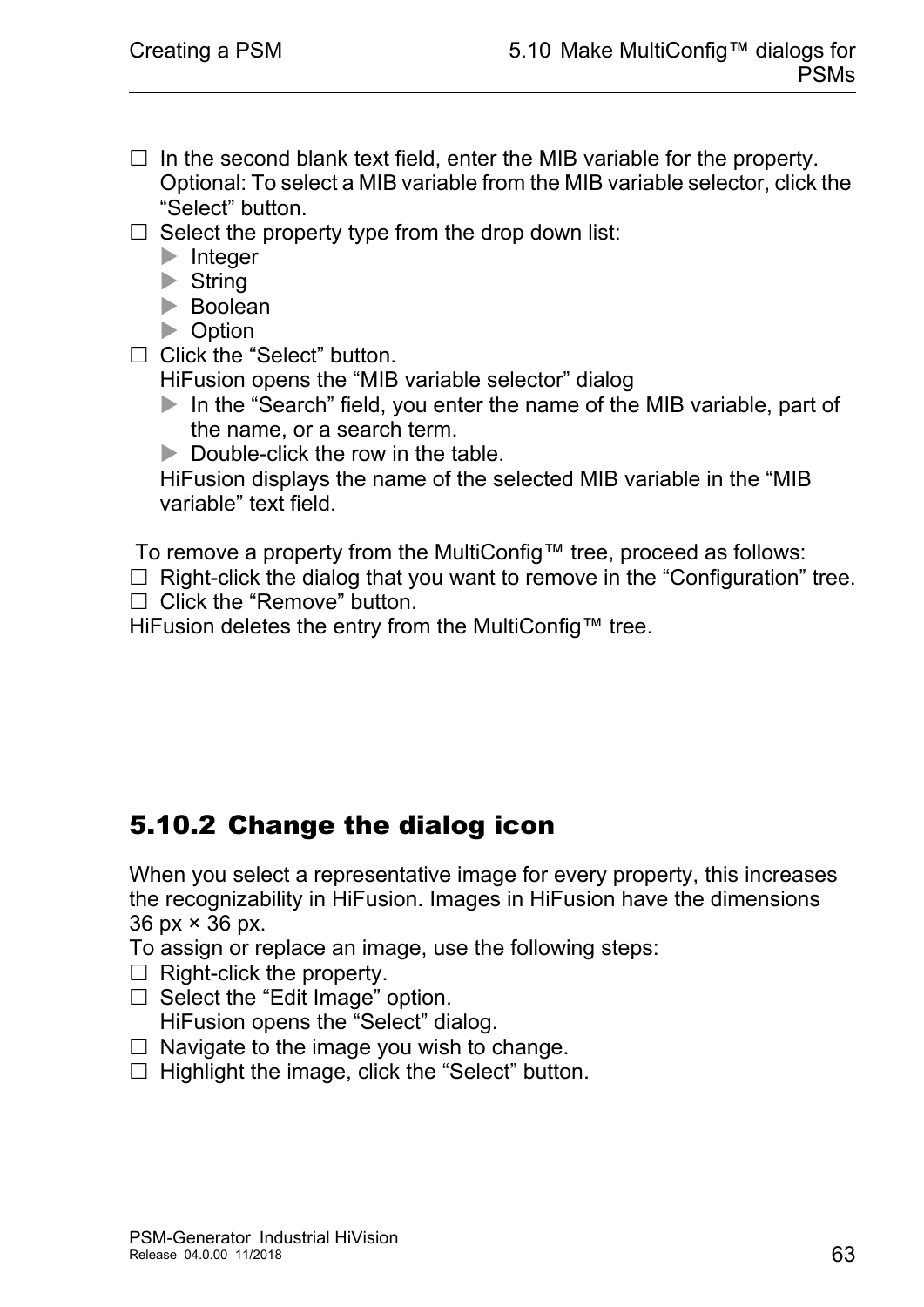### <span id="page-63-0"></span>5.10.3 Import a dialog from another PSM

To import a dialog from another PSM to the MultiConfig™ tree, proceed as follows:

- $\Box$  Right-click the "Device settings" object or "Port" object in the "Configuration" tree.
- $\Box$  Click the "PSM Import" button. HiFusion opens the "Open" dialog.
- $\Box$  Navigate to the property that you wish to import.
- $\Box$  Select the property, click the "Open" button.
- $\Box$  Navigate to the property that you wish to import.
- $\Box$  Select the property, click the "Open" button.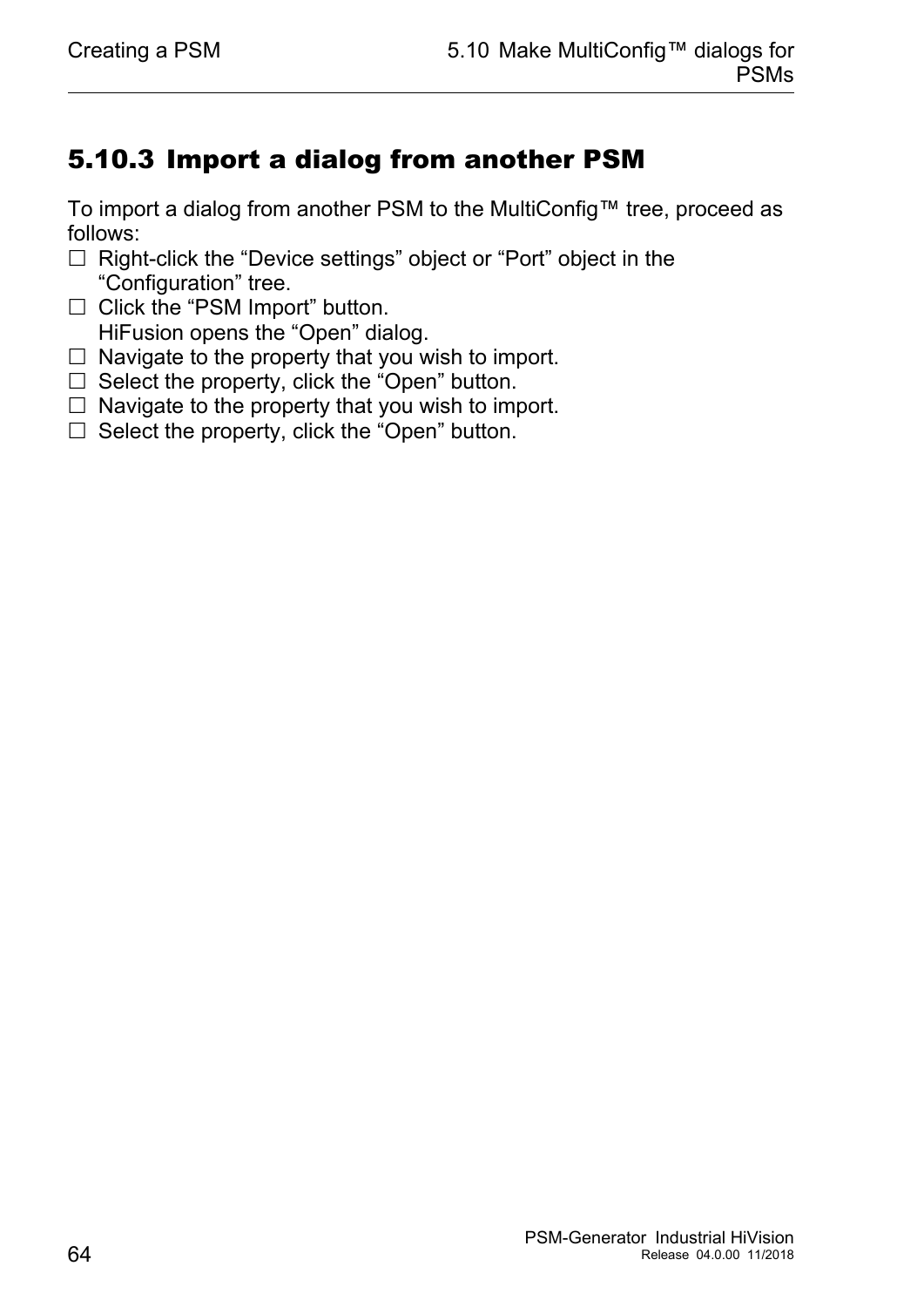### A Index

| F<br><b>FAQ</b>                                            | 69 |
|------------------------------------------------------------|----|
| М<br><b>MIB Variable</b>                                   | 47 |
| S<br>System requirements                                   | 10 |
| т<br><b>Technical questions</b><br><b>Training courses</b> | 69 |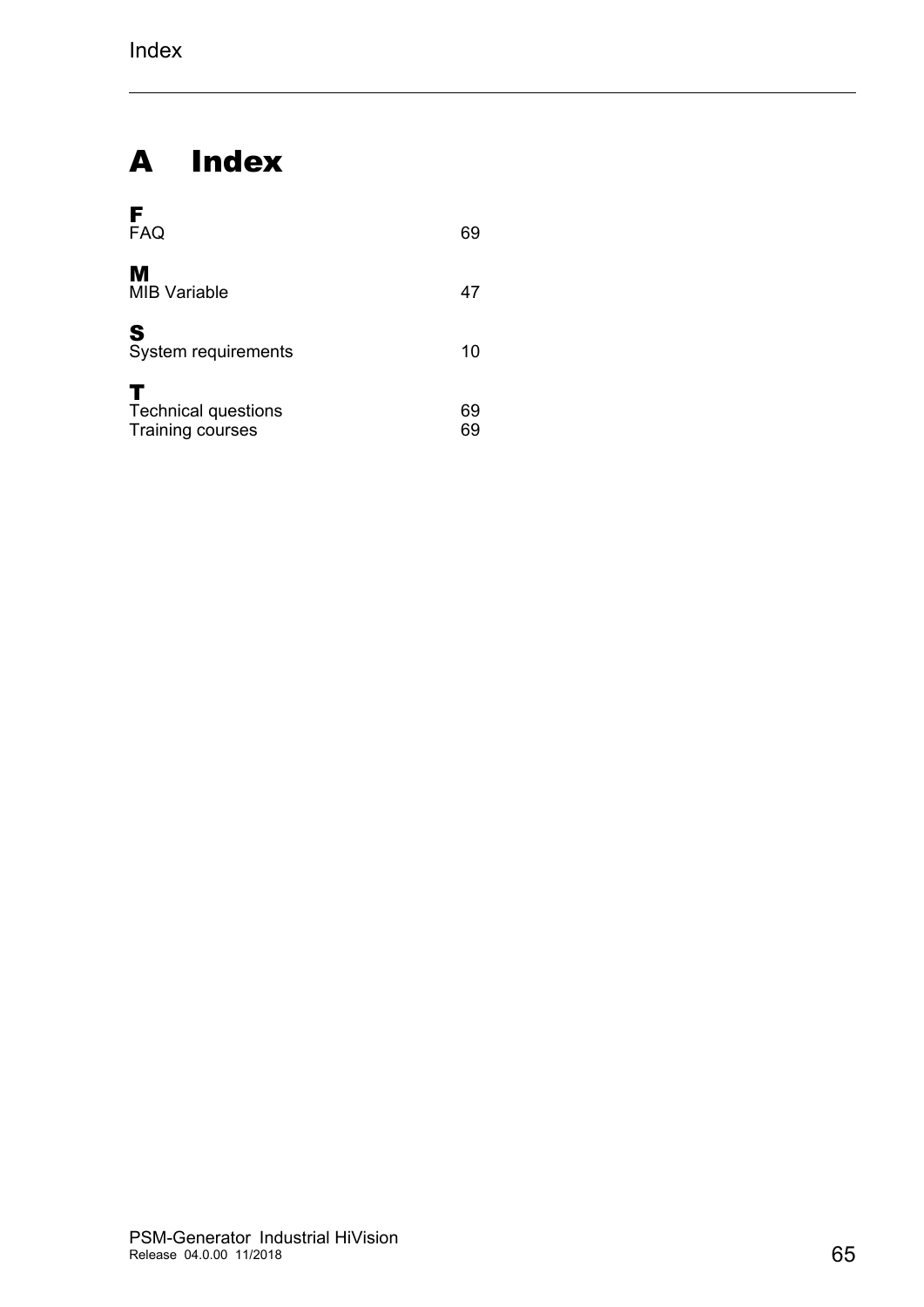## <span id="page-65-0"></span>B Readers' Comments

What is your opinion of this manual? We are always striving to provide as comprehensive a description of our product as possible, to help ensure trouble-free operation. Your comments and suggestions help us to further improve the quality of our documentation.

Your assessment of this manual:

|                     |  | <b>Very good Good Satisfactory</b> | <b>Mediocre</b> | Poor |
|---------------------|--|------------------------------------|-----------------|------|
| Precise description |  |                                    |                 |      |
| Readability         |  |                                    |                 |      |
| Understandability   |  |                                    |                 |      |
| Examples            |  |                                    |                 |      |
| <b>Structure</b>    |  |                                    |                 |      |
| Completeness        |  |                                    |                 |      |
| Graphics            |  |                                    |                 |      |
| Drawings            |  |                                    |                 |      |
| <b>Tables</b>       |  |                                    |                 |      |

Did you discover any errors in this manual? If so, on what page?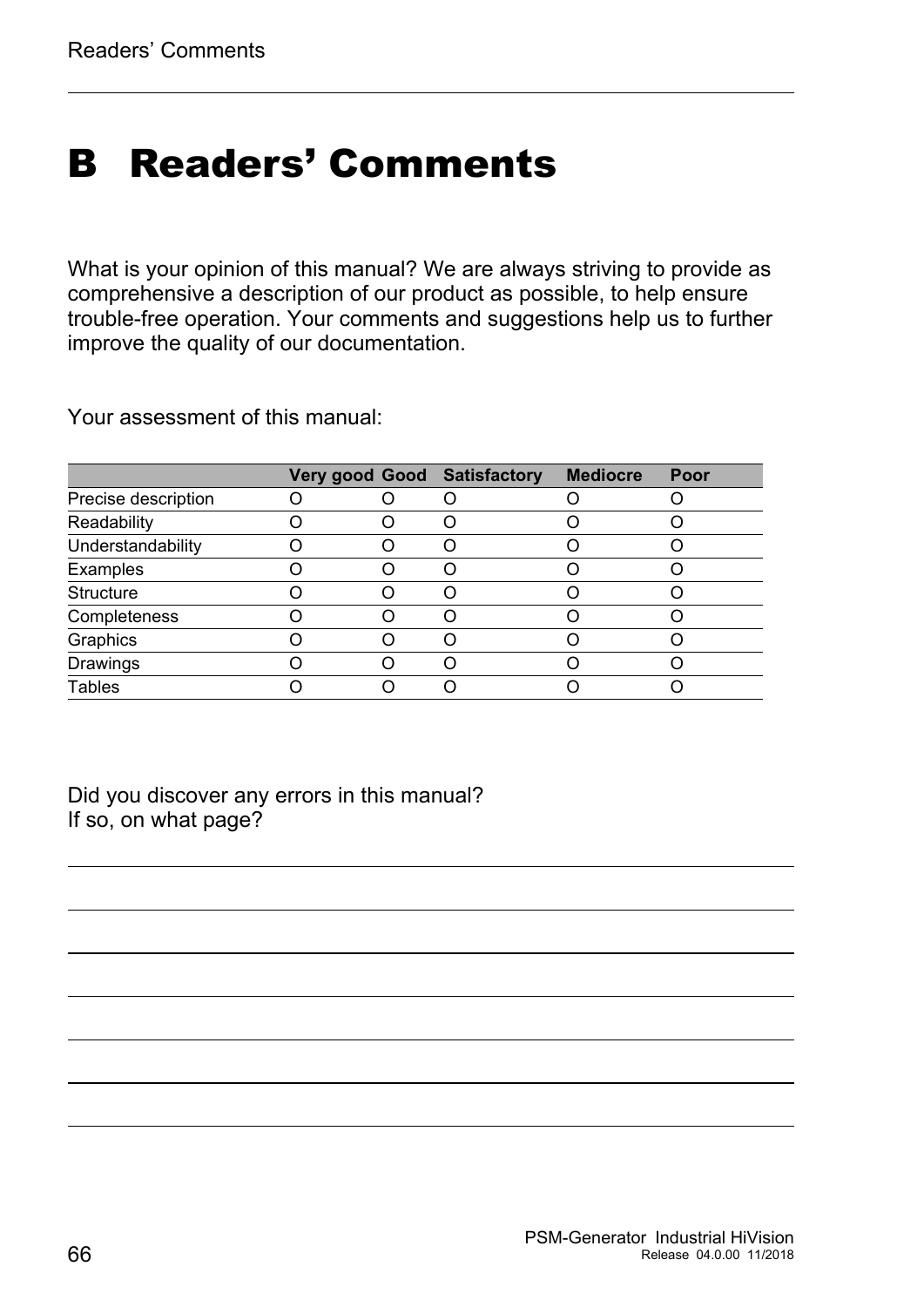Suggestions for improvement and additional information:

General comments:

Sender:

Company / Department:

Name / Telephone no.:

Street:

Zip code / City:

e-mail:

Date / Signature:

Dear User,

Please fill out and return this page

- as a fax to the number  $+49(0)7127$  14-1600 or
- $\blacktriangleright$  by post to

Hirschmann Automation and Control GmbH Department 01RD-NT Stuttgarter Str. 45-51 72654 Neckartenzlingen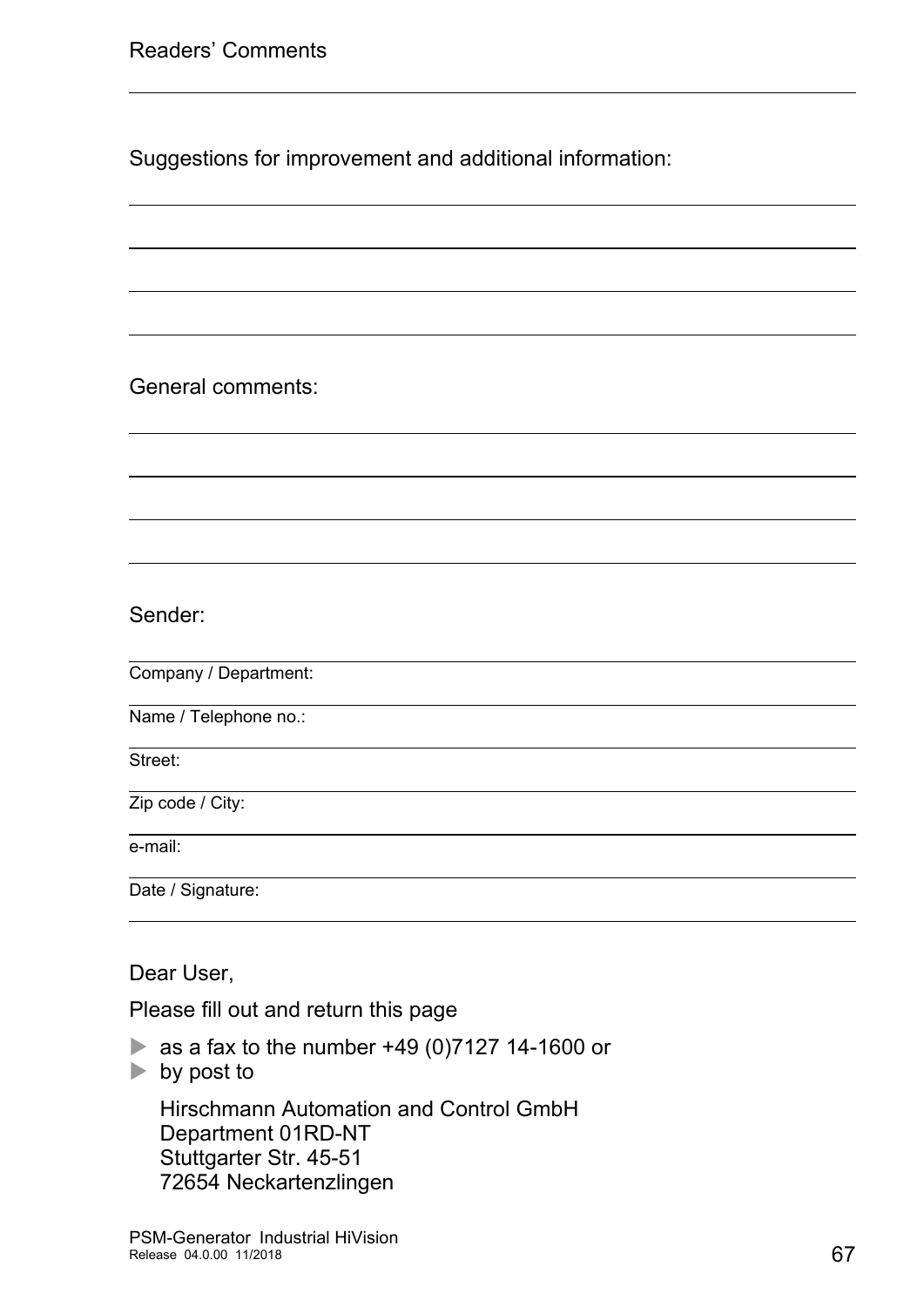